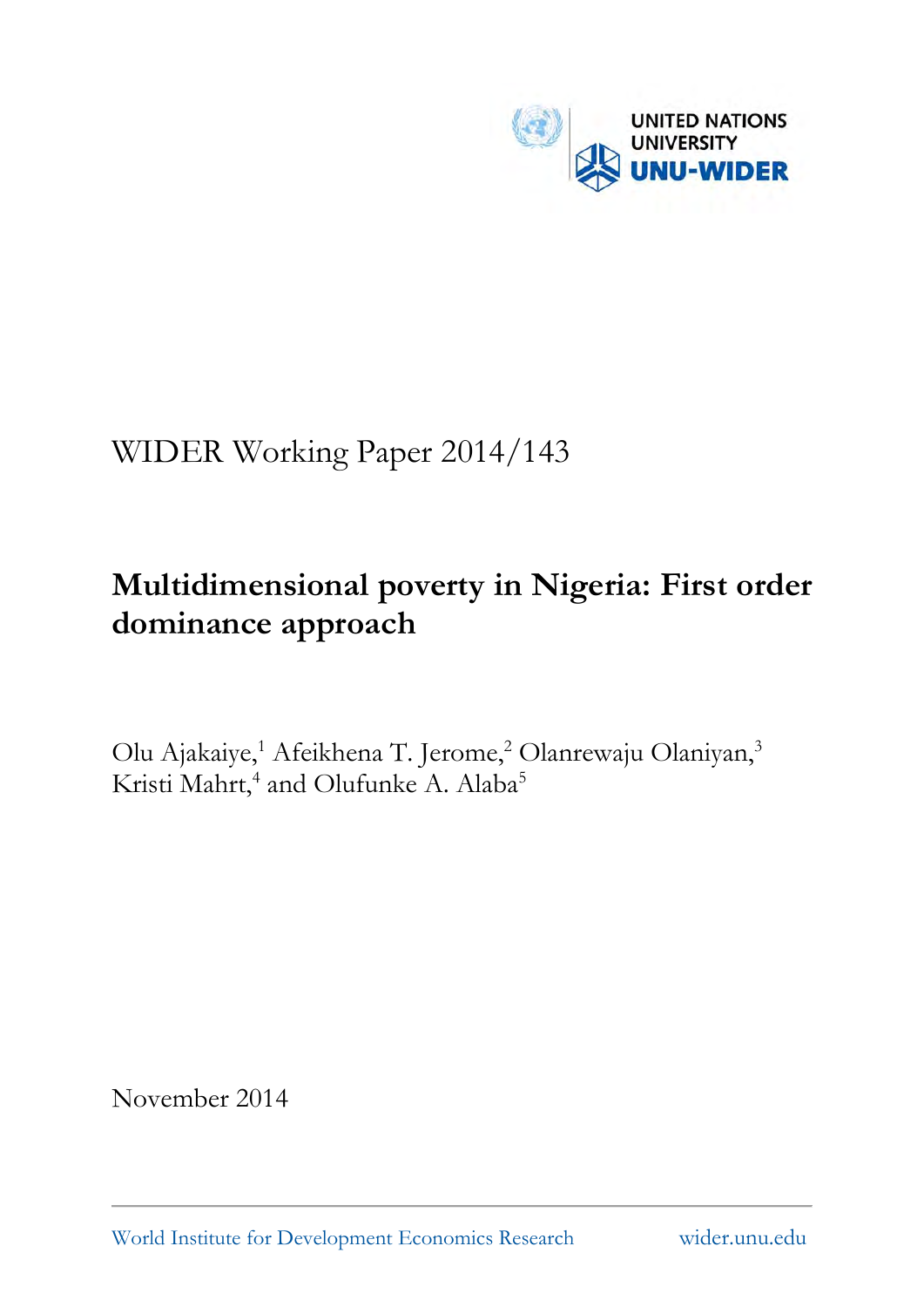**Abstract:** This study appraises non-monetary multidimensional poverty in Nigeria using the novel first order dominance approach developed by Arndt et al. (2012). It examines five dimensions of deprivation: education, water, sanitation, shelter, and energy-using comparable datasets, the Nigeria Demographic and Health Surveys of 1999, 2003, and 2008 for national, regional, and zonal analysis, and the Harmonized Nigeria Living Standard Survey of 2008/09 as well as the Nigeria Living Standard Survey of 2003/04 for state analysis. The results are quite robust and lend support to the general view that poverty in Nigeria has not kept pace with the rapid economic growth attained in the last decade. The country registered only fewer gains in non-income poverty. There was a marginal change of -0.21 in the percentage of the population experiencing acute deprivation between 1999 and 2008 and only one of the indicators (sanitation) recorded a substantial positive change. The spatial first order dominance comparisons indicate that regional inequalities remain profound with huge disparities in states as shown by the bootstrap. Ten of the worst-ranked states are located in the northern part of the country.

**Keywords:** development, multidimensional poverty, ordinal dominance, welfare, well-being, Nigeria **JEL classification:** I30, I31, I32, O12

This study has been prepared within the UNU-WIDER project 'Reconciling Africa's Growth, Poverty and Inequality Trends: Growth and Poverty Project (GAPP)', directed by Finn Tarp.

Copyright © UNU-WIDER 2014

ISSN 1798-7237 ISBN 978-92-9230-864-3

Typescript prepared by Lesley Ellen for UNU-WIDER.

UNU-WIDER gratefully acknowledges the financial contributions to the research programme from the governments of Denmark, Finland, Sweden, and the United Kingdom.

The World Institute for Development Economics Research (WIDER) was established by the United Nations University (UNU) as its first research and training centre and started work in Helsinki, Finland in 1985. The Institute undertakes applied research and policy analysis on structural changes affecting the developing and transitional economies, provides a forum for the advocacy of policies leading to robust, equitable and environmentally sustainable growth, and promotes capacity strengthening and training in the field of economic and social policy-making. Work is carried out by staff researchers and visiting scholars in Helsinki and through networks of collaborating scholars and institutions around the world.

UNU-WIDER, Katajanokanlaituri 6 B, 00160 Helsinki, Finland, wider.unu.edu

The views expressed in this publication are those of the author(s). Publication does not imply endorsement by the Institute or the United Nations University, nor by the programme/project sponsors, of any of the views expressed.

<sup>1</sup>African Centre for Shared Development Capacity Building, Ibadan, ajakaiye\_olu@yahoo.com; 2Secretariat of Nigeria Governors' Forum, Abuja, ajerome4@hotmail.com; <sup>3</sup>Department of Economics, University of Ibada, lanreolaniyan@yahoo.co.uk; 4Development Economics Research Group, University of Copenhagen, kamahrt@gmail.com; 5School of Public Health a Medicine, University of Cape Town, olufunke.alaba@uct.ac.za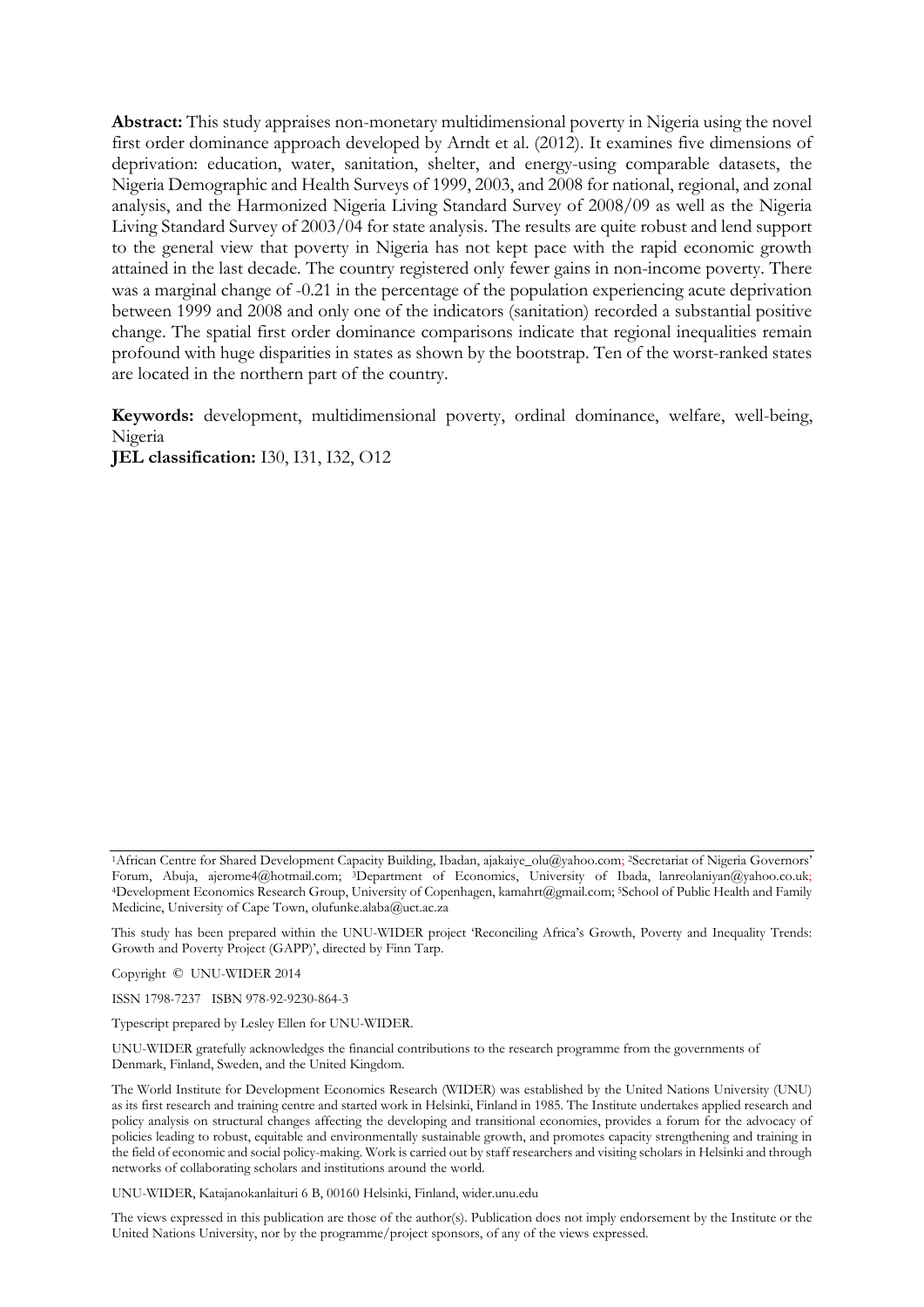#### **1 Introduction**

The latest consistent estimates of global poverty (World Bank 2012) indicate that 47.5 per cent of Sub-Saharan Africa's population, or 386 million people, lived below the poverty line of US\$1.25 a day in 2008, down from 51.5 per cent in 1981. About nine million fewer people lived on less than US\$1.25 a day in 2008 than in 2005. A number of factors have contributed to this trend prominent among which is sustained economic growth. Africa has indeed turned the corner, attaining more than 5 per cent annual gross domestic product (GDP) growth over the period 2001–10, thus becoming the second highest growing region in the world (Ajakaiye and Jerome 2014).

Nonetheless, there are marked disparities in the rate of decline in poverty between Africa and other regions of the world. Apart from lagging behind, the decline in both absolute and relative poverty in Africa is considered too slow and this issue has been of concern. In the quest to unravel the poor performance, which, to a large extent, is the result of lack of inclusiveness in African growth, Fosu (2011) and the African Development Bank (2012) estimated that the elasticity between growth and poverty was equal to -1.7 for the African continent compared with -2.0 and -3.1 for South Asia and Latin America and the Caribbean, respectively. The African Development Bank (2012) also noted that persistent inequalities might have impeded the responsiveness of poverty to economic growth.

Moreover, the wide disparities in poverty between African countries are equally of great concern. For instance, although Morocco, Gambia, Senegal, Cameroon, Ethiopia, and Ghana have made significant progress towards poverty reduction, other countries such as Côte d'Ivoire and Nigeria have experienced increases in the level of extreme poverty, reinforcing the interest on growth without development.

Nigeria, no doubt, typifies a country that has had rapid economic growth but worsening poverty. The Nigerian economy grew strongly at an average annual rate in excess of 6 per cent over the last decade, even during the global financial crisis (IMF 2013), ranking Nigeria as one of the fastest growing economies globally. The International Monetary Fund Staff Report on the 2012 Article IV Consultation also indicated a promising outlook for the Nigerian economy.

In spite of this strong growth performance, the poverty incidence has remained high, rising from 42.7 per cent in 1992 to 65.6 per cent in 1996, with an all-time high of 69 per cent in 2010, according to data from the National Bureau of Statistics (NBS 2012). Furthermore, the benefit of growth has not been equitably shared as income inequality increased from 0.42 per cent in 2004 to 0.45 per cent in 2010. Therefore, the theoretical arguments and empirical evidence from the literature that associate faster economic growth with poverty reduction seem to be failing in the Nigerian context. Not surprisingly, major issues in policy debates include how to proffer explanations and reconcile this paradoxical trend, and the need to investigate the key mechanisms through which growth can be translated into sustainable poverty reduction. This, no doubt, would require adequate measurement of poverty, an issue to which researchers and policy makers have given much prominence in recent years.

This paper seeks to contribute to the debate by estimating poverty in Nigeria using the multidimensional first order dominance (FOD) approach developed by Arndt et al. (2012). It makes a distinct contribution to the literature as few studies exist on multidimensional poverty in Nigeria.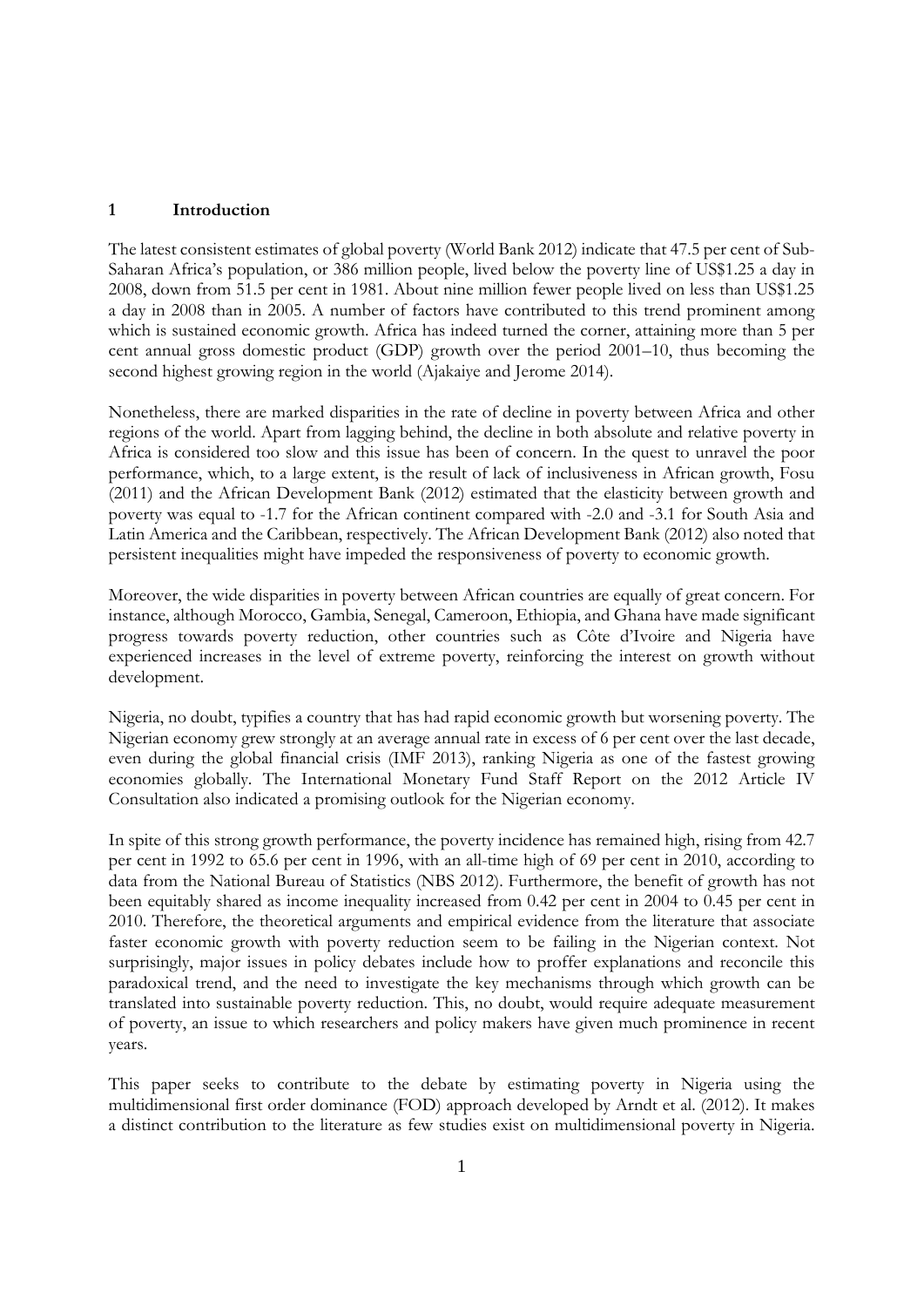This includes Oyekale et al. (2009) which used the fuzzy set approach to assess the poverty profile of rural households in Nigeria based on the 2006 Core Welfare Indicator Survey data and Adetola and Olufemi (2012) which employed the Alkire and Foster (2007) counting approach to examine child poverty in rural Nigeria using the 2008 Demographic and Health Survey data.

Poverty is increasingly being viewed as multidimensional (Ravallion 2011) because the poor suffer from a range of deficiencies including low levels of income and illiteracy, and relatively high levels of mortality, poor infrastructure, and poor access to basic needs such as food, shelter, and clothing (Mehta 2005). This complexity has thus led to recognition of the inability to capture the essence of poverty with a single indicator. As a result, the literature is converging to the fact that poverty is multidimensional in nature (Ferreira and Lugo 2012). This has also given rise to refinement in the methodology used, especially in addressing the issue of aggregating multiple dimensions.

Despite efforts to measure multidimensional poverty and social exclusion in many countries using a variety of approaches, no consensus has emerged about the best poverty measure that could, for example, allow for better targeting of the poor and suggest more effective poverty-reduction policies.

In this study, we intend to measure the evolution of poverty across time and space within Nigeria's 36 states and the Federal Capital Territory as well as the six geopolitical zones. Using the FOD method developed by Arndt et al. (2012), we are able to compare these sub-populations using multiple-ordinal, discrete measures of poverty without imposing weighting schemes or making assumptions about the preferences for each indicator. The FOD method allows multidimensional welfare comparisons based on the simple criterion that it is better to be non-deprived than deprived in any indicator. Furthermore, while the welfare indicators are ordinal in nature, the application of bootstrap sampling produces probabilities of one population performing better than another, which enables population ranking across time and space.

The remainder of the paper is structured as follows. Section 2 reviews the poverty and inequality situation in Nigeria, drawing on available data from the NBS, while Section 3 presents the methodology. The results are presented in Section 4 and Section 5 concludes.

# **2 Situation analysis of growth, poverty, and inequality in Nigeria**

# **2.1 Economic growth**

The depth and persistence of Nigeria's economic failure is well recognized. After a brief spurt of growth in the 1960s, the concurrence of political instability, an inert economic structure, and chronic levels of poverty despite huge hydrocarbon reserves have been recurrent decimals. Economic stagnation, declining welfare, and social instability have undermined development for most of the post-independence period despite generating about US\$500 billion as oil revenues in the past three decades (Ajakaiye and Jerome 2011).

Over the last ten years, Nigeria has turned the corner, implementing an ambitious reform agenda. Sound macroeconomic policies combined with structural reforms, aimed at increasing the supply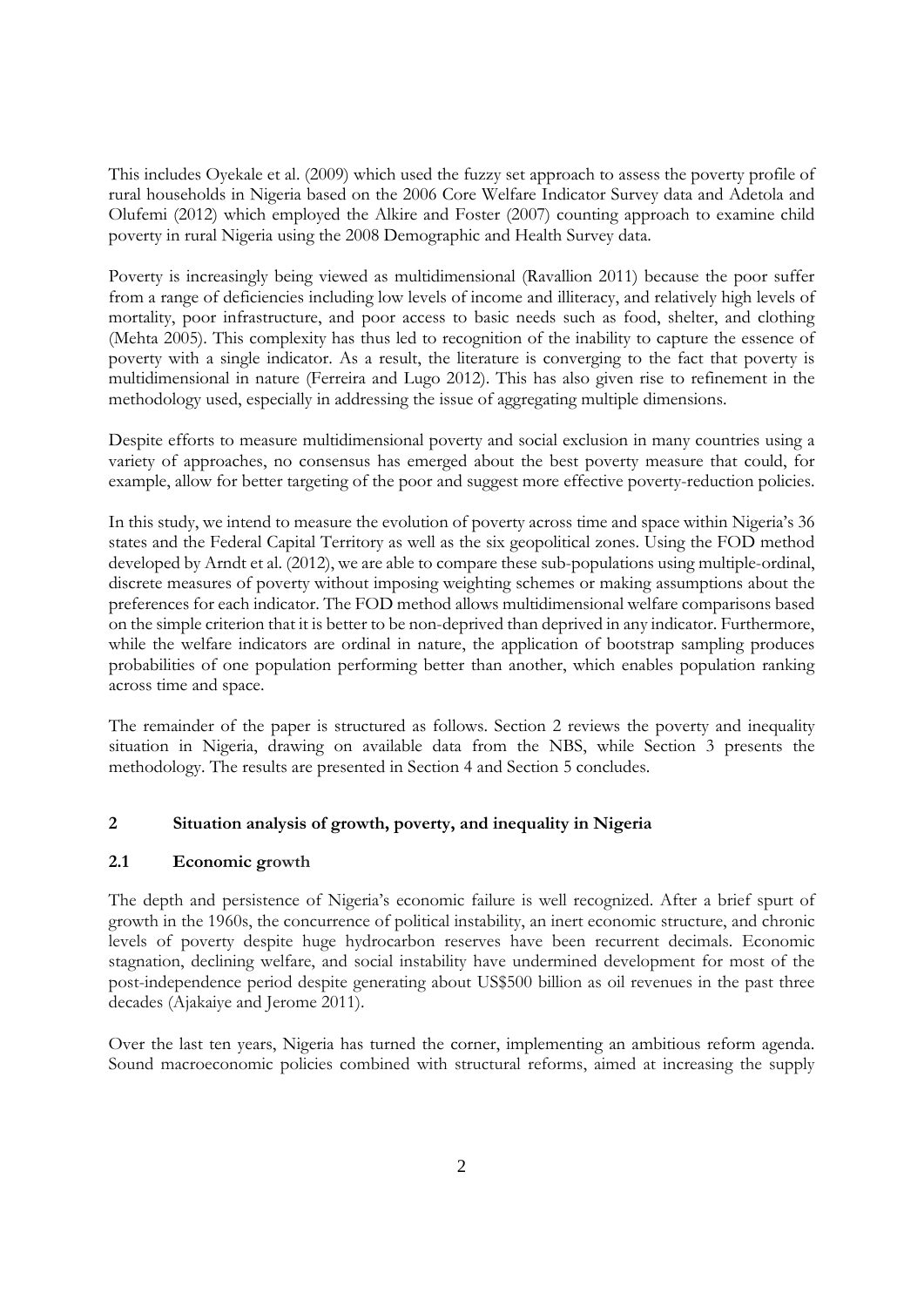responsiveness of the economy, ushered in sustained high growth averaging 7.6 per cent over the last decade and one of the highest in Africa1 (see Figure 1).



Figure 1: Nigeria's real GDP growth rate, 2004–12

Source: Underlying data based on Central Bank of Nigeria (2012).

-

The profile of the Nigerian economy must consider the differential roles of the oil and non-oil sectors. The oil sector is the major export earner for the country as well as the largest revenue-earning sector for government. Figures 1 and 2 indicate that growth in the oil sector has been lagging behind growth in the non-oil sector in recent years. The drop in crude-oil production was a result of large-scale oil theft2 and other operational constraints experienced by some of the oil-producing companies. Within the non-oil sector, agriculture and services, especially the communication sector, are the main growth drivers. Agriculture has maintained its dominant role in the Nigerian economy, though it is still essentially rain-fed, while farmers have suffered tremendous crop failure as a result of climate change.

While data on the geographic distribution of growth in Nigeria are still scanty, it does seem that growth has a very high geographic concentration and varies remarkably at the sub-national level as the World Bank (2013) rightly observes. Lagos state, for example, which accounts for about 35 per cent of the national GDP, is experiencing exceptionally rapid growth, which enabled it to reduce its poverty headcount from an estimated 44 per cent of the population to 23 per cent between 2004 and 2010.

<sup>1</sup> The rebasing of Nigeria's GDP in April 2014, to better reflect the structure of the economy, saw it surge after South Africa to become Africa's largest economy with a revised GDP estimate of US\$454 billion in 2012 and US\$510 billion in 2013 (compared with the US\$259 billion and US\$270 billion that were previously reported), confirming Nigeria's lead as the continent's largest economy.

<sup>2</sup> A recent study by Katsouris and Sayne (2013) estimated that an average of 100,000 barrels per day was stolen in the first quarter of 2013.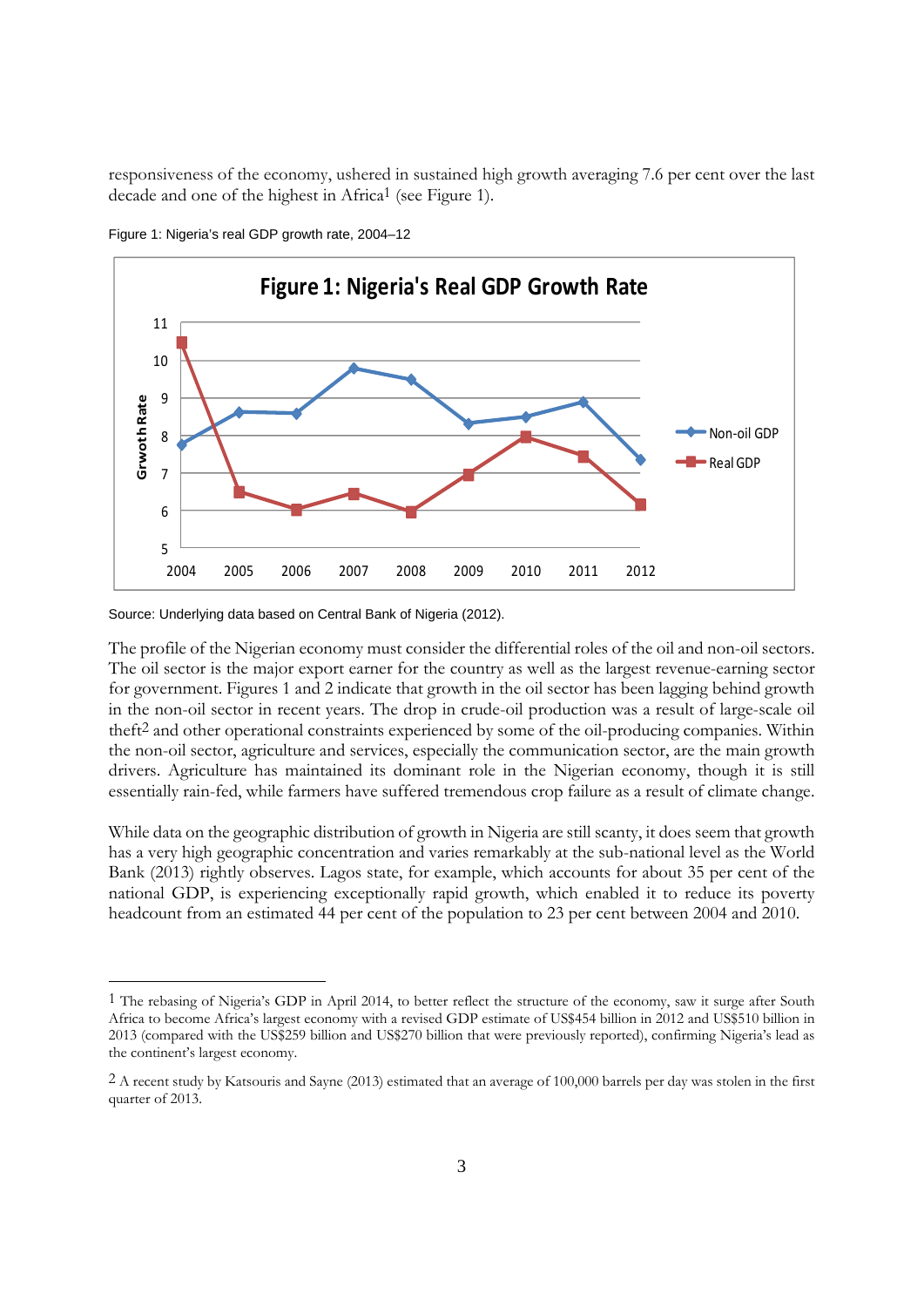

Figure 2: Nigeria's real sectoral GDP growth rates, 2004–11

#### **2.2 Poverty**

-

Poverty is widespread in Nigeria no matter the method used in computing it and the incidence has been on the rise over the last ten years.3 Using food-energy intake to measure poverty, the 2010 Nigeria Poverty Profile Report reveals that poverty incidence rose from 27.2 per cent in 1980 to 69.0 per cent in 2010 (NBS 2012).4 Urban poverty has been consistently lower than rural poverty; hence while 61.8 per cent of urban residents were considered poor in 2010, more than 73 per cent of rural dwellers fell into the same category (Table 1).

Source: Underlying data based on Central Bank of Nigeria (2012) Statistical Bulletin.

<sup>3</sup> The NBS periodically conducts the Harmonized Nigeria Living Standard Survey (HNLSS), which is used, among other things, to determine poverty and inequality trends in the country. The HNLSS uses four different approaches in the computation of poverty indicators: *relative poverty*, which is defined by reference to the living standards of the majority in a given society and separates the poor from the non-poor; *absolute poverty,* which reflects the minimal requirements necessary to afford minimal standards of food, clothing, healthcare, and shelter; the *basic needs approach*, which measures the proportion of those living on less than US\$1 per day poverty line; and *subjective poverty,* which is based on opinions from respondents on whether or not they consider themselves poor.

<sup>4</sup> Concerns have been expressed about the comparability of surveys through time. The figures presented in Tables 1, 2, and 3 should be interpreted with this in mind.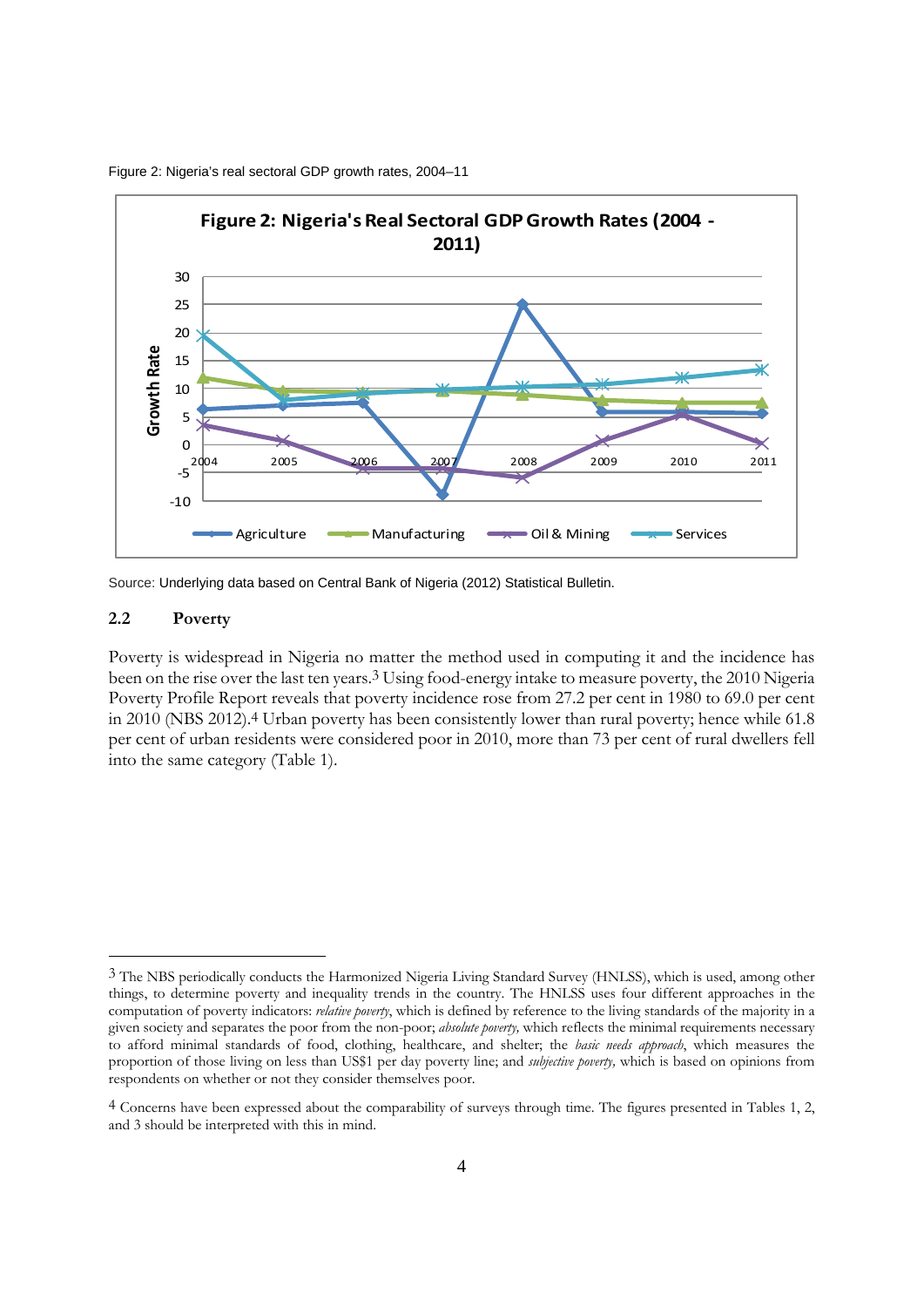| Levels               | 1980 | 1985 | 1992 | 1996 | 2004 | 2010 |
|----------------------|------|------|------|------|------|------|
| National             | 27.2 | 46.3 | 42.7 | 65.6 | 54.4 | 69.0 |
| Urban                | 17.2 | 37.8 | 37.5 | 58.2 | 43.2 | 61.8 |
| Rural                | 28.3 | 51.4 | 46.0 | 69.3 | 63.3 | 73.2 |
| Geopolitical zones   |      |      |      |      |      |      |
| <b>North Central</b> | 32.2 | 50.8 | 46.0 | 64.7 | 67.0 | 67.5 |
| North East           | 35.6 | 54.9 | 54.0 | 70.1 | 72.2 | 76.3 |
| North West           | 37.7 | 52.1 | 36.5 | 77.2 | 71.2 | 77.7 |
| South East           | 12.9 | 30.4 | 41.0 | 53.5 | 26.7 | 67.0 |
| South South          | 13.2 | 45.7 | 40.8 | 58.2 | 35.1 | 63.8 |
| South West           | 13.4 | 38.6 | 43.1 | 60.9 | 43.0 | 59.1 |

Table 1: Incidence of poverty by sector and zones, 1980–2010 (%)

Source: NBS (2009, 2012).

Poverty also appears to be more prevalent in the northern part of the country with the highest rates hovering between the North East and North West zones. The high poverty rate had even become more pronounced by 2010 as virtually all the zones of the country had over 60 per cent poverty incidence (See Figure 3).



Figure 3: 2010 poverty rates by states of the Federation

As shown in Figure 3, Niger state had the lowest poverty rate followed by Osun and Ondo. On the other hand, Sokoto remained the poorest state in the country while all but one of the other states with a poverty rate of over 70 per cent were in the northern zones of the country. These were Katsina, Adamawa, Gombe, Jigawa, Plateau, Bauchi, Kebbi, and Zamfara. Ebonyi, in the South East zone, was the other state with a poverty rate exceeding 70 per cent.

Source: Adapted from estimates by NBS (2012).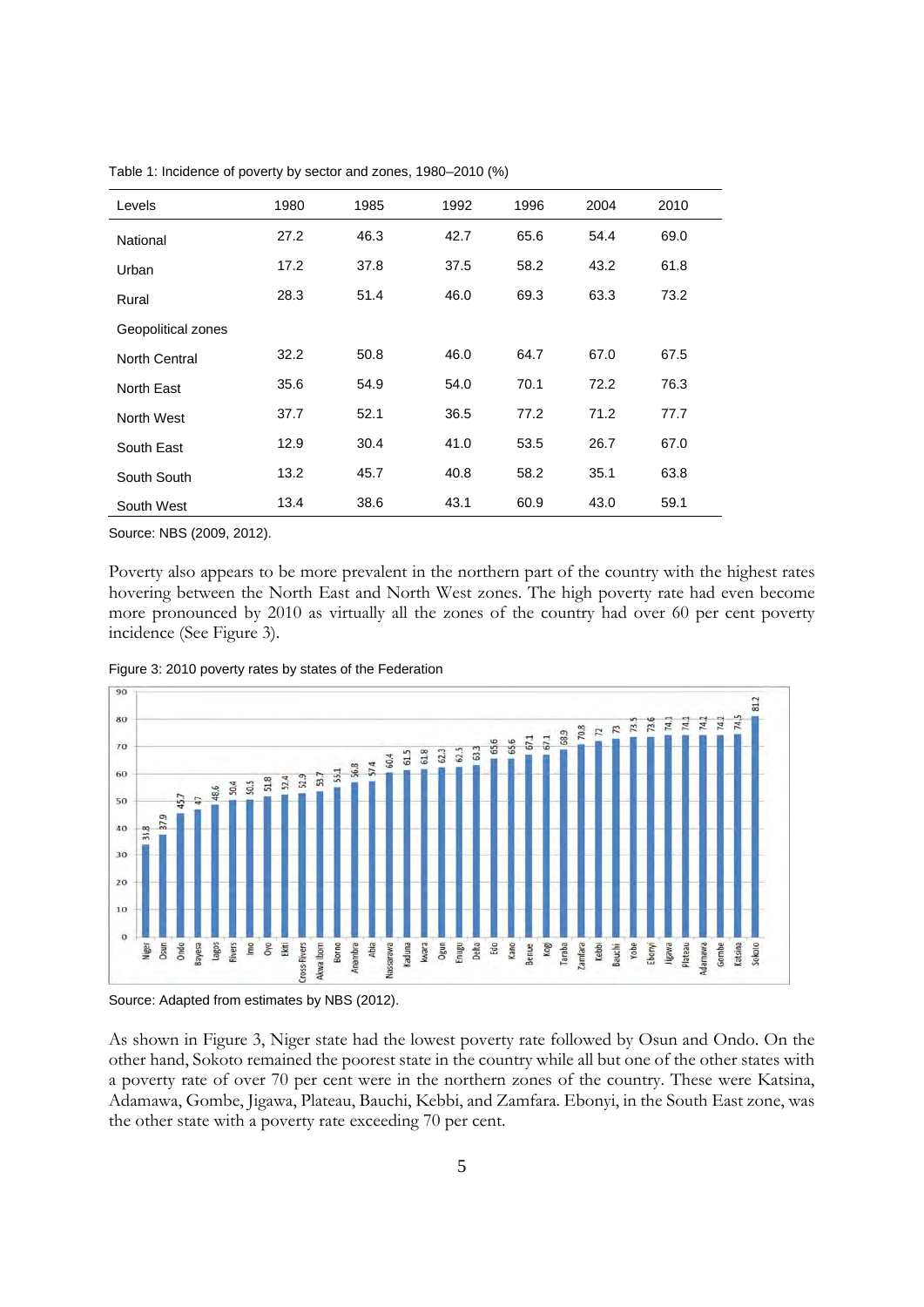In addition to poverty incidence, income inequality has been consistently high in the country although with some reduction in 1992 and 2004 (NBS2012). Using the Gini coefficient, income inequality in the country increased between 1985 and 2010. Although national income inequality fell between 1985 and 1992, it rose in 1996, declined in 2004, and rose again in 2010 (Table 2). With the exception of 1985 and 1996, inequality has been higher in the rural areas relative to the urban areas, which is probably accounted for by the structure of employment and income in the rural areas. The agricultural sector has consistently been neglected until recently due to the dominance of the oil sector in the economy. Faced with the inability to invest in skills acquisitions like those in the urban areas, the predominantly rural population has become more vulnerable to poverty. Considering zones, in 2010 income inequalities were highest in the North East and lowest in the North West and South West.

| Levels               | 1985 | 1992 | 1996 | 2004 | 2010 |
|----------------------|------|------|------|------|------|
| National             | 0.43 | 0.41 | 0.49 | 0.42 | 0.45 |
| Urban                | 0.49 | 0.38 | 0.52 | 0.41 | 0.43 |
| Rural                | 0.36 | 0.42 | 0.47 | 0.42 | 0.44 |
| Geopolitical zones   |      |      |      |      |      |
| <b>North Central</b> | 0.41 | 0.39 | 0.50 | 0.44 | 0.42 |
| North East           | 0.39 | 0.40 | 0.49 | 0.41 | 0.45 |
| North West           | 0.41 | 0.43 | 0.47 | 0.40 | 0.41 |
| South East           | 0.44 | 0.40 | 0.39 | 0.38 | 0.44 |
| South South          | 0.48 | 0.39 | 0.46 | 0.39 | 0.43 |
| South West           | 0.43 | 0.40 | 0.47 | 0.41 | 0.41 |

Table 2: Inequality trend by area of residence and zones, 1980–2010

Source: NBS (2009, 2012).

Income inequality is further demonstrated in the share of income held by the top richest and the bottom poorest in the country. As revealed in Table 3, there is a very high disparity between the income of the richest and poorest deciles of the population. In 1986, the income of the poorest 10 per cent of Nigeria's population was only 2.47 per cent, while that of the richest 10 per cent was 28.21 per cent. Curiously, the income share of the richest 10 and 20 per cent increased from 28.21 and 45.01 per cent, respectively in 1986 to 37.1 and 52.11 per cent in 1996, declined to 32.42 and 48.61 per cent in 2004, and then jumped to 38.23 and 54.01 per cent in 2010. This clearly defines Nigeria's paradoxical status as a rich country with poor people; a country whose richest 20 per cent controlled 54.01 per cent of income in 2010 while most of the remaining 80 per cent were poor and struggled to live. Apparently, a more equal distribution of Nigeria's income would assist greatly in curbing the increases in poverty rate.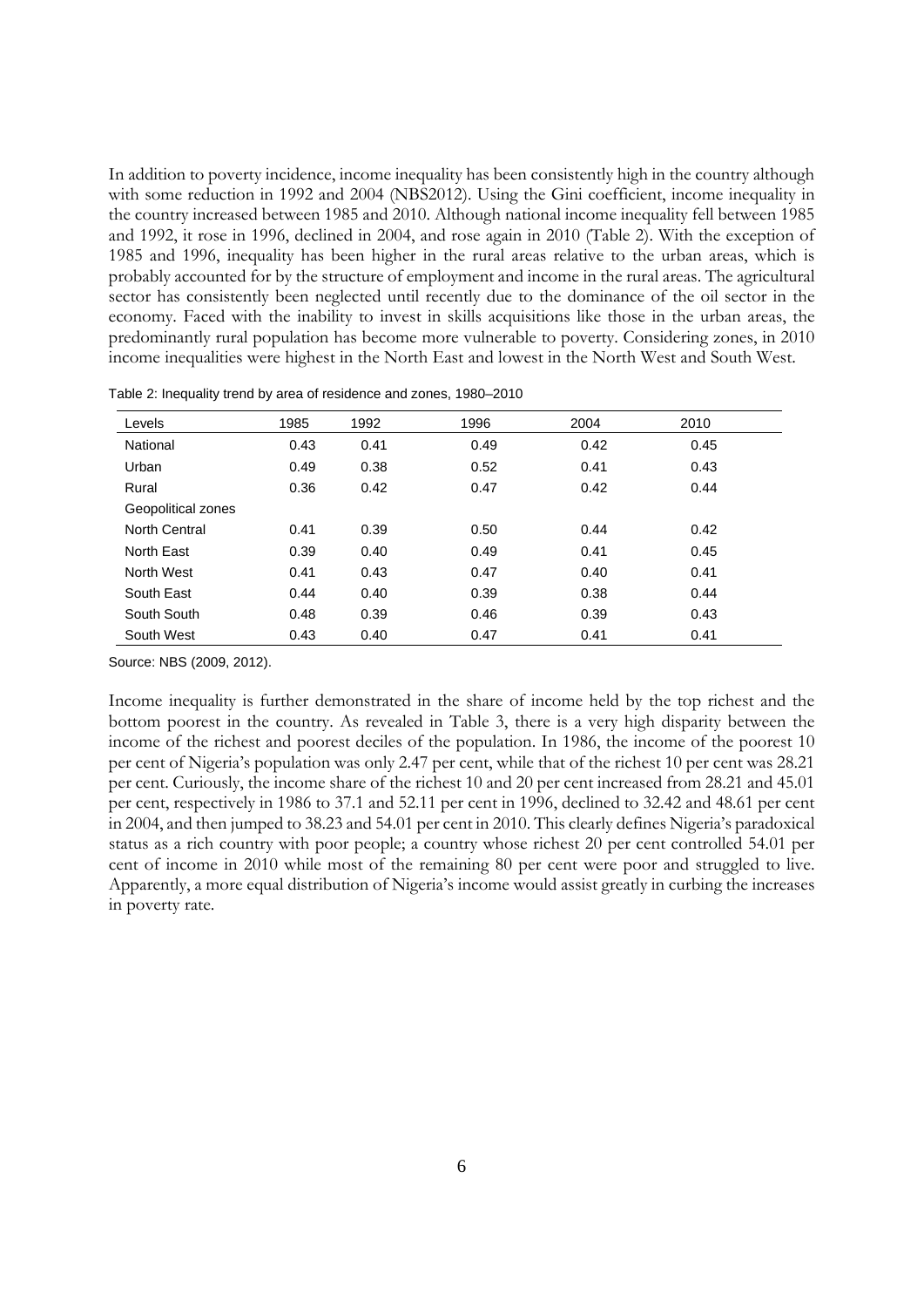| Year |      | Income share held by the rich | Income share held by the poor |     |
|------|------|-------------------------------|-------------------------------|-----|
|      | 10%  | 20%                           | 10%                           | 20% |
| 1986 | 28.2 | 45.0                          | 2.5                           | 6.0 |
| 1992 | 31.5 | 49.4                          | 1.4                           | 4.0 |
| 1996 | 37.1 | 52.1                          | 1.9                           | 5.0 |
| 2004 | 29.9 | 46.1                          | 2.2                           | 5.6 |
| 2010 | 32.8 | 48.9                          | 2.2                           | 5.4 |

Table 3: Income shares distribution, 1986–2010

Source: World Bank (2014).

# **3 Methodological issues**

#### **3.1 Introduction**

Poverty has traditionally been measured in one dimension—usually income or consumption. The variable is typically assumed to be cardinal and identification typically proceeds by setting a poverty line corresponding to a minimum level below which one is considered poor. Aggregation is usually achieved through the use of a numerical poverty measure that determines the overall level of poverty in a distribution given the poverty line.

With a greater understanding of poverty as a complex phenomenon with multidimensional properties and effects (Sen 1973), there has been a shift from the conventional one-dimensional approaches to measuring poverty, inequality, and welfare using monetary values such as household income or expenditure per capita. These traditional, but still relevant approaches, including the much applied Foster-Greer-Thorbecke approach (Foster et al. 1984), determine poverty relative to a poverty line.

However, these single dimensional measures are being overtaken by a multidimensional concept where both monetary and non-monetary measures of deprivation are integrated. More advanced approaches have evolved over time to assess living standards and make comparisons within a multidimensional framework since the pioneering efforts of Tsui (2002) and Bourguignon and Chakravarty (2003). The challenge, however, has been to empirically define and aggregate relevant attributes as well as determine the minimum thresholds that can capture differences in levels of deprivation rather than choices and tastes (Layte et al. 2001).

The measurement of multidimensional poverty or welfare can be conceptualized as following two main steps: identification and aggregation. In order to select indicators, most analysts have gone with the basic needs approach (Streeten et al. 1981). Various social determinants are identified to define whether a person is poor or not, including health, education, shelter, clothing, and access to information. However, the identification and choice of dimensions, as Alkire (2008) argues, is a value judgement rather than a technical exercise and is more context specific.

The next step is the complex process of aggregation. The process is complex because great consideration is needed in valuing the various indicators to arrive at a multidimensional measure of poverty or well-being. The importance and weights to be ascribed to each dimension that contributes to the multidimensional poverty threshold is subjective and various weighting schemes have evolved over time.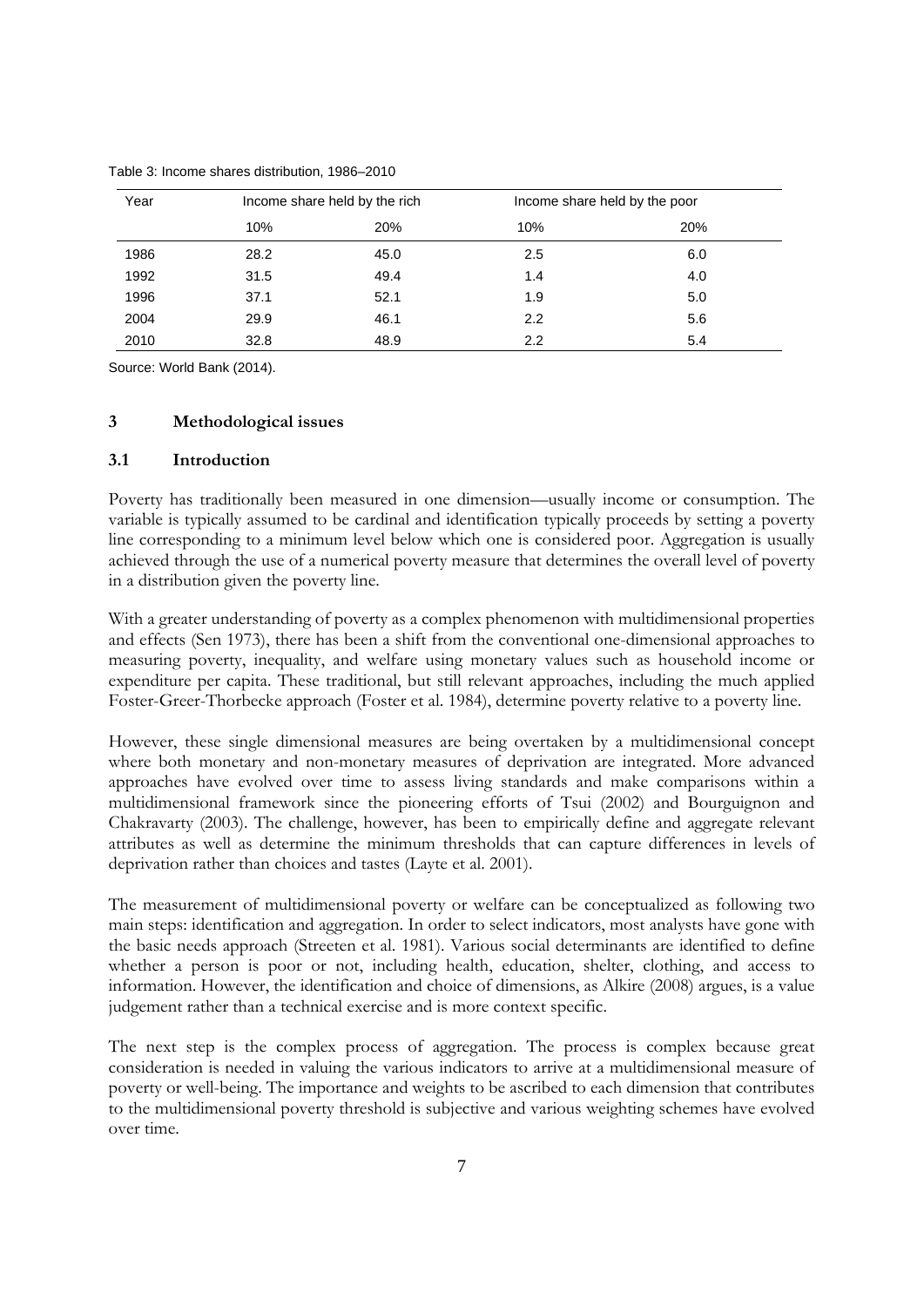Some approaches that have been adopted to handle the aggregation problem<sup>5</sup> are axiomatic and extensions of uni-dimensional poverty indices (Tsui 2002; Atkinson 2003; Bourguignon and Chakravarty 2003). Other non-axiomatic approaches in the literature include the fuzzy set approach (Cerioli and Zani 1990; Cheli and Lemmi 1994; Chiappero-Martinetti 2006), the distance function method (Lovell et al. 1994; Anderson et al. 2005), the information theory approach (Maasoumi 1993; Deutsch and Silber 2005; Maasoumi and Lugo 2008), the inertia approach and factor analysis (Klasen 2000; Sahn and Stifel 2003), and methods from the psychometric literature (Wagle 2005; Di Tommaso 2007; Krishnakumar and Ballon 2008).

No matter the approach adopted, there are several methodological difficulties in implementing a truly multidimensional analysis of poverty. In performing such a task, a number of intrinsically arbitrary measurement assumptions are often made, consisting inter alia of choosing aggregation procedures across dimensions of well-being as well as across individuals and deciding on multidimensional poverty lines to separate the poor from the non-poor. Each of these choices raises concerns over the possible non-robustness of the results that are obtained (Batana and Duclos 2010).

Indeed, a controversy is raging in the literature.<sup>6</sup> While there is a consensus that deprivations exist in multiple domains, and are often correlated, the disagreement is about how best to *measure* this multidimensional poverty in such a way that will be useful for analysts and policy makers. There is a debate as to whether the multiple indicators of deprivations should be brought together into a composite index or not. Some researchers like Alkire and Foster (2011) and Maasoumi and Lugo (2008), have proposed scalar indices that seek to combine, in a single number, information from those various dimensions. Others, such as Ravallion, have opted for a 'dashboard approach' whereby efforts and resources are focussed on developing the best possible set of 'multiple indices' with unique characteristics of the various dimensions rather than a single 'multidimensional index' (Ravallion 2011). Ferreira and Lugo (2012), on the other hand, argue that the single index, versus a 'dashboard', is a false dichotomy. Particularly, the dependency structure is lost entirely by the dashboard approach and often blurred by scalar indices and therefore what is needed is a middle-ground approach that considers the interrelationship among dimensions.

Arndt et al. (2012) apply the FOD approach to examine the distribution and evolution of child poverty in Vietnam and Mozambique using multiple-ordinal, discrete welfare indicators. This method is a significant contribution to the literature in that it does not impose a weighting scheme or ad hoc simplifying assumptions on the social welfare function. No assumptions are made about preferences for one indicator over another. The only criterion the method imposes is that it is better to be nondeprived than deprived in any indicator (Arndt et al. 2012; Sonne-Schmidt et al. 2008). This is the approach adopted in this study.

-

<sup>5</sup> See Batana (2008) for a good overview and summary of the different applications.

<sup>6</sup> The Forum section of the June 2011 edition of the *Journal of Economic Inequality* was dedicated to the debate on multidimensional poverty measurement with contributions from Alkire and Foster (2011); Ravallion (2011); and Lustig (2011).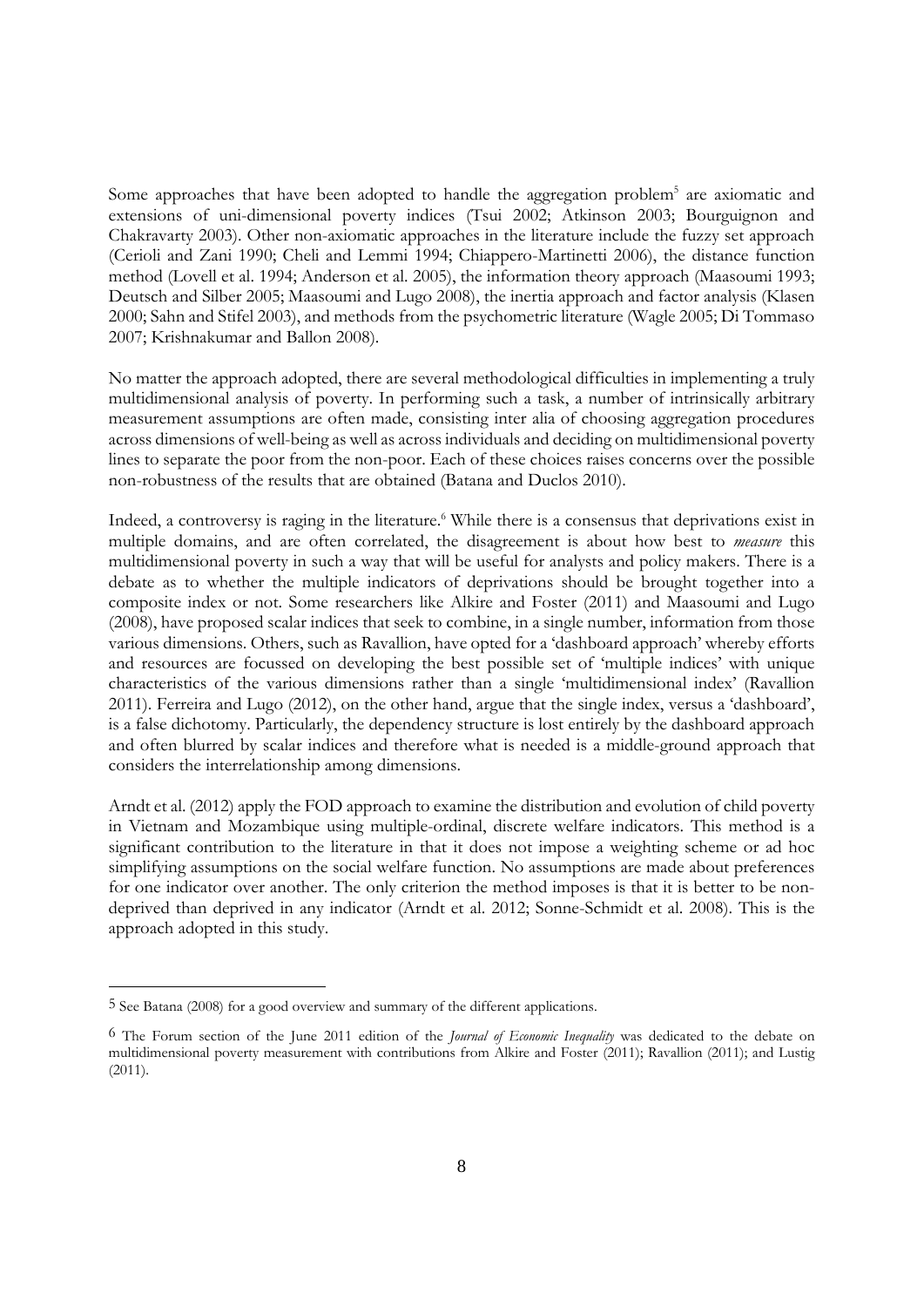#### **3.2 Analytical framework – multidimensional first order dominance approach7**

FOD<sup>8</sup> is a simple form of stochastic ordering applied in decision situations chacterized by a probability distribution over possible binary outcomes. The approach, which describes the criterion in which one distribution can be ranked unambigously 'better' than another, allows us to make welfare comparisons between two populations on the basis of a series of discrete, ordinal welfare indicators without imposing arbitary weighting schemes or conditions on the social welfare function (Arndt et al. 2012).

This approach is well established in the theory of one-dimesional<sup>9</sup> and multidimensional FOD.<sup>10</sup> Focussing on the multidimensional case, consider the welfare distribution of two populations as multidimensional probability mass functions f and g over a finite subset of outcomes X of R<sup>n</sup>. Then *f* first order dominates *g* if any of the following equivalent conditions hold.<sup>11</sup>

- *i. g* can be obtained from *f* by definite number of shifts of density from one outcome to another that is less desirable.
- *ii.* Social welfare is at least as high for *f and g i.e*  $\sum_{x \in X} f(x) w(x) \ge$  $\sum_{x \in X} g(x) w(x)$  for every non-decreasing additively separable social function *w*.
- *iii.*  $\sum_{x \in Y} g(x) \geq \sum_{x \in Y} f(x)$  for any comprehensive set  $Y \subseteq X$ . [n.t. A set Y is comprehensive if  $x \in Y$ ,  $y \in X$  and  $y \le x$  implies  $y \in Y$ .

The most intuitive condition is (*i*) and it implies that if FOD is observed between two population distributions then the dominating population is unambiguously better than the other.

Given the strict criteria of FOD, the approach has several shortcomings. Because FOD analysis does not impose assumptions about the relative value of different indicators, it is possible the FOD criteria cannot determine whether one population dominates or is dominated by another population. The welfare ranking in this case is indeterminate. Futhermore, FOD does not provide information on the extent to which any population dominates another.

These shortcomings can be overcome through bootstrap sampling. In comparing repeated bootstrap samples, we obtain the empirical probability of domination, which provides an estimate of the extent to which one population dominates another. Furthermore, the probability of net domination (the probability a population dominates all other populations minus the probability that a population is

-

<sup>7</sup> This section relies heavily on Arndt et al. (2012).

<sup>8</sup> Note that FOD criterion differs from the Atkinson-Bourguignon class of robust welfare comparison criteria (Atkinson and Bourguignon 1982, 1987), which make stronger assumptions about the underlying welfare function than FOD criterion and are classified under Orthant stochastic orderings (see Arndt et al. 2012)

<sup>9</sup> See Osterdal (2010) and Arndt et al. (2012) for detailed discussion

<sup>10</sup> See Lehmann (1955), Strassen (1965), Levhari et al. (1975), Grant (1995) (cross ref from Arndt et al. 2012)

<sup>11</sup> See equivalence proofs in Lehmann (1955), Strassen (1965), Levhari et al. (1975), ssterdal (2010), Kamae et al. (1977) (cross ref from Arndt et al. 2012)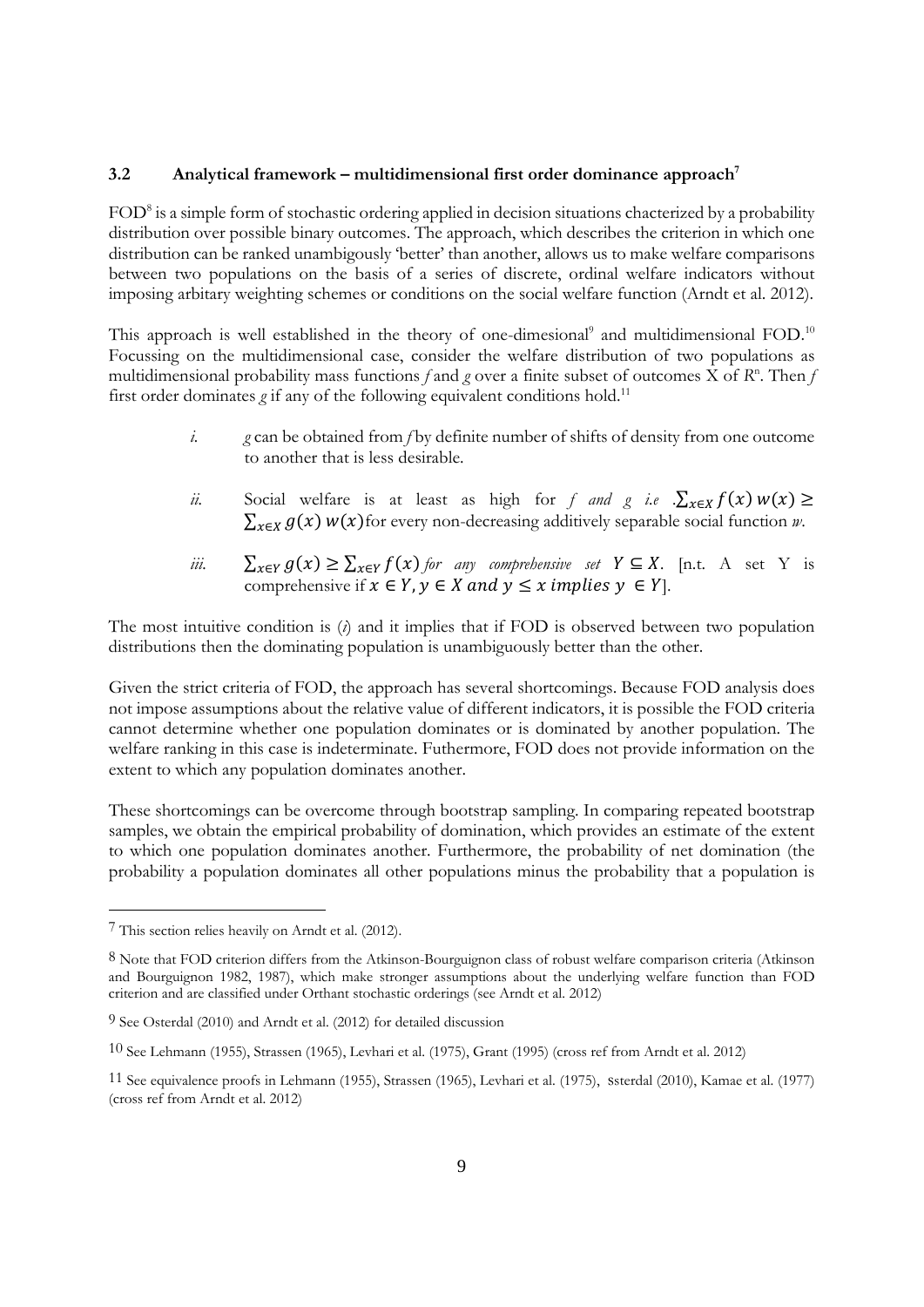dominated by all other populations) can be interpreted as a cardinal measure of welfare, which provides the basis to rank populations.

# **3.3 Choice of welfare indicators**

Poverty can be reflected in various broad dimensions and, as Sen (2004) suggested, the judgement and selection of relevant indicators should be driven by two underlying factors. These are: context specificity, i.e. indicators that are special to the society in question; and indicators that could focus appropriately on public policy by way of external influence.

The selection of the indicators should be in line with internationally accepted criteria and studies on multidimensional basic-needs poverty outcomes such as the UN Human Development Indicators as well as the relevant measurement indicators of the United Nations' Millennium Development Goals (MDGs). The choice of appropriate indicators is further restricted by the availability of data. The five relevant indicators used in this study are education, water, sanitation, shelter, and energy.

#### *Education*

Education acts as a proxy for the level of literacy, knowledge, and understanding that household members possess. The proxy used to measure education is whether someone in *the household has three years of schooling*. Since basic education in Nigeria begins at the age of six, a household is considered deprived if no family member aged nine years and above has completed three years of schooling. Although years of schooling may not capture completion of school or quality of education, it has been found to be a robust proxy and it follows the effective literacy idea of Basu and Foster (1998); all household members benefit from the abilities of a literate individual in the household, regardless of each person's actual level of education.

Apart from the fact that the country is committed to the achievement of universal basic education as one of the MDGs, it should be noted that education is a shared responsibility of the Nigerian federal, state, and local governments. However, primary education is largely the responsibility of local government.

### *Energy/power*

The second indicator is electricity. Electricity is essential to quality of life. Availability of electric power enables people to independently pursue a wide range of economic activities that could generate income and sustain livelihood of the household; it is thus related indirectly to the first MDG. Furthermore, availability of government-supplied electricity is known to be a safer means of lighting and the supply can be used as a government performance indicator. However, electric power supply in Nigeria does not meet the needs of its citizens. The cost of failure in electricity supply does not affect households' socio-economic status alone, but also the growth path of the nation (Akinlo 2012). Thus a household without access to main government electricity or a generator is assumed to be energy-power deprived.

#### *Water, sanitation, and shelter*

In addition, there are three important and often applied indicators of welfare, namely safe drinking water, access to good sanitation facilities, and appropriate dwellings (shelter). They are core drivers of health and standards of living, as well as the MDGs, which provides a strong basis for their inclusion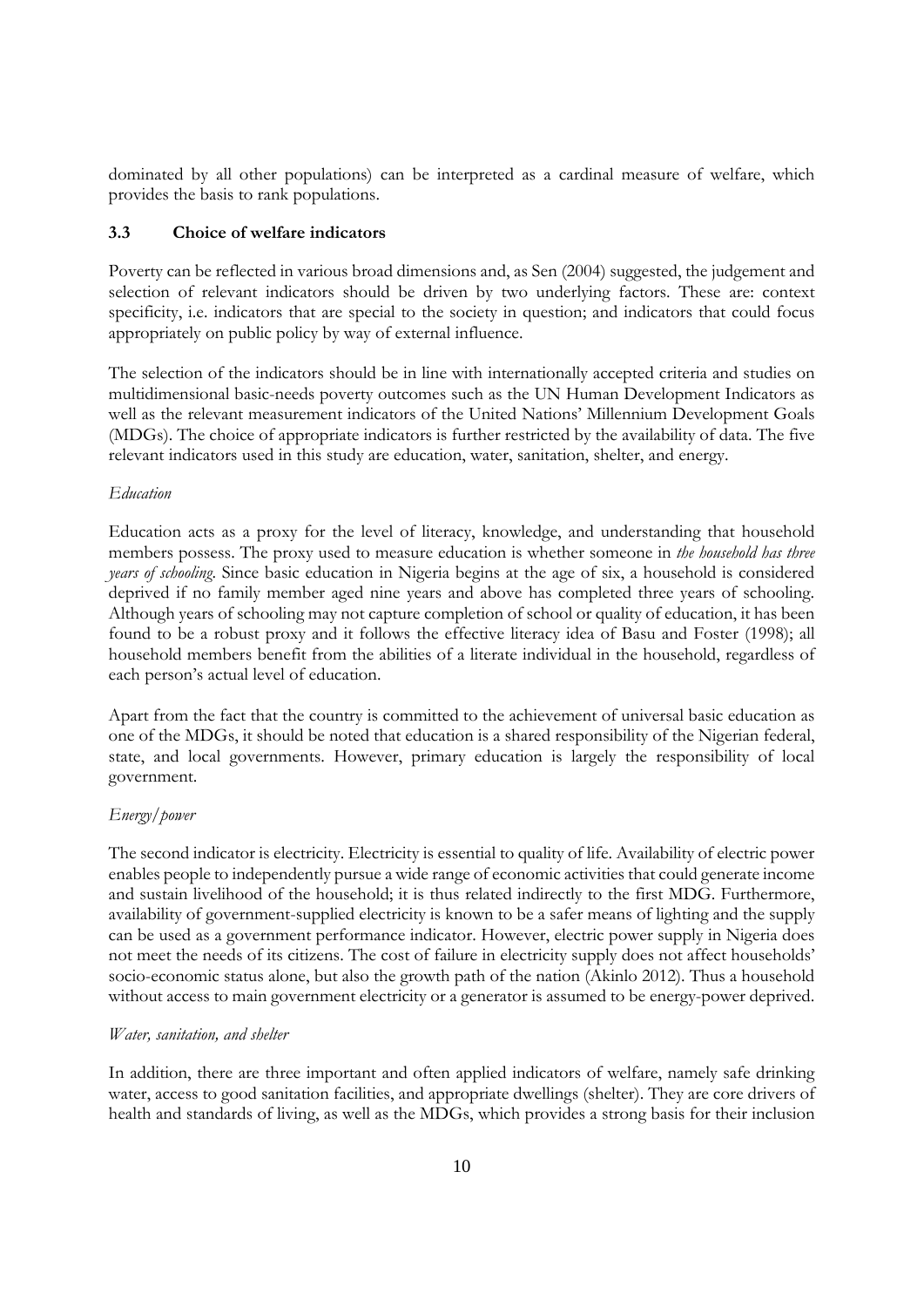in the MDG indices. Although they can be integrated, this study chose to apply them individually in its analysis.

The responsibility for providing these three important drivers of health and welfare are shared between governments and private individuals. The responsibility for water supply is shared among the three levels of government. The federal government is in charge of water resource management; the state is responsible for urban water supply; and local government for rural water supply. Water supply remains one of the core measures of performance of government. Yet, access to improved water sources remains a challenge in Nigeria. In the case of improved sanitation, even though the responsibility is not well defined, it is expected that the states would create an appropriate sewage system. While maintaining consistency among years and surveys, we tried as much as possible to align our definition of deprivation in water and sanitation with the WHO/UNICEF Joint Monitoring Programme's definitions of improved sanitation and water sources.<sup>12</sup>

Even though shelter is an individual rather than governmental responsibility, the lack of adequate shelter is an indicator of limited income. Also, inadequate shelter contributes to low life-expectancy and health and effective intervention in the housing/shelter capability of the population will impact on labour productivity.

A household with no good flooring material is classified as shelter-deprived, which includes flooring material made of dirt, sand, or dung.

# **3.4 Data sources**

-

Two data sources provided five datasets that were used in this study. The Harmonized Nigeria Living Standard Survey (HNLSS) of 2008/09 and the Nigeria Living Standard Survey (NLSS) of 2003/0 4, both from the NBS, were used in the state-level analysis. The Nigeria Demographic Health Surveys (DHS) of 1999, 2003, and 2008 were used for national, zonal, and sectoral analysis.

The 1999, 2003, and 2008 DHS are nationally representative surveys covering both urban and rural households. The surveys follow a stratified cluster sampling design. Details of the research design can be found in the final reports (NPC and ORC Macro 1999, 2004, and NPC and IFC Macro 2009). As indicated in the surveys, 7,647, 7,225, and 34,070 households were surveyed in 1999, 2003, and 2006, respectively. Due to the removal of missing values, 7,354, 7,121, and 32,896 households in 1999, 2003, and 2008 were utilized for the analysis.

Although, the DHS would have been used for all the analysis, the sample strata and clusters were different in the three datasets. In the 1999 and 2003 DHS, the strata were regions and urban/rural sectors whereas in 2008 they were states and urban/rural sectors. Consequently, several of the states had an insufficient number of clusters in 1999 and 2003 to give meaningful results. This implied that we had to merge states and due to structural differences within states this idea was rejected. Therefore, to maintain consistency the 2008/09 HNLSS and the 2003/04 NLSS were used for the state analysis.

The HNLSS and the NLSS are both nationally representative datasets covering the 36 states of the Federation and the Federal Capital Territory. Both surveys used the National Integrated Survey of Household framework and employed multi-stage sampling, stratified by states. Each of the surveys

<sup>12</sup> A detailed description can be found at http://www.wssinfo.org/definitions-methods/watsan-categories/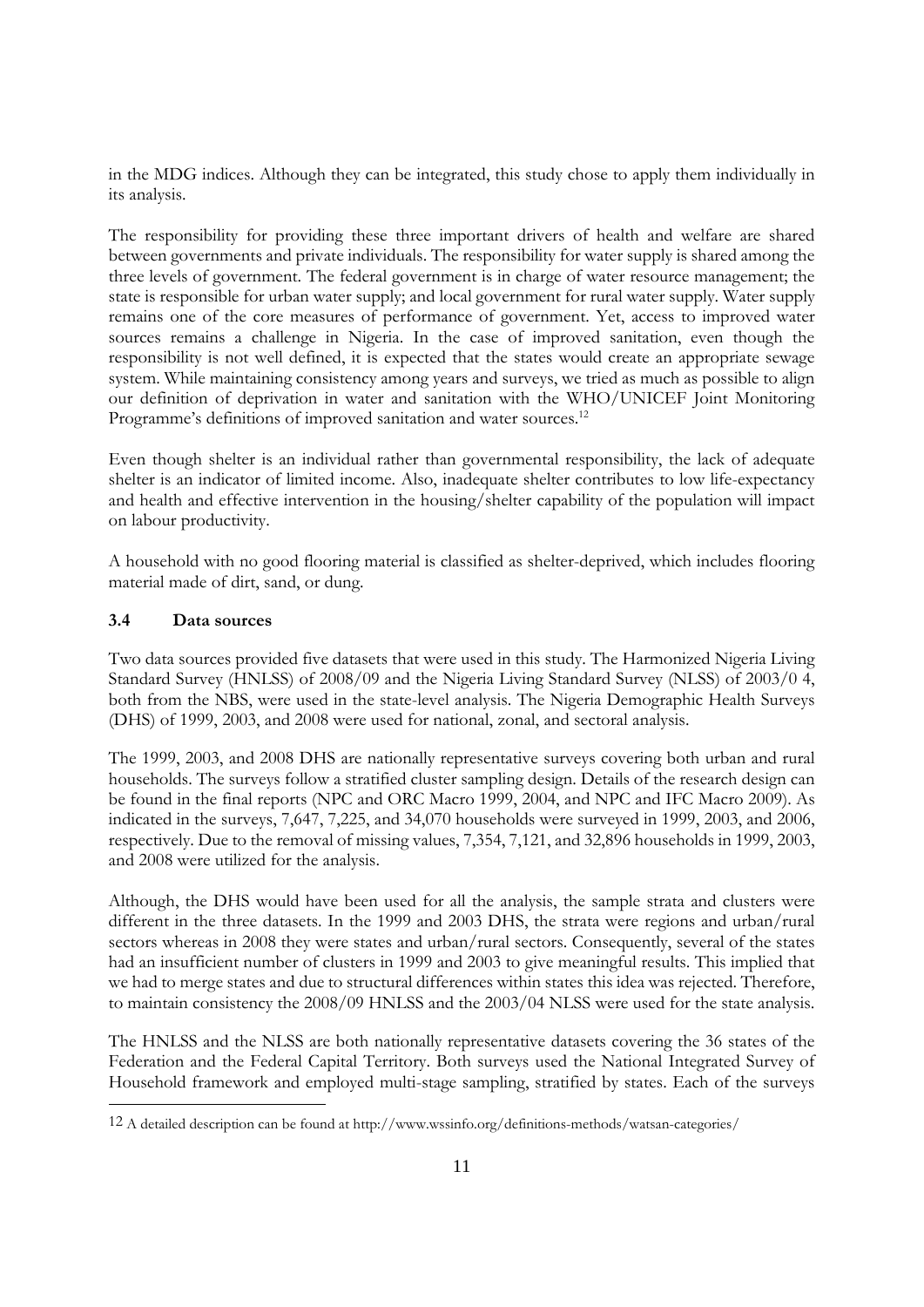was conducted by the NBS and the comparability between them was high even though the HNLSS had a greater scope than the NLSS. The HNLSS is the combination of the NLSS and the Core Welfare Indicators Questionnaire (NBS2012).

In the 2003/04 NLSS, clusters of 120 housing units called enumeration areas (EA) were randomly selected from each state and the Federal Capital Territory (FCT, Abuja) for the first stage. The second stage involved random selection of five housing units from the selected EAs. A total of 600 households were randomly chosen in each of the states and 300 from the FCT, summing up to 21,900 households.

In the case of the 2008/09 HNLSS, the welfare component was conducted in 77,400 households, which is an average of 100 households per local government area. In addition to the household questionnaires, a consumption module was also included and covered 50 households in each local government area, which means 38,700 households were interviewed. Both the household welfare questionnaire and the consumption module were linked together to produce the Nigeria Poverty Profile.

The final sample sizes used for analysis were 19,158 households from the NLSS and 70,534 households from the HNLSS. The observed differences between the original and the final figures were due to missing information.

From the two sets of surveys, five binary welfare indicators were identified with careful attention to define the variables as consistently as possible across surveys. The indicators are defined as follows:

Water: a household is not deprived if the household's water source is piped water, well water, or rainwater.

Sanitation: a household is not deprived if the household uses a flush toilet, an improved, ventilated pit latrine, or a composting toilet.

Access to electricity: in the DHS, a household is not deprived if the household has access to electricity. In the HNLSS and NLSS, a household is not deprived in electricity if the household's main source of lighting is electricity from mains electricity or electricity from a generator.13

Shelter: a household is not deprived if the household has flooring made of a material other than dirt, sand, or dung.

Education: a household is not deprived if any household member has completed three or more years of schooling at the primary level or above.

# **3.5 Analysis**

-

With the indicators chosen, the FOD approach allows comparison between populations over time, on the basis of a series of binary ordinal welfare indicators. Therefore, the binary variables were created

<sup>13</sup> In the HNLSS a main source of lighting and an additional source of lighting were identified whereas in the NLSS only one source was identified. For consistency, in the HNLSS the indicator is defined using only the main source of lighting.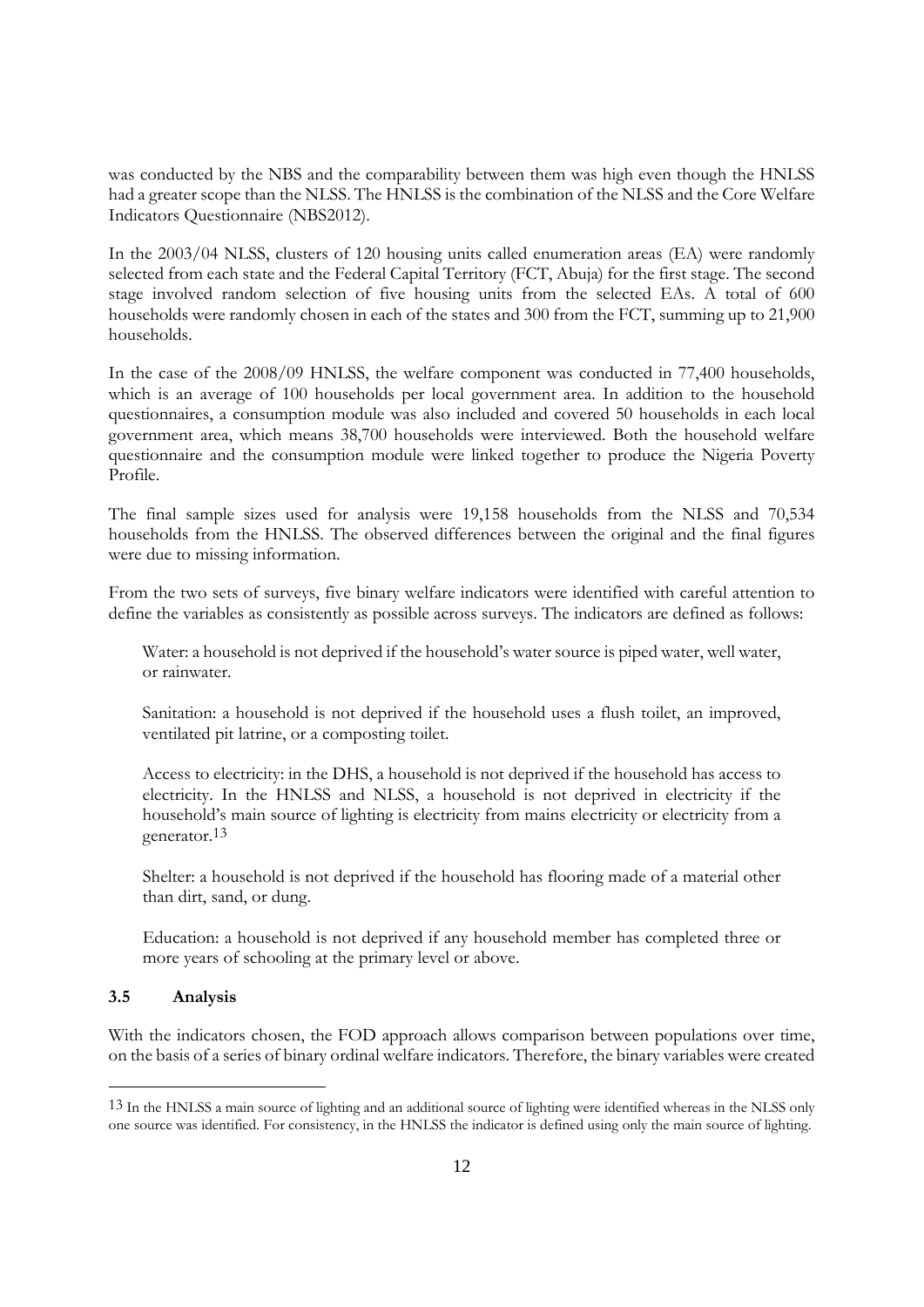for each indicator, where '1' is the good outcome (non-deprived) and '0' is the bad outcome (deprived). Therefore, the outcome  $(0,0,0,0,0)$  indicates deprivation in all indicators of well-being while the outcome (1,1,1,1,1) means non-deprivation in all of the dimensions.

FOD operates through the principles of the linear programming. To overcome the possibility of indeterminate outcomes of dominance, the bootstrapping approach was applied and the final output can be empirically interpreted as the probability that population A dominates population B or viceversa. Bootstrapping is a computational non-parametric technique for re-sampling and enables conclusions to be drawn based on the characteristics of the population. We ran the bootstrap analysis with 100 replicates.

The analyses were conducted using Stata 12 (Stata Corp. Inc. TX, USA) and for the linear programming, the algorithm written by Arndt et al. (2012) using CONOPT solver (Drud 2008) in the General Algebraic Modelling System (GAMS Development Corp., Washington, DC, USA) was utilized.

The analysis captured both spatial and temporal welfare domination for states, geopolitical zones, and sectors. Temporal FOD analysis measures domination of one time period over another in the same population. For each population (states, geopolitical zones, and sectors) due to the availability of three datasets, we defined three possibilities of temporal domination as follows:

- 0: neither 2003 FOD 1999 nor 1999 FOD 2003 neither 2008 FOD 1999 nor 1999 FOD 2008 neither 2008 FOD 2003 nor 2003 FOD 2008
- 1: 2003 FOD 1999 2008 FOD 1999 2008 FOD 2003
- $-1: 1999$  FOD 2003 1999 FOD 2008 2003 FOD 2008

These possible outcomes are averaged over all bootstrap iterations for each of the three combinations of years to obtain a net domination score.

#### **4 Results and discussion**

The analyses were conducted at the national, zonal, sectoral (rural and urban), and state levels. Five binary indicators were selected as mentioned above, and the number of possible welfare combinations we arrived at is  $2^5 = 32$ , giving us 32 comparator sub-groups. The national, zonal, and sectoral results are based on the 1999, 2003, and 2008 DHS datasets while the state results are from the 2003/04 NLSS and 2008/09 HNLSS datasets.

# **4.1 Households according to welfare indicators**

Table 4 presents the proportion of Nigerian households that are not deprived by the five different welfare indicators at national, zonal, and sectoral levels based on the 1999, 2003, and 2008 DHS datasets. It also reports the percentage change of households not deprived by welfare indicators over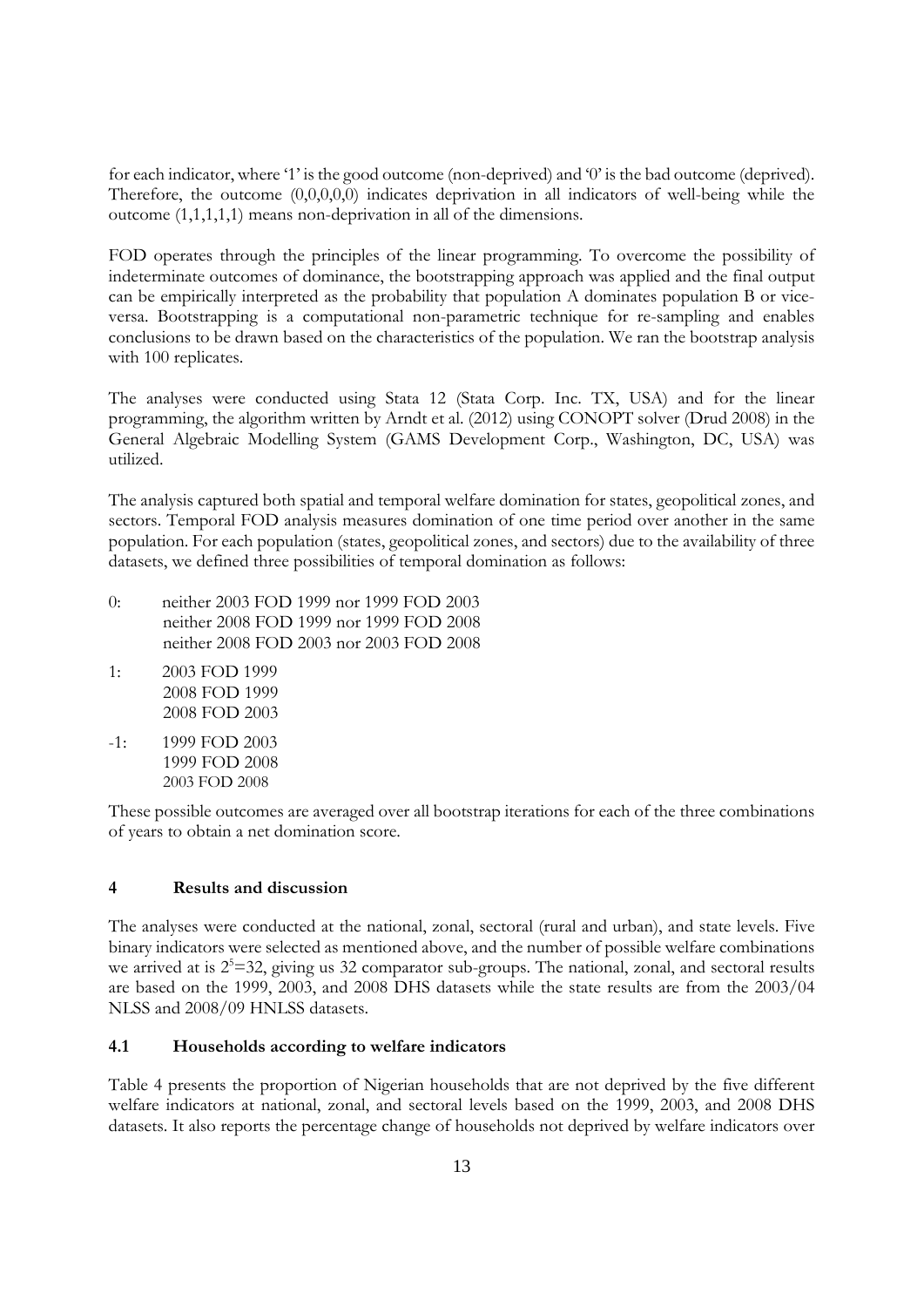the three periods. Nationally, the table indicates a positive change in welfare indicators between 1999 and 2008 with the exception of education, which had a small negative change of -0.01 per cent. However, the proportion of Nigerian households that had access to electricity declined from 51.08 per cent in 2003 to 47.76 per cent in 2008 and a similar decrease can be observed for shelter (64.38 per cent in 2003 and 61.78 per cent in 2008).

The change in deprivation levels from 1999 to 2008 varies across welfare indicators and areas. Both the urban and rural sectors experienced deterioration in two indicators between 1999 and 2008 water and electricity for urban populations and shelter and education for rural areas. The North Central zone performed the worst with negative changes in all welfare indicators except sanitation.

|           | Water |      |      |         |      | Sanitation |      |        | Electricity |      |      |         |  |
|-----------|-------|------|------|---------|------|------------|------|--------|-------------|------|------|---------|--|
|           | 1992  | 2003 | 2008 | Change  | 1992 | 2003       | 2008 | Change | 1992        | 2003 | 2008 | Change  |  |
| National  | 68.9  | 70.0 | 73.5 | 0.07    | 18.6 | 15.8       | 40.2 | 1.16   | 44.6        | 51.1 | 47.8 | 0.07    |  |
| Rural     | 59.9  | 64.9 | 68.1 | 0.14    | 9.6  | 7.4        | 30.2 | 2.16   | 28.0        | 34.5 | 29.8 | 0.06    |  |
| Urban     | 90.9  | 80.0 | 84.7 | $-0.07$ | 40.7 | 32.5       | 60.6 | 0.49   | 85.3        | 83.9 | 84.6 | $-0.01$ |  |
| <b>NC</b> | 66.3  | 50.7 | 60.5 | $-0.09$ | 18.6 | 10.1       | 32.6 | 0.75   | 50.9        | 47.2 | 32.3 | $-0.37$ |  |
| NE        | 76.7  | 68.8 | 71.9 | $-0.06$ | 10.7 | 5.6        | 25.3 | 1.37   | 23.1        | 34.4 | 24.7 | 0.07    |  |
| <b>NW</b> | 89.6  | 84.3 | 87.5 | $-0.02$ | 8.1  | 5.8        | 48.4 | 4.99   | 30.7        | 45.0 | 38.3 | 0.25    |  |
| <b>SE</b> | 44.5  | 73.7 | 70.8 | 0.59    | 18.6 | 37.1       | 44.2 | 1.37   | 44.0        | 66.0 | 64.4 | 0.46    |  |
| SS        | 47.0  | 59.6 | 67.1 | 0.43    | 21.2 | 28.3       | 35.3 | 0.66   | 48.4        | 55.9 | 56.9 | 0.18    |  |
| <b>SW</b> | 74.6  | 76.2 | 72.5 | $-0.03$ | 34.5 | 31.4       | 46.4 | 0.35   | 67.3        | 80.7 | 71.2 | 0.06    |  |

Table 4: Proportion and percentage change of households not deprived, by welfare indicator and year

|           | Shelter              |      |      |         | Education |      |         |         |
|-----------|----------------------|------|------|---------|-----------|------|---------|---------|
|           | 1992                 | 2003 | 2008 | Change  | 1992      | 2003 | 2008    | Change  |
| National  | 61.3                 | 64.4 | 61.8 | 0.01    | 79.6      | 78.4 | 79.1    | $-0.01$ |
| Rural     | 50.3                 | 52.6 | 48.5 | $-0.04$ | 74.9      | 73.1 | 72.4    | $-0.03$ |
| Urban     | 88.1                 | 87.6 | 88.9 | 0.01    | 90.9      | 88.9 | 92.9    | 0.02    |
| <b>NC</b> | 73.9                 | 69.3 | 62.4 | $-0.15$ | 86.5      | 88.3 | 84.9    | $-0.02$ |
| <b>NE</b> | 32.5                 | 39.4 | 30.8 | $-0.05$ | 60.1      | 62.1 | 57.9    | $-0.04$ |
| <b>NW</b> | 43.0                 | 56.1 | 39.1 | $-0.09$ | 52.9      | 61.4 | 59.4    | 0.12    |
| <b>SE</b> | 76.7                 | 85.4 | 84.4 | 0.10    | 95.8      | 96.2 | 95.8    | 0.00    |
| SS        | 67.5                 | 76.0 | 79.5 | 0.18    | 96.3      | 96.8 | 97.0    | 0.01    |
| SW        | 85.9<br>77.3<br>87.4 |      | 0.11 | 94.4    | 93.7      | 92.4 | $-0.02$ |         |
|           |                      |      |      |         |           |      |         |         |

Table 4: Proportion and percentage change of households not deprived, by welfare indicator and year (cont.)

Source*:* Authors' calculations based on the 1999, 2003, and 2008 Nigeria DHS.

Appendix Table A2 presents the percentage change of households not deprived by welfare indicator by states between 2004 and 2009 using the 2003/04 NLSS and 2008/09 HNLSS. The table indicates that 12 of Nigeria's 36 states and the FCT recorded improvements in access to water, two states had no change, and the rest had a negative change. For electricity, it is disappointing to note that in 2009 only nine states had more than 50 per cent of their population non-deprived. However, it was not surprising that only five states improved over the five years. The change in performance ranged from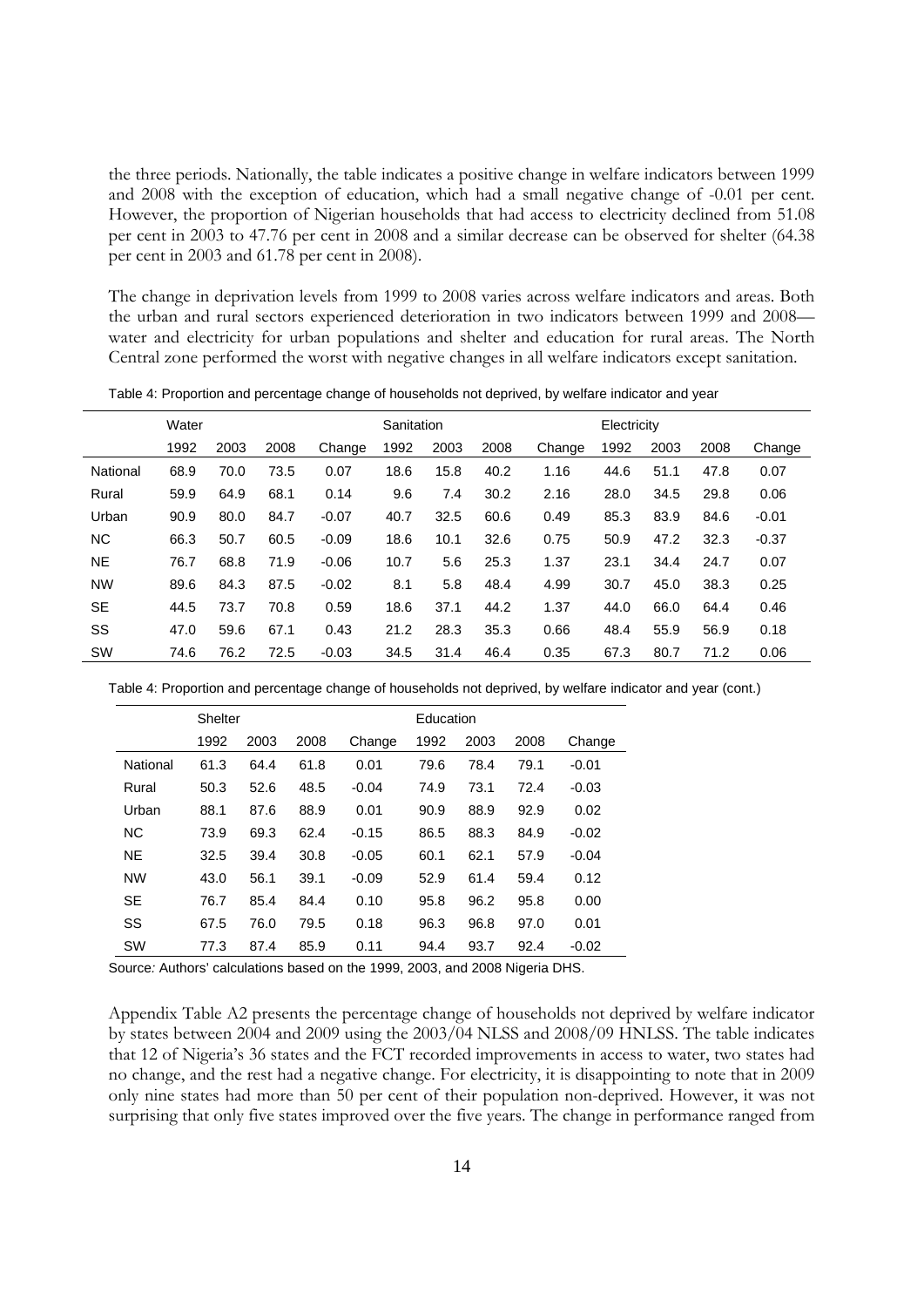-67 per cent for Zamfara to 189 per cent for Jigawa albeit from a very low base of only 8.63 per cent coverage in 2004.

# **4.2 Share of households in multidimensional welfare combinations**

The share of households at the national level that fall in each combination of welfare indicator and the change in this share over time are presented in Table 5 for the nation, Appendix Table A1a, for rural and urban sectors, and Appendix Table A1b for zones. The first row of the tables shows the share of the households characterized by deprivation in all dimensions (0,0,0,0,0), which we called acute-deprivation while the bottom row illustrates non-deprivation in any dimension (1,1,1,1,1), which is called zero-deprivation. Between the two extremes are the various combinations of welfare indicators. However, our discussion will only consider the two extremes, i.e. acute-deprivation (topmost row) and zero-deprivation (bottom row).

Nationally, acute-deprivation was 3.34 per cent in 1999, fell to 2.42 per cent in 2003, but increased to 3.09 per cent in 2008, although it remained below the 1999 level. Substantial improvement can be observed in the percentage of households with no deprivation (the last row), with a 5.51 per cent national improvement from 13.37 to 18.88 per cent over the ten-year period.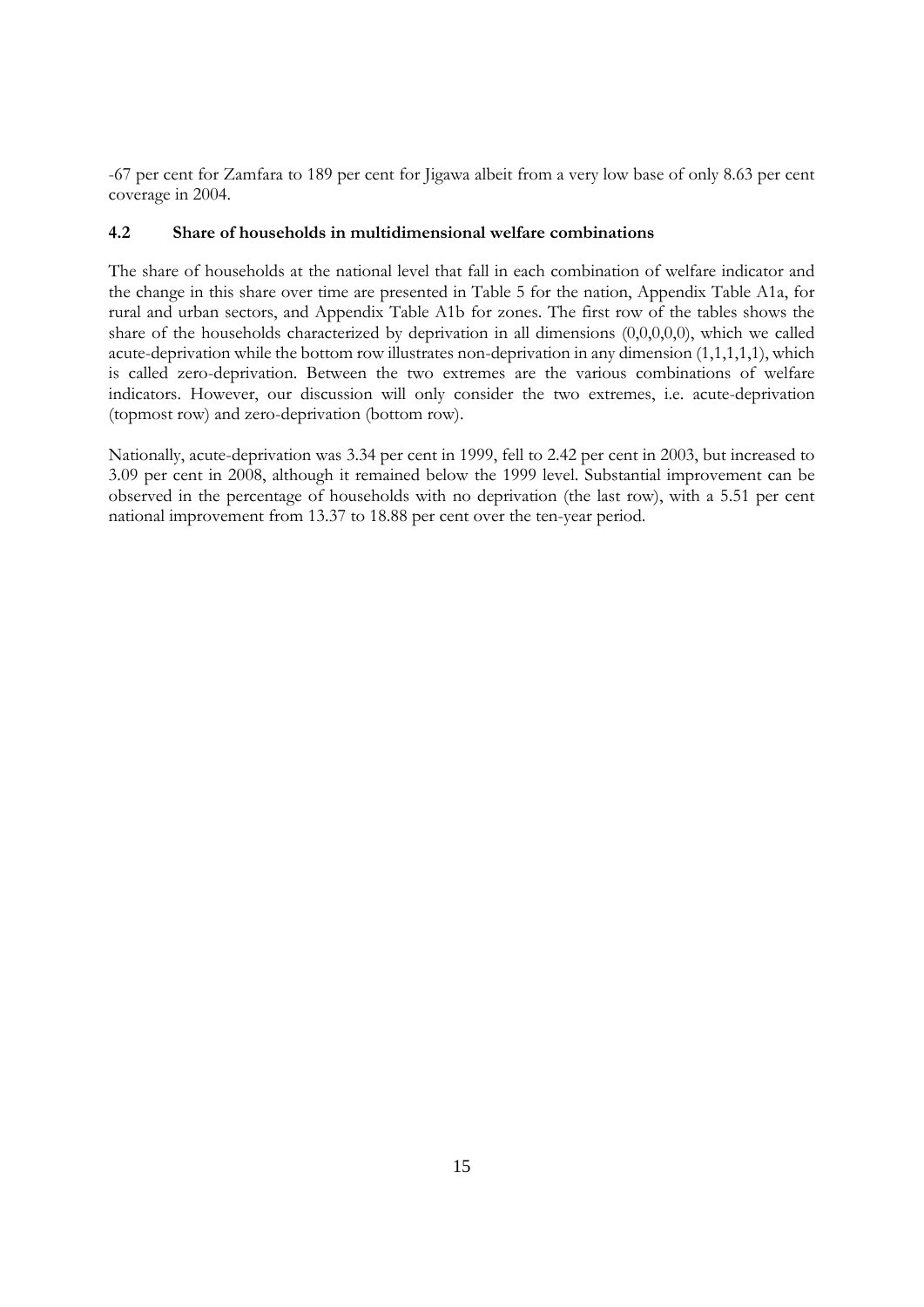|           |                  |             | Welfare indicator combination |              | National |       |       |         |  |  |  |
|-----------|------------------|-------------|-------------------------------|--------------|----------|-------|-------|---------|--|--|--|
| Education | Water            | Floor       | Sanitation                    | Electricity  | 1999     | 2003  | 2008  | Change  |  |  |  |
| $\pmb{0}$ | $\mathbf 0$      | $\mathbf 0$ | $\pmb{0}$                     | 0            | 3.34     | 2.42  | 3.09  | $-0.25$ |  |  |  |
| $\pmb{0}$ | $\mathbf 0$      | $\mathbf 0$ | $\mathbf 0$                   | $\mathbf{1}$ | 0.13     | 0.56  | 0.05  | $-0.08$ |  |  |  |
| 0         | $\mathbf 0$      | $\mathbf 0$ | $\mathbf{1}$                  | $\mathbf 0$  | 0.06     | 0.01  | 0.59  | 0.53    |  |  |  |
| 0         | $\mathbf 0$      | $\pmb{0}$   | 1                             | 1            | 0.00     | 0.00  | 0.07  | 0.07    |  |  |  |
| 0         | $\pmb{0}$        | 1           | $\mathbf 0$                   | $\pmb{0}$    | 0.80     | 0.84  | 0.77  | $-0.03$ |  |  |  |
| 0         | $\boldsymbol{0}$ | 1           | $\mathbf 0$                   | $\mathbf{1}$ | 0.32     | 0.57  | 0.16  | $-0.15$ |  |  |  |
| 0         | $\mathbf 0$      | 1           | $\mathbf{1}$                  | 0            | 0.09     | 0.02  | 0.17  | 0.08    |  |  |  |
| 0         | $\mathbf 0$      | 1           | $\mathbf{1}$                  | 1            | 0.03     | 0.08  | 0.13  | 0.10    |  |  |  |
| 0         | 1                | $\pmb{0}$   | $\pmb{0}$                     | 0            | 10.28    | 10.69 | 6.68  | $-3.59$ |  |  |  |
| 0         | 1                | $\pmb{0}$   | $\mathbf 0$                   | 1            | 0.66     | 1.24  | 0.44  | $-0.21$ |  |  |  |
| 0         | 1                | 0           | $\mathbf 1$                   | 0            | 0.56     | 0.03  | 3.89  | 3.33    |  |  |  |
| 0         | 1                | $\mathbf 0$ | $\mathbf 1$                   | 1            | 0.05     | 0.01  | 0.92  | 0.87    |  |  |  |
| 0         | 1                | 1           | $\pmb{0}$                     | $\mathbf 0$  | 2.43     | 2.62  | 1.73  | $-0.70$ |  |  |  |
| 0         | 1                | 1           | $\mathbf 0$                   | 1            | 1.33     | 2.23  | .0.92 | $-0.40$ |  |  |  |
| 0         | 1                | 1           | $\mathbf 1$                   | $\pmb{0}$    | 0.16     | 0.05  | 0.57  | 0.42    |  |  |  |
| 0         | 1                | 1           | $\mathbf 1$                   | $\mathbf{1}$ | 0.19     | 0.20  | 0.67  | 0.47    |  |  |  |
| 1         | $\mathbf 0$      | $\mathbf 0$ | $\mathbf 0$                   | 0            | 9.43     | 7.05  | 6.59  | 2.84    |  |  |  |
| 1         | $\pmb{0}$        | $\mathbf 0$ | $\mathbf 0$                   | 1            | 0.69     | 1.71  | 0.56  | $-0.13$ |  |  |  |
| 1         | 0                | $\pmb{0}$   | $\mathbf 1$                   | 0            | 0.25     | 0.00  | 0.91  | 0.66    |  |  |  |
| 1         | $\mathbf 0$      | $\mathbf 0$ | $\mathbf{1}$                  | 1            | 0.05     | 0.11  | 0.20  | 0.14    |  |  |  |
| 1         | $\mathbf 0$      | 1           | $\pmb{0}$                     | $\pmb{0}$    | 8.11     | 6.95  | 5.18  | $-2.93$ |  |  |  |
| 1         | $\mathbf 0$      | 1           | $\pmb{0}$                     | 1            | 5.87     | 7.85  | 3.27  | $-2.60$ |  |  |  |
| 1         | $\mathsf 0$      | 1           | $\mathbf{1}$                  | $\pmb{0}$    | 0.68     | 0.22  | 1.04  | 0.36    |  |  |  |
| 1         | 0                | 1           | $\mathbf 1$                   | 1            | 1.24     | 1.63  | 3.69  | 2.44    |  |  |  |
| 1         | 1                | $\mathbf 0$ | $\pmb{0}$                     | 0            | 9.51     | 8.85  | 7.14  | $-2.37$ |  |  |  |
|           | 1                | $\pmb{0}$   | $\mathbf 0$                   | 1            | 2.75     | 2.74  | 1.58  | $-1.17$ |  |  |  |
|           | 1                | $\mathbf 0$ | 1                             | 0            | 0.61     | 0.05  | 3.40  | 2.79    |  |  |  |
|           | 1                | 0           | $\mathbf 1$                   | 1            | 0.31     | 0.14  | 2.11  | 1.80    |  |  |  |
|           | 1                | 1           | $\mathbf 0$                   | 0            | 8.12     | 8.59  | 7.56  | $-0.56$ |  |  |  |
| 1         | 1                | 1           | $\mathbf 0$                   | 1            | 17.64    | 19.26 | 14.10 | $-3.54$ |  |  |  |
| 1         | 1                | 1           | 1                             | 0            | 0.93     | 0.53  | 2.93  | 1.99    |  |  |  |
| 1         | 1                | 1           | 1                             | 1            | 13.37    | 12.73 | 18.88 | 5.51    |  |  |  |

Table 5: Households by combination of welfare indicators, national figures (%)

Source: Authors' calculations based on the 1999, 2003, and 2008 Nigeria DHS.

Households by the number of deprivations in welfare indicators are presented in Table 6 for the nation, zones, and sectors from the 1999, 2003, and 2008 DHS surveys, while the state results from the 2004 NLSS and the 2009 HNLSS are presented in Table 7. In the tables, the number of deprivations range from 0 to 5 where 0 signifies zero-deprivation and 5 implies acute-deprivation, i.e. deprivation in all welfare dimensions. In the urban sector, only 0.36 per cent of households experienced acute-deprivation in 2008 compared to 4.42 per cent in the rural sector. Also of note is the fact that only 4.06 per cent of rural households had zero-deprivation in 1999, and this marginally improved by 3.25 percentage points to 7.31 per cent over the ten-year period.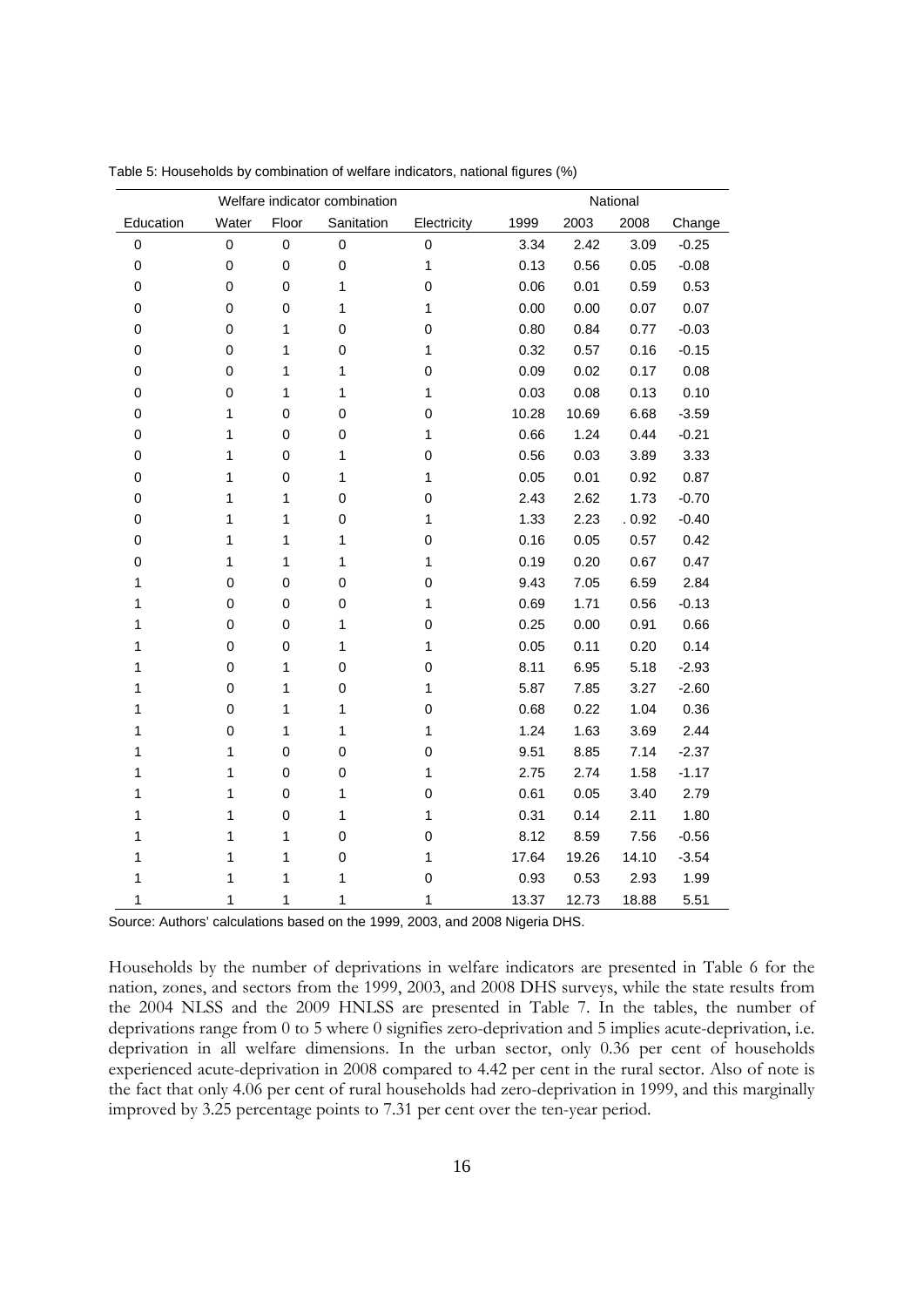Among the zones, acute-deprivation ranged from 0.96 per cent in the South East to 5.47 per cent in the North East zone in 1999. The proportion of households in the North East experiencing acutedeprivation increased by over one-half from 5.47 per cent in 1999 to 8.27 per cent in 2008, while zerodeprivation declined by almost one-half in the same period, 7.23 per cent and 4.28 per cent in 1999 and 2008, respectively. Generally, the northern zones are characterized by a higher share of acutedeprivation and a marginal share in zero-deprivation compared to the southern zones.

|      |                | National | Urban | Rural | <b>NC</b> | <b>NE</b> | <b>NW</b> | <b>SE</b> | <b>SS</b> | SW   |
|------|----------------|----------|-------|-------|-----------|-----------|-----------|-----------|-----------|------|
| 1999 |                |          |       |       |           |           |           |           |           |      |
|      | 0              | 13.4     | 36.1  | 4.1   | 9.9       | 7.2       | 3.7       | 11.9      | 16.5      | 30.8 |
|      | 1              | 20.3     | 38.5  | 12.9  | 29.3      | 7.6       | 16.0      | 15.2      | 18.6      | 30.2 |
|      | 2              | 19.7     | 14.1  | 21.9  | 25.9      | 14.1      | 19.9      | 28.6      | 18.9      | 12.9 |
|      | 3              | 22.6     | 7.9   | 28.6  | 20.0      | 28.7      | 26.8      | 30.3      | 23.5      | 10.8 |
|      | 4              | 20.7     | 3.2   | 27.9  | 11.9      | 37.0      | 28.8      | 13.1      | 20.0      | 12.9 |
|      | 5              | 3.3      | 0.2   | 4.6   | 3.0       | 5.5       | 4.9       | 1.0       | 2.5       | 2.4  |
| 2003 |                |          |       |       |           |           |           |           |           |      |
|      | 0              | 12.7     | 27.3  | 5.4   | 6.7       | 3.9       | 4.5       | 31.0      | 24.2      | 25.9 |
|      | 1              | 21.8     | 40.1  | 12.5  | 18.0      | 10.9      | 21.4      | 27.5      | 18.8      | 45.8 |
|      | $\overline{2}$ | 21.9     | 17.8  | 24.0  | 30.9      | 19.9      | 24.5      | 18.5      | 20.6      | 11.5 |
|      | 3              | 22.0     | 9.0   | 28.6  | 25.4      | 27.0      | 23.5      | 15.8      | 23.5      | 7.7  |
|      | 4              | 19.2     | 4.4   | 26.6  | 16.7      | 33.5      | 23.9      | 6.5       | 11.8      | 6.9  |
|      | 5              | 2.4      | 1.3   | 3.0   | 2.3       | 4.8       | 2.2       | 0.7       | 1.1       | 2.2  |
| 2008 |                |          |       |       |           |           |           |           |           |      |
|      | 0              | 18.9     | 42.5  | 7.3   | 14.7      | 4.3       | 9.8       | 27.2      | 23.8      | 35.5 |
|      | 1              | 23.5     | 36.6  | 17.1  | 16.7      | 13.7      | 20.4      | 30.9      | 27.5      | 32.0 |
|      | 2              | 19.6     | 13.5  | 22.6  | 22.0      | 17.1      | 23.4      | 22.9      | 20.1      | 12.2 |
|      | 3              | 20.3     | 5.1   | 27.7  | 24.9      | 26.6      | 27.3      | 13.0      | 18.5      | 8.7  |
|      | $\overline{4}$ | 14.7     | 1.9   | 20.9  | 16.5      | 30.1      | 17.0      | 5.2       | 9.3       | 9.2  |
|      | 5              | 3.1      | 0.4   | 4.4   | 5.1       | 8.3       | 2.1       | 0.8       | 0.7       | 2.4  |

Table 6: Households by number of deprivations in welfare indicators (%)

Source: Authors' calculations based on the 1999, 2003, and 2008 Nigeria DHS.

Figure 4 shows the observed change in acute-deprivation and zero-deprivation between 2004 and 2009 at the state level. Note that a positive change in zero-deprivation is good and negative change in acute-deprivation is bad. Only four states (FCT, Imo, Kebbi, and Rivers) had a reduction in the proportion of households experiencing acute-deprivation over the five years, ranging from 0.30 per cent in Kebbi to 0.65 per cent in Imo. Lagos state recorded zero per cent of people lacking in all the dimensions in both periods but there was a drop in zero-deprivation by 0.08 per cent. Abia, Anambra, Bayelsa, Kaduna, Kano, Kogi, Kwara, Taraba, and Delta experienced an increase in the proportion of households experiencing acute-deprivation in 2009 ranging from a change of 2.23 per cent in Anacent in Anambra and up to 121.84 per cent in Kano.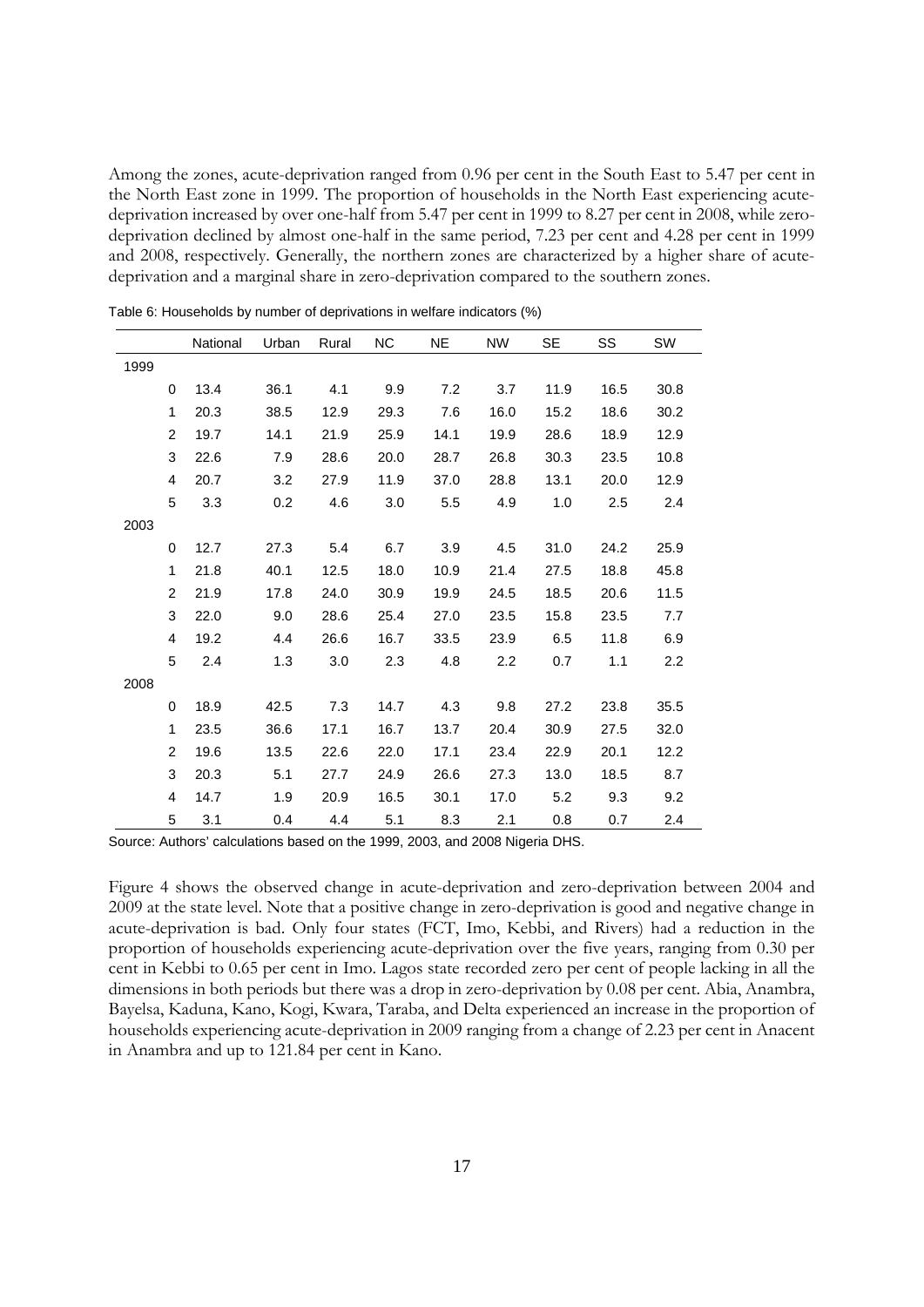

Figure 4: Percentage change in acute- and zero-deprivation between 2004 and 2009 by states

Source: Authors' calculations based on the 2004 and 2009 H/NLSS.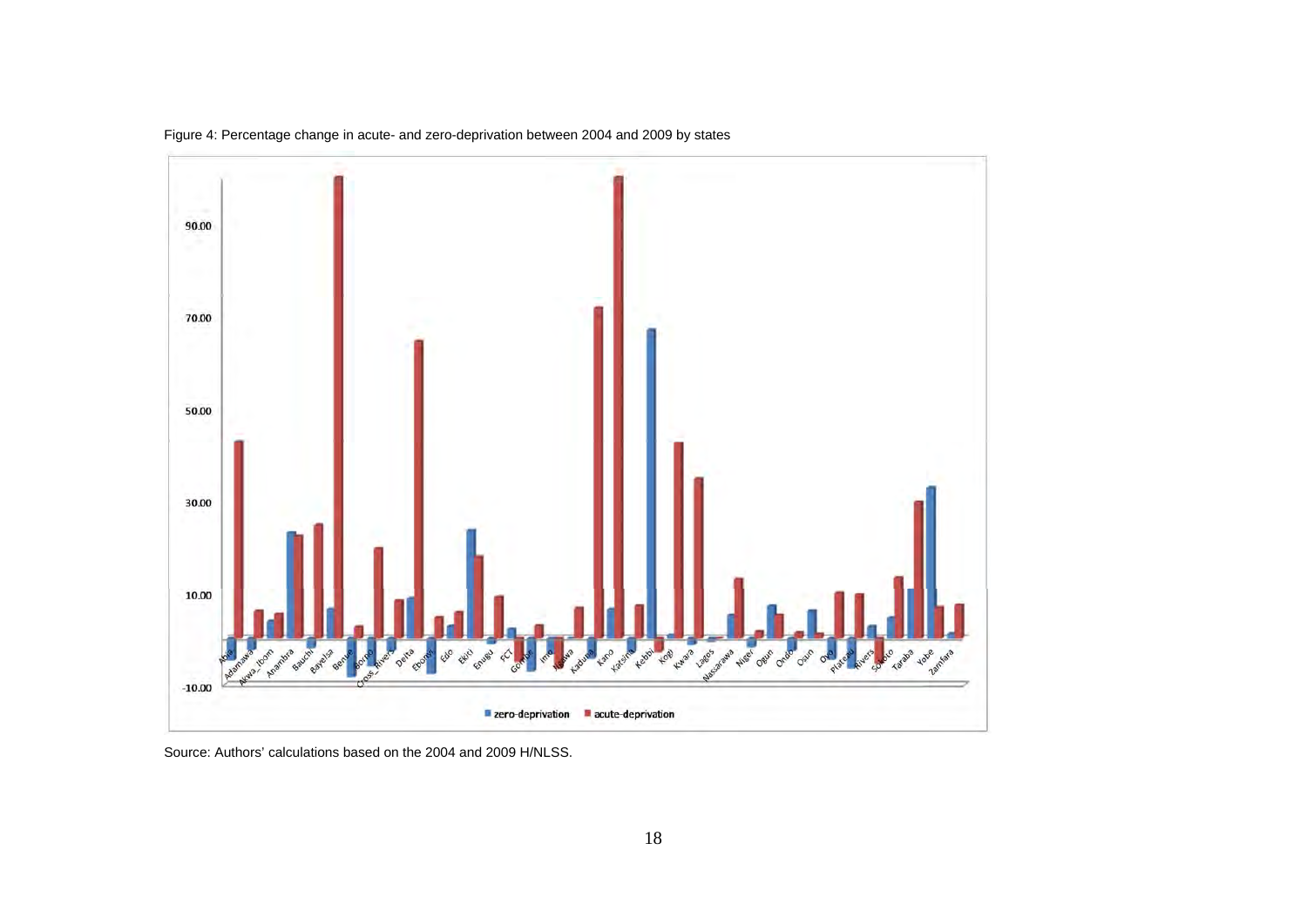# **4.3 First order domination comparisons**

FOD comparisons across time and space were carried out across the states, sectors, zones, and the nation. Spatial bootstrapped FOD comparisons from the 1999, 2003, and 2008 DHS for the nation, zones, and sectors are reported in Tables 7, 8, and 9, respectively while the static results are in Appendix Tables A3a to A3c. The bootstrap results from the 2004 NLSS and 2009 HNLSS for states are reported in Tables 10 and 11, and the static results are in Appendix Tables A4a and A4b. In each bootstrapped table, the row (column) averages indicate the probability that a constituency dominated (is dominated by) all other constituencies.

#### **4.4 First order domination over other constituencies**

In Tables 7, 8, 9, 10, and 11, row values indicate the probability over 100 bootstraps that the row constituency dominated the column constituency. Row averages indicate the average probability that the row constituency dominated all others and higher values indicate greater welfare. It is expected, therefore, that areas with lower poverty should have a higher level of dominance with higher row averages. The nation as a whole dominated rural areas in all three years with a probability at or near 100 per cent. The only other area the nation dominated was the North East zone with a probability of dominance near zero in 1999 but solid probabilities in 2003 and 2008 at 61 and 67 per cent, respectively. The urban sector consistently had the highest probability of dominating in all the three periods and strongly dominated the nation, rural areas, and the North Central and North East zones in all three years. In addition, urban areas had a significant probability of dominating the North West zone in 1999 (79 per cent), and the South West zone in 2008 (60 per cent). Performance among the zones indicated that southern zones had higher probabilities of dominating compared to the northern zones. Notably, the South West zone almost doubled its probability of dominating over the ten-year period.

| Area      | National | Rural | Urban | NC.  | <b>NE</b> | <b>NW</b> | <b>SE</b> | SS   | <b>SW</b> | Avg. |
|-----------|----------|-------|-------|------|-----------|-----------|-----------|------|-----------|------|
| National  |          | 1     |       |      | 0.02      |           |           |      |           | 0.13 |
| Rural     |          |       |       |      |           |           |           |      |           | 0.00 |
| Urban     | 1        | 1     |       | 0.9  | 1         | 0.79      |           |      | 0.01      | 0.59 |
| <b>NC</b> | 0.01     | 0.6   |       |      | 0.04      |           |           |      |           | 0.08 |
| <b>NE</b> |          |       |       |      |           |           |           |      |           | 0.00 |
| <b>NW</b> |          |       |       |      | 0.03      |           |           |      |           | 0.00 |
| <b>SE</b> |          |       |       |      |           |           |           |      |           | 0.00 |
| SS        |          | 0.02  |       |      |           |           |           |      |           | 0.00 |
| <b>SW</b> | 0.26     | 0.83  |       | 0.12 | 0.22      |           | 0.01      | 0.06 |           | 0.19 |
| Average   | 0.16     | 0.43  | 0.00  | 0.13 | 0.16      | 0.10      | 0.00      | 0.01 | 0.00      | 0.11 |

Table 7: 1999 DHS bootstrap spatial FOD comparisons (probabilities)

Source: Authors' calculations based on the 1999 Nigeria DHS.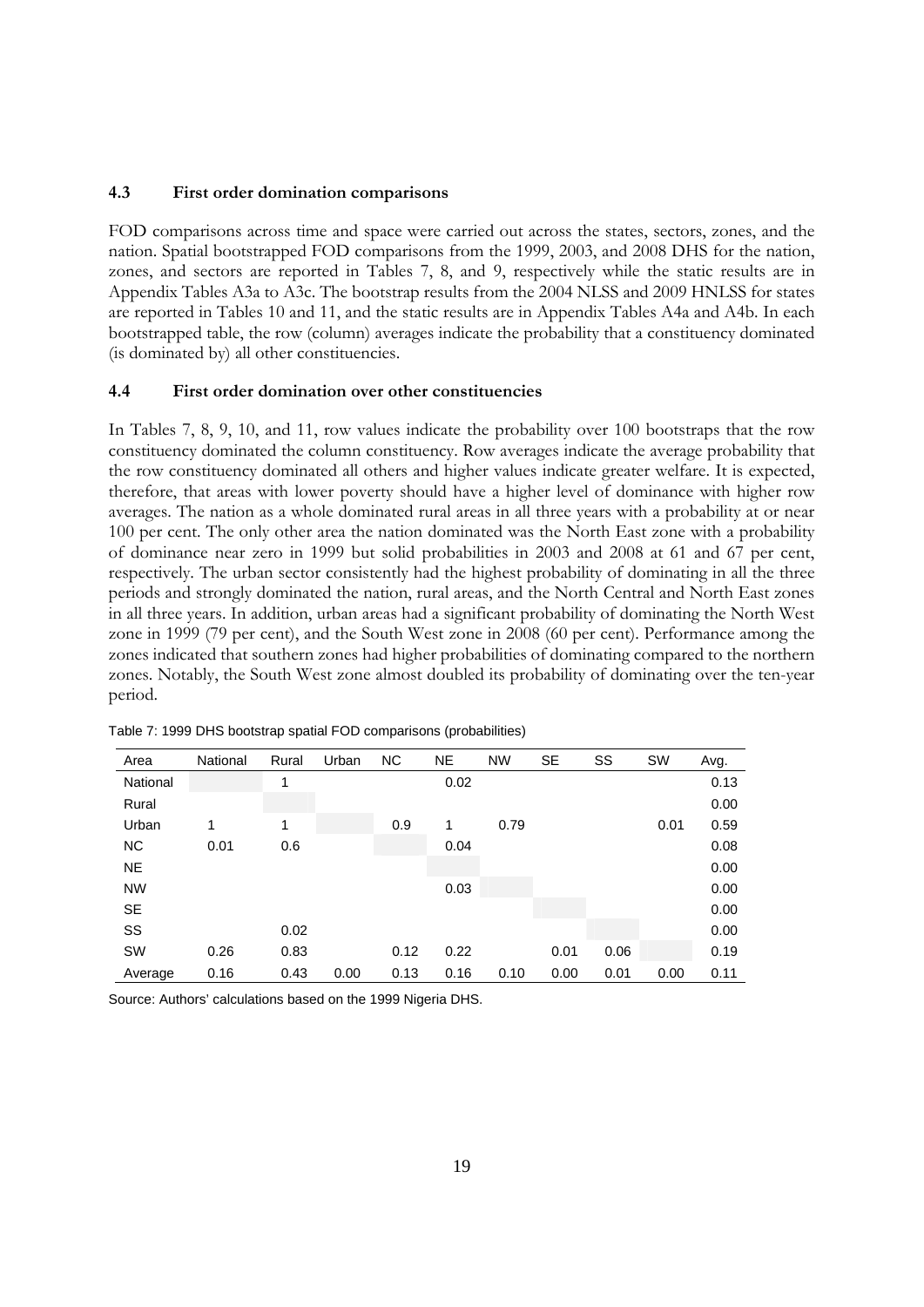| Area      | National | Rural | Urban | <b>NC</b> | <b>NE</b> | <b>NW</b> | SE   | SS   | <b>SW</b> | Avg. |
|-----------|----------|-------|-------|-----------|-----------|-----------|------|------|-----------|------|
| National  |          | 0.94  |       |           | 0.61      |           |      |      |           | 0.19 |
| Rural     |          |       |       |           | 0.09      |           |      |      |           | 0.01 |
|           |          |       |       |           |           |           |      |      |           |      |
| Urban     | 0.94     | 0.94  |       | 0.42      | 0.98      | 0.09      |      |      |           | 0.42 |
| NC.       |          | 0.01  |       |           | 0.01      |           |      |      |           | 0.00 |
| <b>NE</b> |          |       |       |           |           |           |      |      |           | 0.00 |
| <b>NW</b> |          |       |       |           | 0.2       |           |      |      |           | 0.03 |
| <b>SE</b> | 0.59     | 0.84  |       | 0.87      | 0.7       | 0.01      |      | 0.14 |           | 0.39 |
| SS        | 0.02     | 0.13  |       | 0.29      | 0.11      |           | 0.01 |      |           | 0.07 |
| SW        | 0.56     | 0.79  |       | 0.48      | 0.86      | 0.01      | 0.01 |      |           | 0.34 |
| Average   | 0.26     | 0.46  | 0.00  | 0.26      | 0.45      | 0.01      | 0.00 | 0.02 | 0.00      | 0.16 |

Table 8: 2003 DHS bootstrap spatial FOD comparisons (probabilities)

Source: Authors' calculations based on the 2003 Nigeria DHS.

Table 9: 2008 DHS bootstrap spatial FOD comparisons (probabilities)

| Area      | National | Rural | Urban | <b>NC</b> | <b>NE</b> | <b>NW</b> | <b>SE</b> | SS   | SW   | Avg. |
|-----------|----------|-------|-------|-----------|-----------|-----------|-----------|------|------|------|
| National  |          | 1     |       |           | 0.67      |           |           |      |      | 0.21 |
| Rural     |          |       |       |           | 0.03      |           |           |      |      | 0.00 |
| Urban     | 1        | 1     |       | 1         | 1         | 0.1       |           |      | 0.6  | 0.59 |
| <b>NC</b> |          |       |       |           |           |           |           |      |      | 0.00 |
| <b>NE</b> |          |       |       |           |           |           |           |      |      | 0.00 |
| <b>NW</b> |          |       |       |           | 0.68      |           |           |      |      | 0.09 |
| SE        | 0.09     | 0.83  |       | 0.97      | 0.32      |           |           |      |      | 0.28 |
| SS        |          | 0.23  |       | 0.71      | 0.1       |           |           |      |      | 0.13 |
| SW        | 0.17     | 0.97  |       | 0.98      | 0.54      |           |           |      |      | 0.33 |
| Average   | 0.16     | 0.50  | 0.00  | 0.46      | 0.42      | 0.01      | 0.00      | 0.00 | 0.08 | 0.18 |

Source: Authors' calculations based on the 2008 Nigeria DHS.

Spatial bootstrap analysis by states in 2004 (Table 10) shows that 27 states including FCT had less than a 10 per cent chance of ever dominating any other state; however, in 2009 15 states had more than 10 per cent probability of dominating other states (Table 11). Lagos maintained high economic dominance and confirmed its status as the main economic engine in Nigeria with a 73 per cent per cent and 68 per cent chance of dominating other states including FCT in 2004 and 2009 respectively.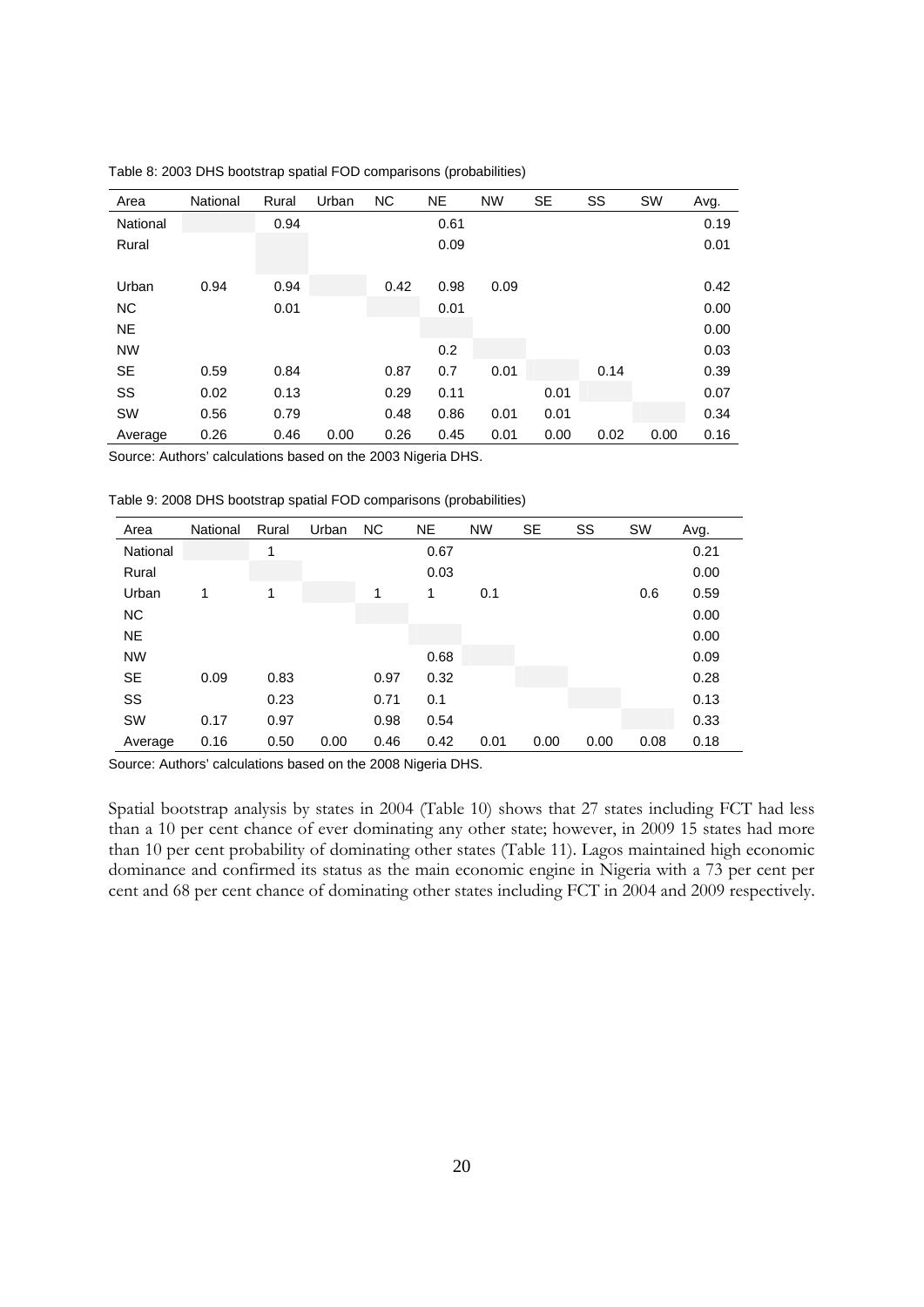| State      | Abia | Adamawa | Akwalbom | Anambra | <b>Bauchi</b> | Bayelsa | Benue | Borno | Rivers<br>Cross | Delta | Ebonyi | Edo  | Ekiti | Enugu | FCT  | Gombe | $\underline{\underline{\mathsf{e}}}$ | Jigawa | Kaduna |
|------------|------|---------|----------|---------|---------------|---------|-------|-------|-----------------|-------|--------|------|-------|-------|------|-------|--------------------------------------|--------|--------|
| Abia       |      | 0.75    | 0.56     |         |               |         | 0.99  | 0.03  | 0.73            |       | 0.60   |      | 0.01  | 0.46  | 0.39 | 0.22  | 0.03                                 |        |        |
| Adamawa    |      |         |          |         |               |         |       |       |                 |       |        |      |       |       |      |       |                                      |        |        |
| Akwalbom   |      |         |          |         |               |         |       |       |                 |       |        |      |       |       |      |       |                                      |        |        |
| Anambra    |      | 0.01    | 0.17     |         |               |         | 0.20  |       | 0.30            |       | 0.02   |      |       | 0.12  |      | 0.11  |                                      |        |        |
| Bauchi     |      |         |          |         |               |         |       |       |                 |       |        |      |       |       |      | 0.04  |                                      |        |        |
| Bayelsa    |      |         |          |         |               |         |       |       |                 |       |        |      |       |       |      |       |                                      |        |        |
| Benue      |      |         |          |         |               |         |       |       |                 |       |        |      |       |       |      |       |                                      |        |        |
| Borno      |      |         |          |         |               |         |       |       |                 |       |        |      |       |       |      | 0.06  |                                      |        |        |
| Cross      |      |         |          |         |               |         |       |       |                 |       |        |      |       |       |      |       |                                      |        |        |
| Rivers     |      |         |          |         |               |         | 0.02  |       |                 |       |        |      |       |       |      |       |                                      |        |        |
| Delta      |      | 0.84    | 0.21     |         | 0.01          |         | 0.66  | 0.23  | 0.37            |       | 0.49   |      | 0.12  | 0.04  |      | 0.73  | 0.02                                 |        |        |
| Ebonyi     |      | 0.02    |          |         |               |         | 0.01  |       |                 |       |        |      |       |       |      |       |                                      |        |        |
| Edo        |      | 0.93    | 0.53     |         |               |         | 0.98  | 0.01  | 0.90            |       | 0.86   |      | 0.06  | 0.47  | 0.20 | 0.85  |                                      |        |        |
| Ekiti      |      | 0.05    |          |         |               |         | 0.02  |       |                 |       |        |      |       |       |      | 0.38  |                                      |        |        |
| Enugu      |      |         |          |         |               |         | 0.01  |       |                 |       |        |      |       |       |      |       |                                      |        |        |
| <b>FCT</b> |      | 0.09    |          |         |               |         | 0.04  |       |                 |       |        |      |       |       |      | 0.02  |                                      |        |        |
| Gombe      |      |         |          |         |               |         |       |       |                 |       |        |      |       |       |      |       |                                      |        |        |
| Imo        |      | 0.06    | 0.10     |         |               |         | 0.31  |       | 0.18            |       | 0.06   |      |       | 0.02  |      | 0.03  |                                      |        |        |
| Jigawa     |      |         |          |         |               |         |       |       |                 |       |        |      |       |       |      |       |                                      |        |        |
| Kaduna     |      | 0.85    |          |         | 0.99          |         | 0.06  | 0.86  |                 |       |        |      |       |       |      | 0.99  |                                      | 0.11   |        |
| Kano       |      | 0.01    |          |         | 0.06          |         | 0.01  |       |                 |       |        |      |       |       |      | 0.61  |                                      |        |        |
| Katsina    |      |         |          |         |               |         |       |       |                 |       |        |      |       |       |      | 0.03  |                                      |        |        |
| Kebbi      |      |         |          |         |               |         |       |       |                 |       |        |      |       |       |      |       |                                      |        |        |
| Kogi       |      |         |          |         |               |         | 0.02  |       | 0.02            |       |        |      |       |       |      |       |                                      |        |        |
| Kwara      |      | 0.94    |          |         | 0.32          |         | 0.27  | 0.59  |                 |       |        |      |       |       | 0.04 | 0.99  |                                      |        |        |
| Lagos      | 0.71 | 1.00    | 0.93     | 0.71    | 0.71          |         | 1.00  | 1.00  | 0.93            | 0.28  | 0.92   | 0.53 | 0.75  | 0.86  | 1.00 | 1.00  | 0.63                                 |        | 0.01   |

Table 10: 2003/04 NLSS bootstrap spatial FOD comparisons (probabilities), by state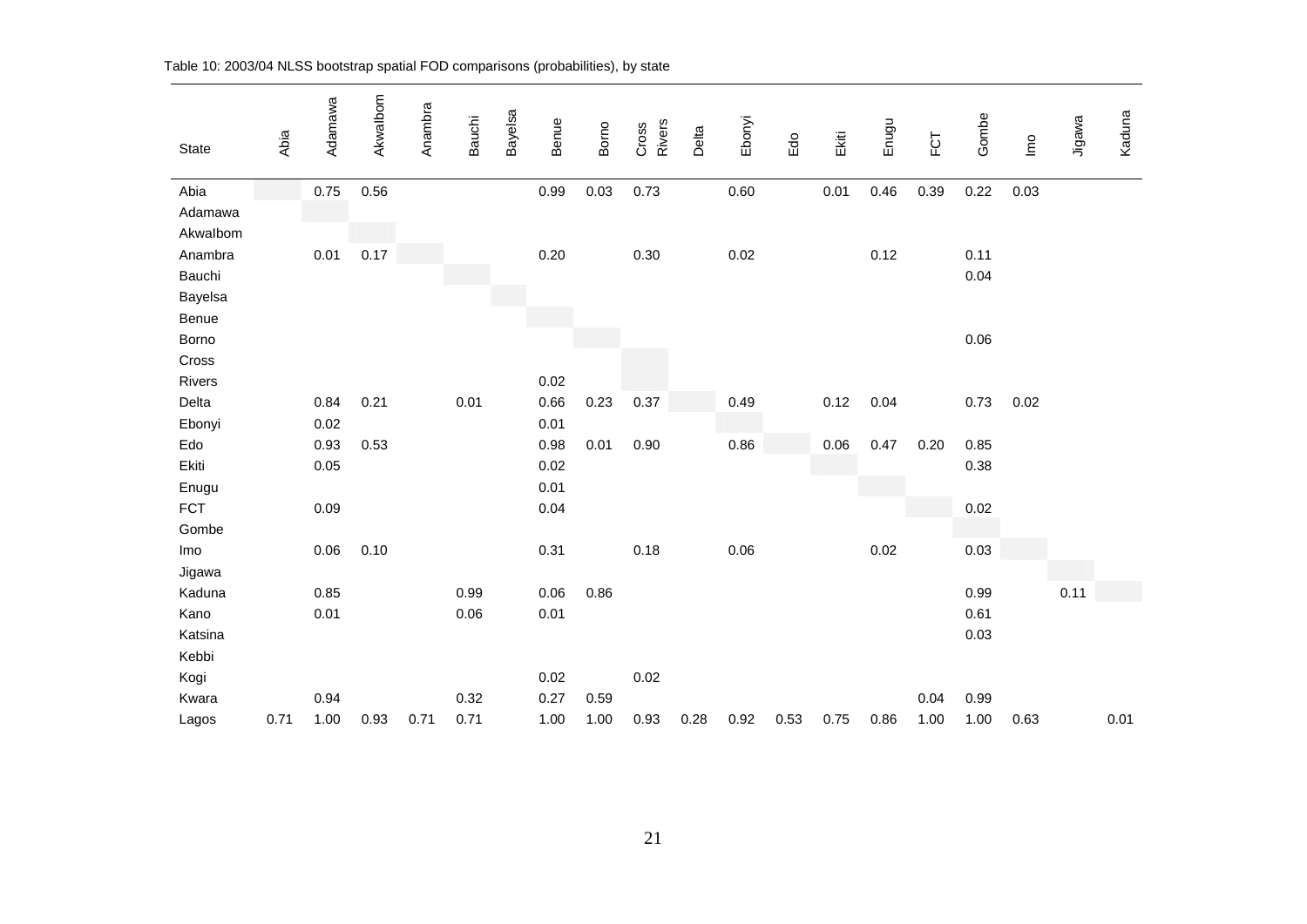| Nassarawa |      |      |      |      |      |      |      |      |      |      |      |      |      |      |      |      |      |      |      |
|-----------|------|------|------|------|------|------|------|------|------|------|------|------|------|------|------|------|------|------|------|
| Niger     |      |      |      |      | 0.02 |      |      |      |      |      |      |      |      |      |      |      |      |      |      |
| Ogun      |      | 0.70 |      |      |      |      | 0.25 |      |      |      |      |      |      |      |      | 0.63 |      |      |      |
| Ondo      |      | 0.61 | 0.01 |      |      |      | 0.71 |      | 0.01 |      | 0.05 |      |      |      | 0.02 | 0.04 |      |      |      |
| Osun      |      | 0.23 |      |      | 0.05 |      | 0.02 |      |      |      |      |      |      |      |      | 0.85 |      |      |      |
| Oyo       |      | 0.98 |      |      | 0.22 |      | 0.53 | 0.04 |      |      | 0.01 |      |      |      | 0.10 | 0.99 |      |      |      |
| Plateau   |      | 0.26 |      |      |      |      | 0.06 |      |      |      |      |      |      |      |      |      |      |      |      |
| Rivers    |      | 0.56 | 0.25 |      |      |      | 0.74 | 0.06 | 0.34 |      | 0.86 |      |      | 0.01 |      | 0.12 |      |      |      |
| Sokoto    |      |      |      |      |      |      |      |      |      |      |      |      |      |      |      |      |      | 0.14 |      |
| Taraba    |      |      |      |      |      |      |      |      |      |      |      |      |      |      |      |      |      |      |      |
| Yobe      |      |      |      |      |      |      |      |      |      |      |      |      |      |      |      |      |      |      |      |
| Zamfara   |      |      |      |      | 0.01 |      |      |      |      |      |      |      |      |      |      |      |      |      |      |
| Average   | 0.02 | 0.25 | 0.08 | 0.02 | 0.07 | 0.00 | 0.19 | 0.08 | 0.11 | 0.01 | 0.11 | 0.01 | 0.03 | 0.06 | 0.05 | 0.24 | 0.02 | 0.01 | 0.00 |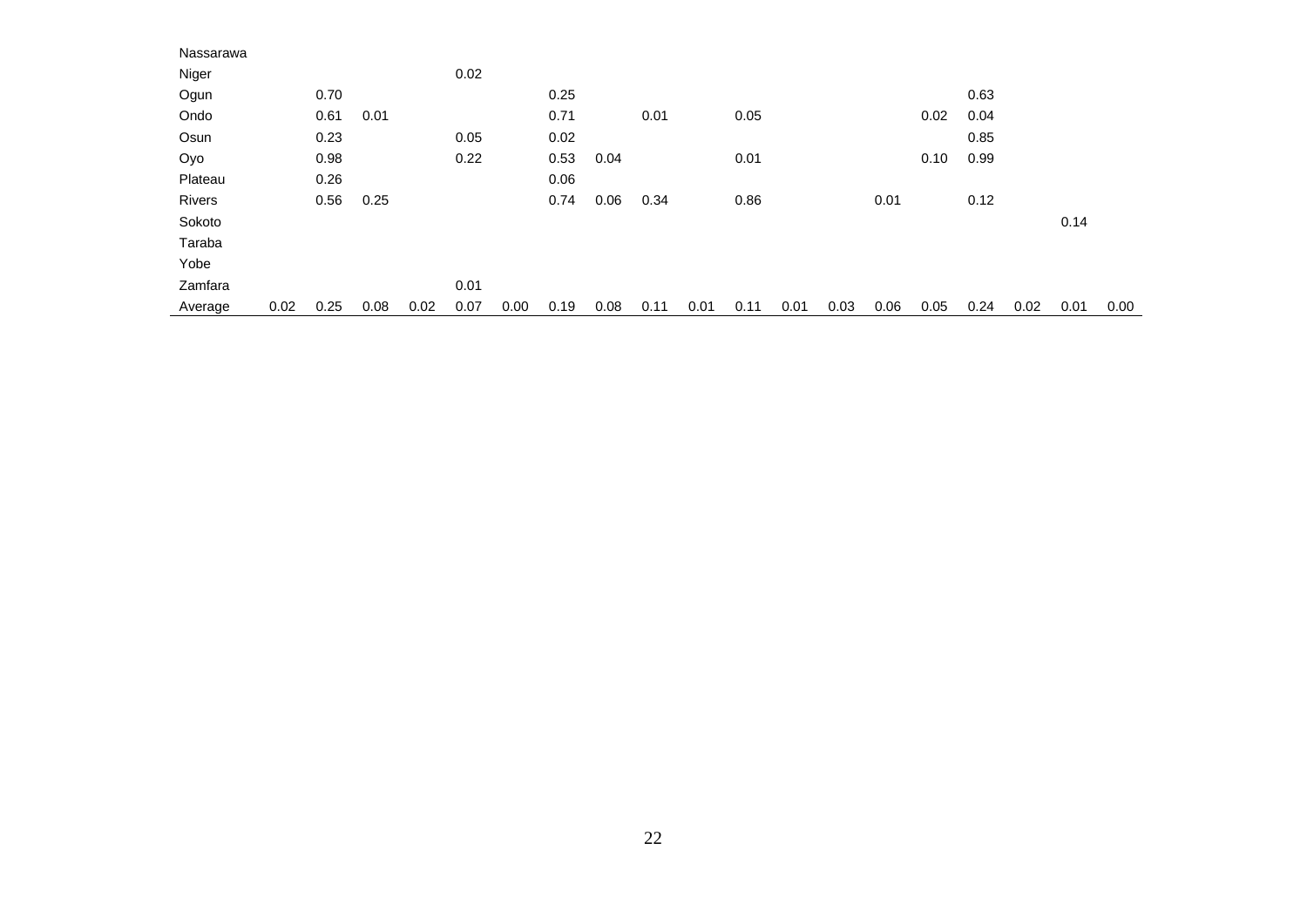|              | Kano | Katsina | Kebbi |      | Kwara | Lagos | Nassarawa | Niger | Ogun | Ondo | Osun |                  | Plateau | <b>Rivers</b> | Sokoto | Taraba | Yobe | Zamfara |      |
|--------------|------|---------|-------|------|-------|-------|-----------|-------|------|------|------|------------------|---------|---------------|--------|--------|------|---------|------|
| <b>State</b> |      |         |       | Kogi |       |       |           |       |      |      |      | O <sub>v</sub> o |         |               |        |        |      |         | Avg. |
| Abia         |      |         |       | 0.96 |       |       | 0.98      | 0.01  |      | 0.08 |      |                  | 0.16    |               |        | 1.00   |      |         | 0.22 |
| Adamawa      |      |         | 0.01  |      |       |       |           |       |      |      |      |                  |         |               |        | 0.12   |      |         | 0.00 |
| Akwalbom     |      |         |       |      |       |       | 0.02      |       |      |      |      |                  |         |               |        | 0.26   |      |         | 0.01 |
| Anambra      |      |         |       | 0.60 |       |       | 0.21      |       |      |      |      |                  |         |               |        | 0.51   |      |         | 0.06 |
| Bauchi       |      |         | 0.79  |      |       |       |           |       |      |      |      |                  |         |               |        |        |      | 0.05    | 0.02 |
| Bayelsa      |      |         |       |      |       |       |           |       |      |      |      |                  |         |               |        |        |      |         | 0.00 |
| Benue        |      |         |       |      |       |       |           |       |      |      |      |                  |         |               |        | 0.40   |      |         | 0.01 |
| Borno        |      |         | 0.08  |      |       |       |           |       |      |      |      |                  |         |               |        |        |      |         | 0.00 |
| Cross        |      |         |       |      |       |       |           |       |      |      |      |                  |         |               |        |        |      |         |      |
| Rivers       |      |         |       |      |       |       |           |       |      |      |      |                  |         |               |        | 0.07   |      |         | 0.00 |
| Delta        |      | 0.29    | 0.24  | 0.61 |       |       | 1.00      | 0.28  |      | 0.11 | 0.03 |                  | 0.58    |               |        | 1.00   |      | 0.10    | 0.22 |
| Ebonyi       |      |         |       |      |       |       |           |       |      |      |      |                  |         |               |        | 0.34   |      |         | 0.01 |
| Edo          |      | 0.05    | 0.06  | 0.46 |       |       | 0.98      | 0.04  | 0.20 | 0.25 | 0.02 |                  | 0.44    |               |        | 1.00   |      | 0.01    | 0.26 |
| Ekiti        |      | 0.17    | 0.19  | 0.02 |       |       | 0.47      | 0.01  |      |      |      |                  |         |               |        | 0.91   |      | 0.05    | 0.06 |
| Enugu        |      |         |       |      |       |       |           |       |      |      |      |                  |         |               |        | 0.03   |      |         | 0.00 |
| <b>FCT</b>   |      |         |       |      |       |       | 0.03      |       |      |      |      |                  |         |               |        | 0.30   |      |         | 0.01 |
| Gombe        |      |         |       |      |       |       |           |       |      |      |      |                  |         |               |        |        |      |         | 0.00 |
| Imo          |      |         |       | 0.10 |       |       | 0.30      |       |      |      |      |                  |         |               |        | 0.84   |      |         | 0.06 |
| Jigawa       |      |         | 0.02  |      |       |       |           |       |      |      |      |                  |         |               |        |        |      |         | 0.00 |
| Kaduna       |      | 1.00    | 1.00  |      |       |       | 0.04      | 0.91  |      |      |      |                  |         |               |        | 0.89   | 0.65 | 1.00    | 0.26 |
| Kano         |      | 0.34    | 0.43  |      |       |       | 0.06      | 0.01  |      |      |      |                  |         |               |        | 0.54   |      | 0.12    | 0.06 |
| Katsina      |      |         | 0.33  |      |       |       |           |       |      |      |      |                  |         |               |        |        |      | 0.05    | 0.01 |
| Kebbi        |      |         |       |      |       |       |           |       |      |      |      |                  |         |               |        |        |      |         | 0.00 |
| Kogi         |      |         |       |      |       |       | 0.04      |       |      |      |      |                  |         |               |        | 0.09   |      |         | 0.00 |
| Kwara        |      | 0.91    | 0.87  |      |       |       | 0.42      | 0.90  | 0.03 |      | 0.15 | 0.03             | 0.06    |               |        | 0.97   | 0.02 | 0.61    | 0.23 |
| Lagos        | 0.15 | 1.00    | 0.99  | 1.00 | 0.80  |       | 1.00      | 1.00  | 1.00 | 0.99 | 0.98 | 0.89             | 1.00    | 0.34          |        | 1.00   | 0.13 | 0.88    | 0.73 |

Table 10: 2003/04 NLSS bootstrap spatial FOD comparisons (probabilities) by state, (cont.)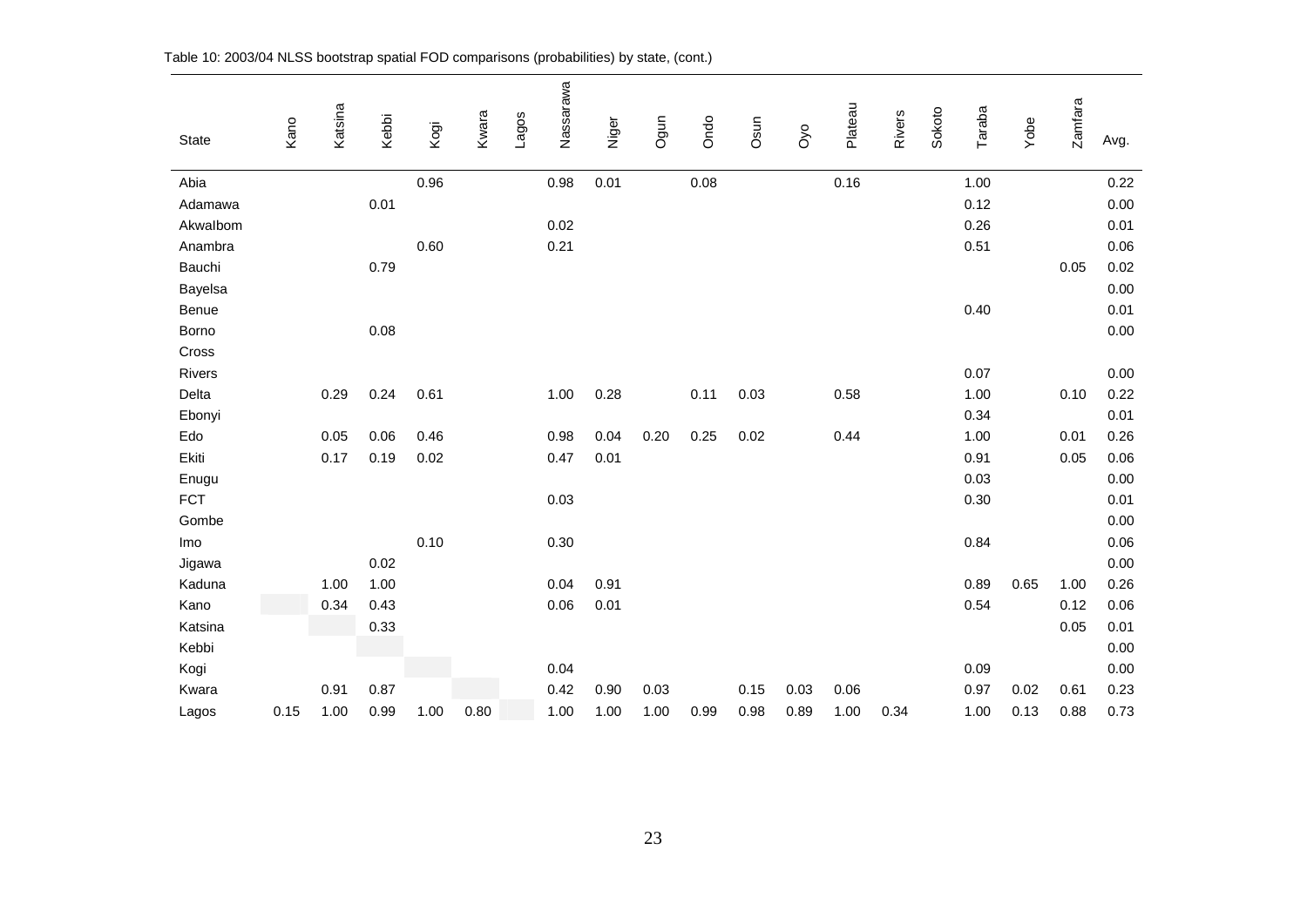| Nassarawa     |      |      |      |      |      |      |      |      |      |      |      |      |      |      |      | 0.36 |      |      | 0.01 |
|---------------|------|------|------|------|------|------|------|------|------|------|------|------|------|------|------|------|------|------|------|
| Niger         |      |      | 0.34 |      |      |      |      |      |      |      |      |      |      |      |      |      |      |      | 0.01 |
| Ogun          |      | 0.15 | 0.15 |      |      |      | 0.28 | 0.08 |      |      | 0.01 |      | 0.02 |      |      | 0.98 |      | 0.05 | 0.09 |
| Ondo          |      |      |      | 0.04 |      |      | 0.76 |      |      |      | 0.01 |      | 0.21 |      |      | 0.99 |      |      | 0.10 |
| Osun          |      | 0.54 | 0.51 |      |      |      | 0.20 | 0.10 |      |      |      |      |      |      |      | 0.93 |      | 0.25 | 0.10 |
| Oyo           |      | 0.83 | 0.82 |      | 0.02 |      | 0.34 | 0.68 | 0.04 | 0.02 | 0.18 |      | 0.12 |      |      | 0.99 |      | 0.62 | 0.21 |
| Plateau       |      |      | 0.01 |      |      |      |      |      |      |      |      |      |      |      |      | 0.73 |      |      | 0.03 |
| <b>Rivers</b> |      | 0.06 | 0.18 | 0.01 |      |      | 0.26 | 0.01 |      |      |      |      | 0.31 |      |      | 1.00 |      | 0.07 | 0.13 |
| Sokoto        |      |      | 0.53 |      |      |      |      |      |      |      |      |      |      |      |      |      | 0.04 | 0.01 | 0.02 |
| Taraba        |      |      |      |      |      |      |      |      |      |      |      |      |      |      |      |      |      |      | 0.00 |
| Yobe          |      |      | 0.18 |      |      |      |      |      |      |      |      |      |      |      |      |      |      |      | 0.01 |
| Zamfara       |      |      | 0.49 |      |      |      |      |      |      |      |      |      |      |      |      |      |      |      | 0.01 |
| Average       | 0.00 | 0.15 | 0.23 | 0.11 | 0.02 | 0.00 | 0.21 | 0.11 | 0.04 | 0.04 | 0.04 | 0.03 | 0.08 | 0.01 | 0.00 | 0.45 | 0.02 | 0.11 |      |

Source: Authors' calculations based on the 2003/04 NLSS.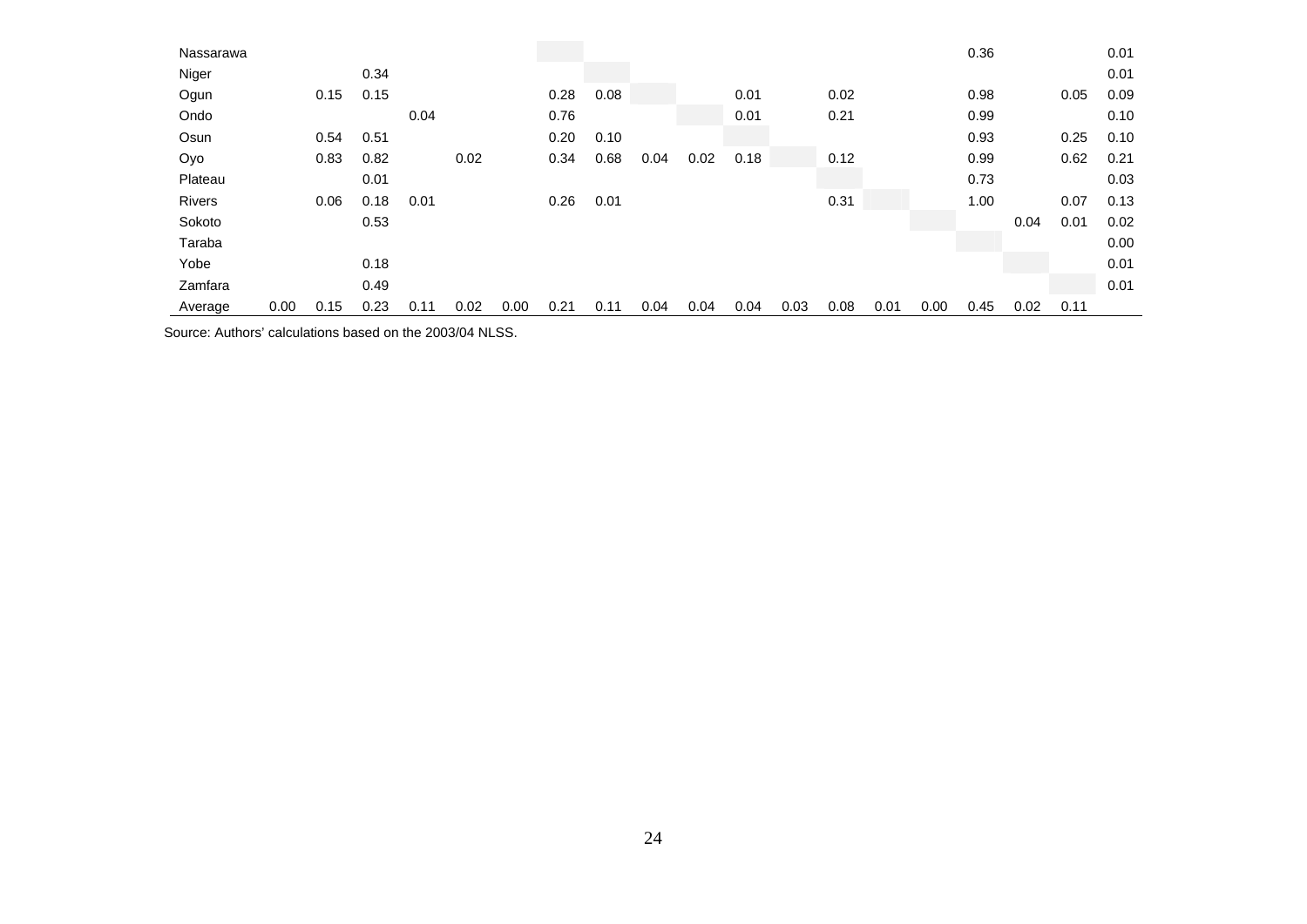| State           | Abia | Adamawa | Akwa_lbom | Anambra | <b>Bauchi</b> | Bayelsa | Benue | Borno | Cross_Rivers | Delta | Ebonyi   | Edo  | Ekiti | Enugu | FCT  | Gombe | $\underline{\mathsf{S}}$ | Jigawa | Kaduna |
|-----------------|------|---------|-----------|---------|---------------|---------|-------|-------|--------------|-------|----------|------|-------|-------|------|-------|--------------------------|--------|--------|
| Abia<br>Adamawa |      | 1.00    | 0.57      |         | 0.21          | 0.73    | 1.00  | 0.02  | 0.98         |       | 0.53     |      |       | 0.07  |      | 0.87  |                          |        |        |
| Akwa_Ibom       |      | 0.21    |           |         |               |         | 0.07  |       |              |       |          |      |       |       |      | 0.01  |                          |        |        |
| Anambra         |      | 0.81    | 0.31      |         |               | 0.94    | 1.00  |       | 0.99         |       | 0.74     |      |       | 0.99  | 0.02 | 0.79  |                          |        |        |
| Bauchi          |      |         |           |         |               |         |       |       |              |       |          |      |       |       |      |       |                          |        |        |
| Bayelsa         |      |         |           |         |               |         | 0.24  |       | 0.23         |       | $0.03\,$ |      |       |       |      |       |                          |        |        |
| Benue           |      |         |           |         |               |         |       |       |              |       |          |      |       |       |      |       |                          |        |        |
| Borno           |      |         |           |         |               |         |       |       |              |       |          |      |       |       |      |       |                          |        |        |
| Cross_Rivers    |      |         |           |         |               |         | 0.01  |       |              |       |          |      |       |       |      |       |                          |        |        |
| Delta           |      | 1.00    | 0.08      |         | 0.71          |         | 0.21  | 0.47  |              |       |          |      | 0.05  | 0.02  |      | 1.00  |                          |        | 0.01   |
| Ebonyi          |      | 0.01    |           |         |               |         | 0.02  |       |              |       |          |      |       |       |      |       |                          |        |        |
| Edo             |      | 0.98    | 0.58      |         | 0.11          | 0.37    | 1.00  | 0.03  | 0.55         |       | 0.26     |      | 0.07  | 0.25  |      | 0.99  |                          |        |        |
| Ekiti           |      | 1.00    |           |         | 0.30          |         | 0.66  | 0.05  |              |       |          |      |       | 0.02  |      | 0.96  |                          |        |        |
| Enugu           |      |         |           |         |               | 0.01    | 0.48  |       |              |       | 0.01     |      |       |       |      |       |                          |        |        |
| <b>FCT</b>      |      | 0.56    | 0.03      |         | 0.05          | 0.26    | 0.79  | 0.03  | 0.45         | 0.01  | 0.26     |      | 0.04  | 0.20  |      | 0.54  |                          |        |        |
| Gombe           |      |         |           |         |               |         |       |       |              |       |          |      |       |       |      |       |                          |        |        |
| Imo             |      | 0.81    | 0.56      |         | 0.15          | 0.03    | 1.00  | 0.41  | 0.13         |       | 0.56     |      |       |       |      | 0.01  |                          |        |        |
| Jigawa          |      |         |           |         |               |         |       |       |              |       |          |      |       |       |      |       |                          |        |        |
| Kaduna          |      | 0.95    |           |         | 0.99          |         |       | 0.94  |              |       |          |      |       |       |      | 0.90  |                          |        |        |
| Kano            |      | 0.01    |           |         | 0.15          |         |       |       |              |       |          |      |       |       |      | 0.48  |                          |        |        |
| Katsina         |      |         |           |         |               |         |       |       |              |       |          |      |       |       |      |       |                          |        |        |
| Kebbi           |      |         |           |         |               |         |       |       |              |       |          |      |       |       |      |       |                          |        |        |
| Kogi            |      |         |           |         |               |         | 0.02  |       |              |       |          |      |       |       |      |       |                          |        |        |
| Kwara           |      | 0.89    |           |         | 0.52          |         |       | 0.13  |              |       |          |      |       |       |      | 0.92  |                          |        |        |
| Lagos           | 0.97 | 1.00    | 1.00      | 0.99    | 0.75          | 1.00    | 1.00  | 0.51  | 1.00         | 0.55  | 0.99     | 0.96 | 0.93  | 1.00  | 0.84 | 1.00  | 0.53                     |        | 0.03   |

Table 11: 2008/09 NLSS bootstrap spatial FOD comparisons (probabilities) by state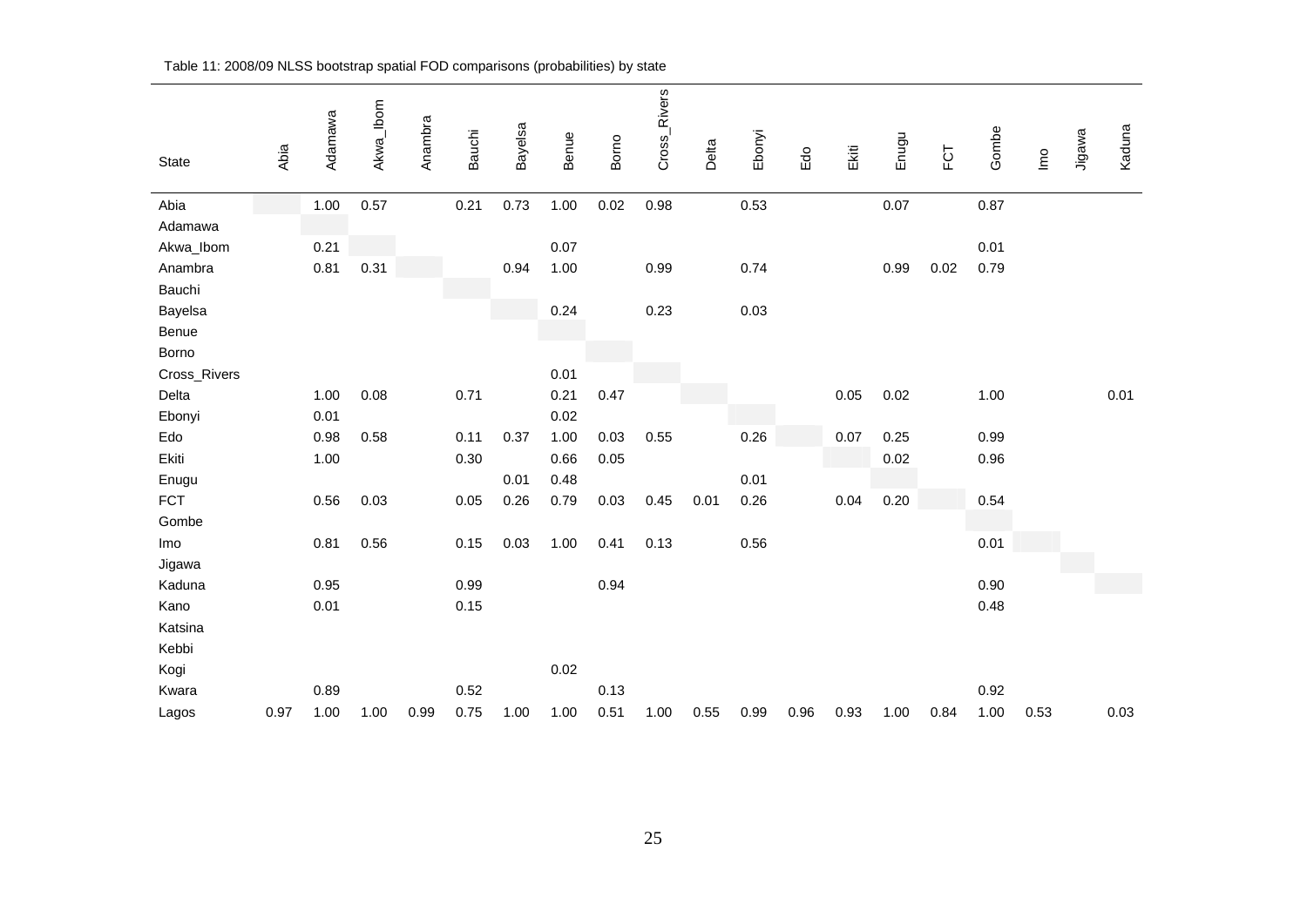| Nassarawa     |      | 0.13 |      |      |      |      |      |      |      |      |      |      |      |      |      |      |      |      |      |
|---------------|------|------|------|------|------|------|------|------|------|------|------|------|------|------|------|------|------|------|------|
| Niger         |      | 0.01 |      |      | 0.04 |      |      |      |      |      |      |      |      |      |      | 0.17 |      |      |      |
| Ogun          |      | 1.00 | 0.04 |      | 0.92 |      | 0.06 | 0.96 |      | 0.01 |      |      | 0.02 |      |      | 1.00 |      |      | 0.06 |
| Ondo          |      | 0.96 | 0.20 |      | 0.02 | 0.13 | 0.98 |      | 0.15 |      | 0.12 |      |      | 0.06 |      | 0.29 |      |      |      |
| Osun          |      | 1.00 | 0.10 |      | 0.34 |      | 0.55 | 0.06 |      |      |      |      | 0.03 | 0.01 |      | 0.97 |      |      |      |
| Oyo           |      | 1.00 |      |      | 0.85 |      |      | 0.64 |      |      |      |      |      |      |      | 0.99 |      |      |      |
| Plateau       |      | 0.07 |      |      |      |      | 0.03 |      |      |      |      |      |      |      |      |      |      |      |      |
| <b>Rivers</b> |      | 1.00 | 1.00 |      | 1.00 | 0.94 | 1.00 | 0.99 | 0.99 |      | 0.92 |      |      | 0.26 |      | 0.98 |      |      | 0.49 |
| Sokoto        |      |      |      |      |      |      |      |      |      |      |      |      |      |      |      |      |      |      |      |
| Taraba        |      |      |      |      |      |      |      |      |      |      |      |      |      |      |      |      |      |      |      |
| Yobe          |      |      |      |      |      |      |      |      |      |      |      |      |      |      |      |      |      |      |      |
| Zamfara       |      |      |      |      |      |      |      |      |      |      |      |      |      |      |      |      |      |      |      |
| Average       | 0.03 | 0.40 | 0.12 | 0.03 | 0.20 | 0.12 | 0.28 | 0.15 | 0.15 | 0.02 | 0.12 | 0.03 | 0.03 | 0.08 | 0.02 | 0.36 | 0.01 | 0.00 | 0.02 |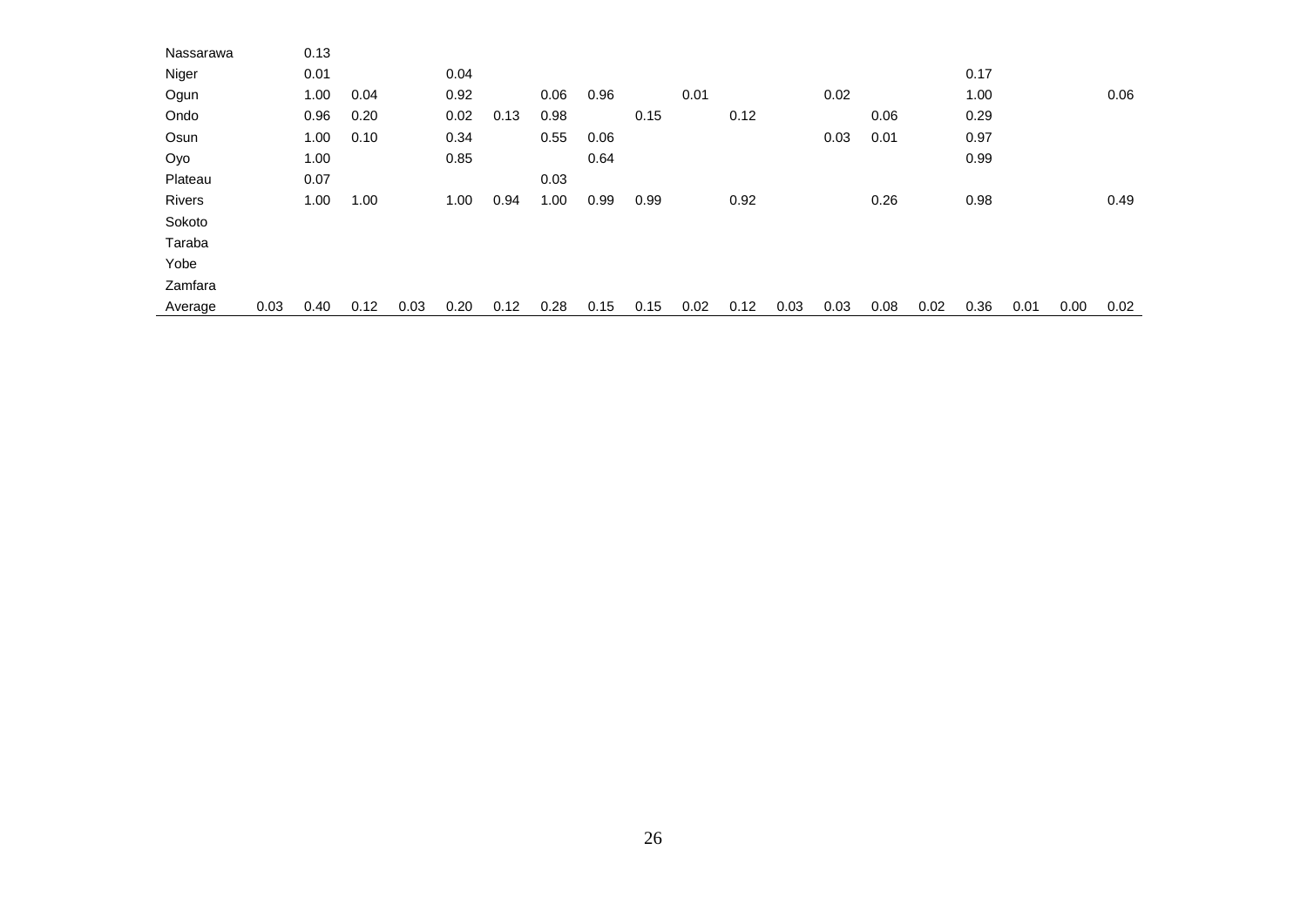|              | Kano | Katsina | Kebbi |      | Kwara | Lagos | Nassara | Niger | Ogun | Ondo | Osun |          | Plateau | <b>Rivers</b> | Sokoto | Taraba |      | Zamfara |      |
|--------------|------|---------|-------|------|-------|-------|---------|-------|------|------|------|----------|---------|---------------|--------|--------|------|---------|------|
| State        |      |         |       | Kogi |       |       | χã      |       |      |      |      | $\infty$ |         |               |        |        | Yobe |         | Avg. |
| Abia         | 0.06 |         |       | 0.57 |       |       | 0.99    | 0.78  |      | 0.09 |      |          | 1.00    |               |        | 1.00   |      | 0.04    | 0.29 |
| Adamawa      |      |         |       |      |       |       |         |       |      |      |      |          |         |               |        | 0.34   |      |         | 0.01 |
| Akwa_Ibom    |      |         |       |      |       |       | 0.03    |       |      |      |      |          | 0.01    |               |        | 1.00   |      |         | 0.04 |
| Anambra      |      |         |       | 1.00 |       |       | 0.80    | 0.07  |      | 0.21 |      |          | 0.93    |               |        | 1.00   |      |         | 0.29 |
| Bauchi       |      |         |       |      |       |       |         |       |      |      |      |          |         |               |        |        |      |         | 0.00 |
| Bayelsa      |      |         |       | 0.07 |       |       |         |       |      |      |      |          |         |               |        | 0.24   |      |         | 0.02 |
| Benue        |      |         |       |      |       |       |         |       |      |      |      |          |         |               |        | 0.05   |      |         | 0.00 |
| Borno        |      |         |       |      |       |       |         |       |      |      |      |          |         |               |        |        |      |         | 0.00 |
| Cross_Rivers |      |         |       |      |       |       |         |       |      |      |      |          |         |               |        | 0.02   |      |         | 0.00 |
| Delta        | 0.51 | 0.02    |       | 0.56 | 0.50  |       | 0.94    | 0.97  |      |      | 0.03 | 0.16     | 0.66    |               |        | 1.00   | 0.01 | 0.51    | 0.26 |
| Ebonyi       |      |         |       |      |       |       |         |       |      |      |      |          |         |               |        | 0.10   |      |         | 0.00 |
| Edo          | 0.06 |         |       | 1.00 | 0.03  |       | 0.74    | 0.21  |      | 0.07 | 0.06 | 0.01     | 1.00    |               |        | 1.00   |      | 0.05    | 0.26 |
| Ekiti        | 0.10 |         |       | 0.81 | 0.02  |       | 0.68    | 0.14  |      |      | 0.05 | 0.04     | 0.92    |               |        | 1.00   |      | 0.11    | 0.19 |
| Enugu        |      |         |       | 0.01 |       |       | 0.01    |       |      |      |      |          |         |               |        | 0.71   |      |         | 0.03 |
| <b>FCT</b>   | 0.07 |         |       | 0.74 | 0.03  |       | 0.62    | 0.22  |      | 0.03 | 0.04 |          | 0.52    |               |        | 1.00   |      | 0.02    | 0.18 |
| Gombe        |      |         |       |      |       |       |         |       |      |      |      |          |         |               |        |        |      |         | 0.00 |
| Imo          |      | 0.01    |       |      |       |       | 0.71    |       |      |      |      |          | 0.76    |               |        | 1.00   |      | 0.47    | 0.18 |
| Jigawa       |      |         |       |      |       |       |         |       |      |      |      |          |         |               |        |        |      |         | 0.00 |
| Kaduna       | 0.92 | 0.37    | 0.09  |      |       |       |         | 0.01  |      |      |      |          |         |               |        | 0.97   | 0.01 | 0.93    | 0.20 |
| Kano         |      |         |       |      |       |       |         |       |      |      |      |          |         |               |        | 0.44   |      |         | 0.03 |
| Katsina      |      |         |       |      |       |       |         |       |      |      |      |          |         |               |        |        |      |         | 0.00 |
| Kebbi        |      |         |       |      |       |       |         |       |      |      |      |          |         |               |        |        |      |         | 0.00 |
| Kogi         |      |         |       |      |       |       |         |       |      |      |      |          |         |               |        | 0.24   |      |         | 0.01 |
| Kwara        | 0.20 | 0.01    |       |      |       |       |         | 0.08  |      |      |      |          |         |               |        | 1.00   |      | 0.24    | 0.11 |
| Lagos        | 0.96 | 0.04    | 0.01  | 1.00 | 0.53  |       | 1.00    | 1.00  | 0.08 | 1.00 | 0.92 | 0.22     | 1.00    |               |        | 1.00   | 0.02 | 0.57    | 0.68 |

Table 11: 2008/09 NLSS bootstrap spatial FOD comparisons (probabilities) by state, cont.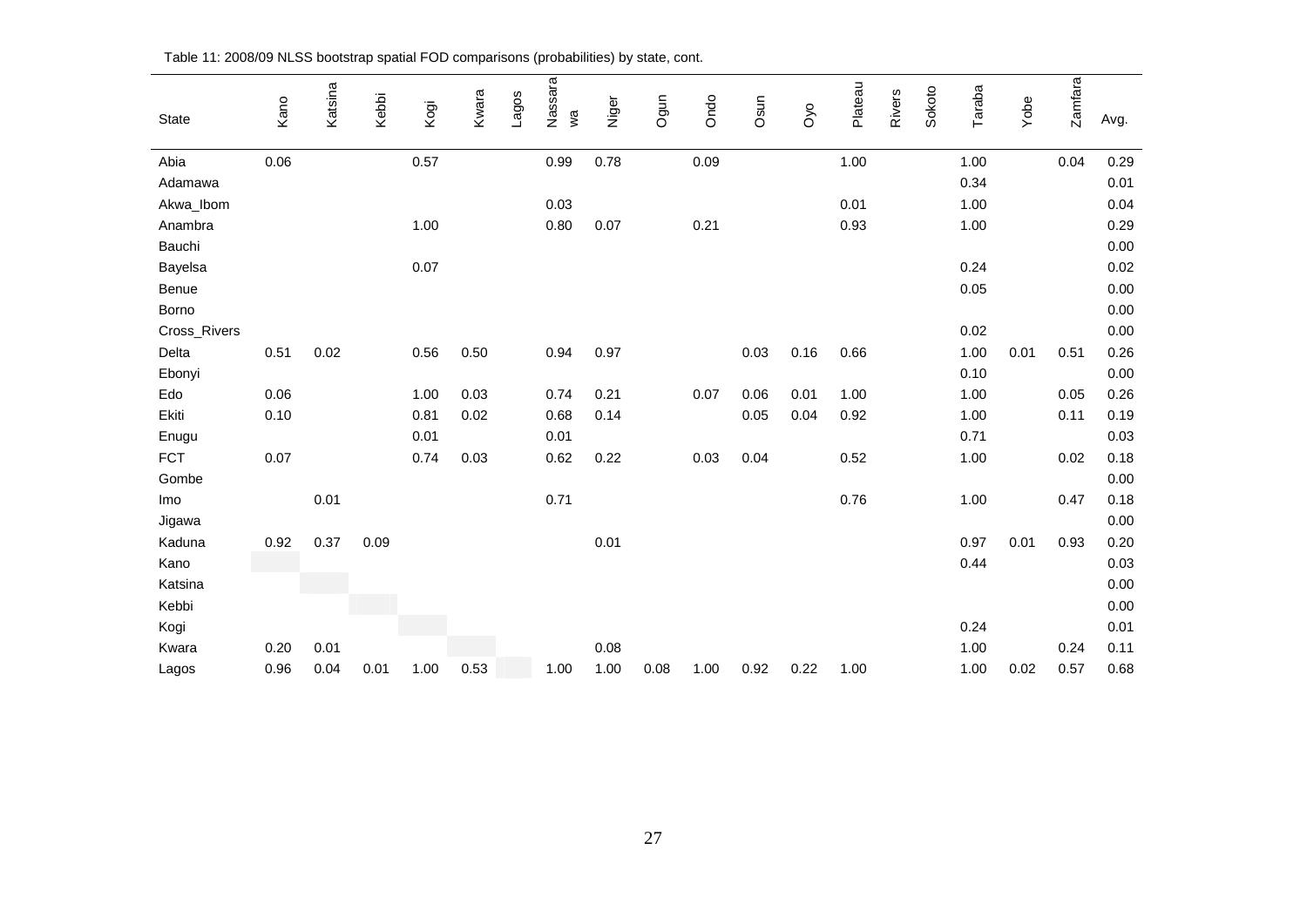| Nassarawa     |      |      |      |      |      |      |      |      |      |      |      |      |      |      |      | 0.90 |      |      | 0.03 |
|---------------|------|------|------|------|------|------|------|------|------|------|------|------|------|------|------|------|------|------|------|
| Niger         |      |      |      |      |      |      |      |      |      |      |      |      |      |      |      | 0.48 |      |      | 0.02 |
| Ogun          | 0.97 | 0.21 | 0.04 | 0.32 | 0.96 |      | 0.94 | 1.00 |      |      | 0.02 | 0.63 | 0.54 |      |      | 1.00 | 0.04 | 0.88 | 0.32 |
| Ondo          |      |      |      | 0.87 |      |      | 0.73 | 0.11 |      |      |      |      | 0.99 |      |      | 1.00 |      |      | 0.18 |
| Osun          | 0.03 |      |      | 0.88 |      |      | 0.75 | 0.28 |      |      |      |      | 0.94 |      |      | 1.00 |      | 0.07 | 0.19 |
| Oyo           | 0.25 | 0.11 | 0.04 |      |      |      | 0.25 | 0.52 |      |      |      |      | 0.02 |      |      | 1.00 |      | 0.59 | 0.17 |
| Plateau       |      |      |      |      |      |      |      |      |      |      |      |      |      |      |      | 0.97 |      |      | 0.03 |
| <b>Rivers</b> | 0.92 | 0.76 | 0.52 | 0.78 |      |      | 1.00 | 1.00 |      | 0.33 |      | 0.05 | 1.00 |      |      | 1.00 | 0.12 | 0.99 | 0.50 |
| Sokoto        |      |      |      |      |      |      |      |      |      |      |      |      |      |      |      |      |      |      | 0.00 |
| Taraba        |      |      |      |      |      |      |      |      |      |      |      |      |      |      |      |      |      |      | 0.00 |
| Yobe          |      |      |      |      |      |      |      |      |      |      |      |      |      |      |      |      |      |      | 0.00 |
| Zamfara       |      |      |      |      |      |      |      |      |      |      |      |      |      |      |      |      |      |      | 0.00 |
| Average       | 0.14 | 0.04 | 0.02 | 0.24 | 0.06 | 0.00 | 0.28 | 0.18 | 0.00 | 0.05 | 0.03 | 0.03 | 0.29 | 0.00 | 0.00 | 0.57 | 0.01 | 0.15 |      |

Source: Authors' calculations based on the 2008/09 NLSS.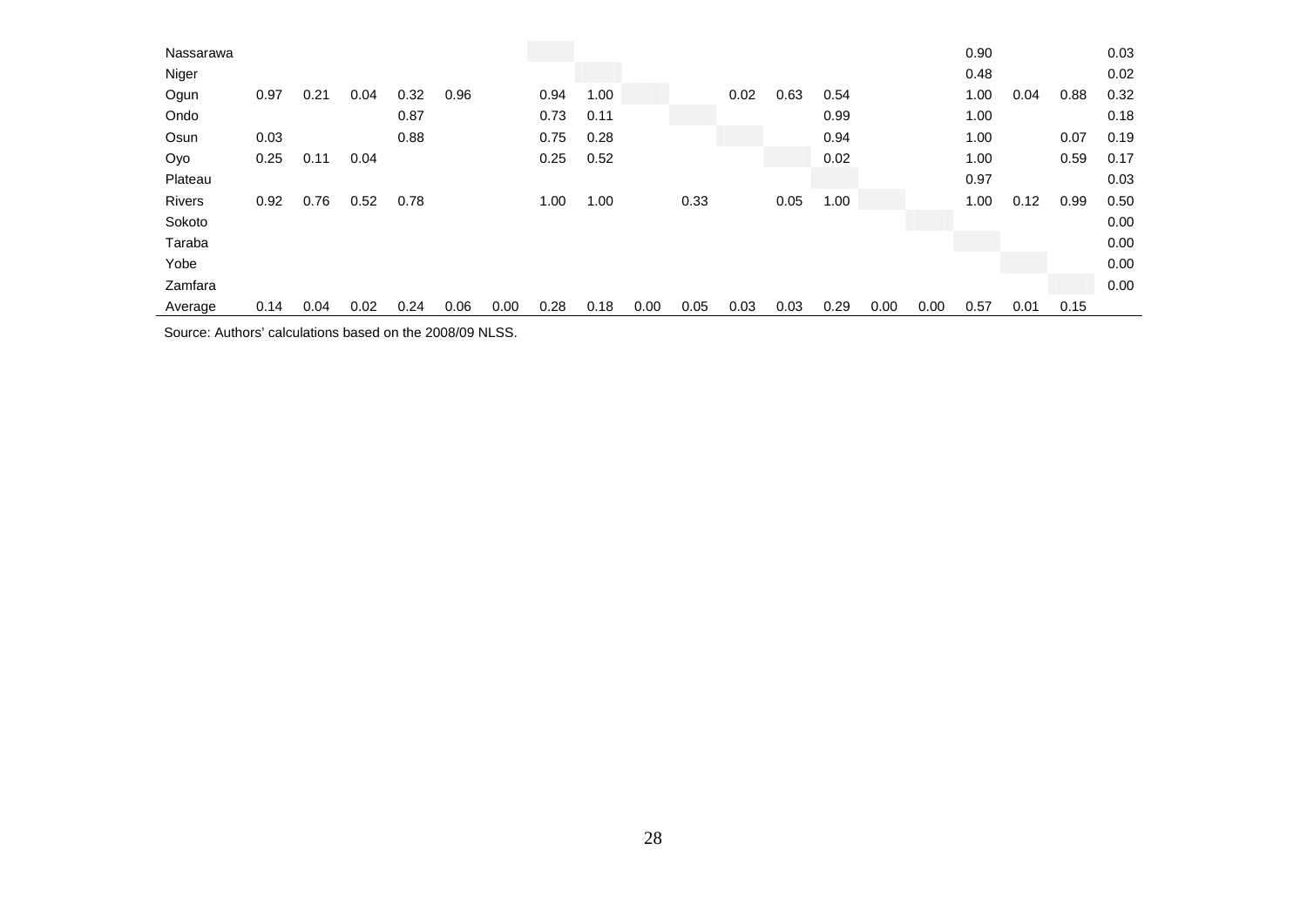# **4.5 First order domination by other constituencies**

Column values in Tables 7, 8, 9, 10 and 11 provide the probability over 100 bootstraps that the column constituent is dominated *by* the row constituent while column averages provide the average probability of being dominated *by* all others. With this metric, it is expected that relatively poor constituents should have relatively high column averages. The nation on average had a probability of being dominated of 16, 26, and 16 per cent in 1999, 2003, and 2008, respectively (Tables 7, 8, and 9). Urban areas had a significant probability of dominating the nation with probabilities at or near 100 per cent in every year. The nation had a 26, 56, and 17 per cent probability of being dominated by the South West in 1999, 2003, and 2008 respectively and a 59 per cent chance of being dominated by the South East in 2003. The probability of the rural sector being dominated steadily increased from 43 per cent in 1999 to 50 per cent in 2008. The nation, urban areas, and the South South and South West zones solidly dominated rural areas in every year. Furthermore, the South East increasingly dominated rural areas over time, though the probability remains low. In comparison, the urban sector had zero probability of being dominated in any year, which indicates no area dominated urban areas in any of the bootstraps in any year. From the zones, the North West and all southern zones had essentially no probability of being dominated in any year. The probability of the North Central and North East zones being dominated increased considerably from 13 and 16 per cent in 1999 to 46 and 42 per cent in 2008.

In 2004, 12 states had more than a 10 per cent chance of being dominated by others with all but two of the states in northern zones (Table 10). This increased to 16 in 2009 with all but three of these states in northern zones (Table 11). In both 2004 and 2009, Taraba state stands out as performing significantly worse than all other areas with a 45 and 57 per cent chance of being dominated in each year respectively.

#### **4.6 Net dominance and inequality**

Probability of net dominance is the difference between the average probability of dominating and being dominated by all other areas, i.e. the column average minus the row average. Net dominance is an indicator of the strength of domination over others and allows constituencies to be ranked. Positive figures indicate a high dominancy level and negative figures show low dominancy. While Figure 5 presents the result for national, zonal, and sectoral levels from the 1999, 2003, and 2008 DHS surveys, Figure 6 reports the results for states from the 2003/04 NLSS and 2008/09 H/NLSS surveys. The two figures present the change in dominance and ranks of the constituencies across time.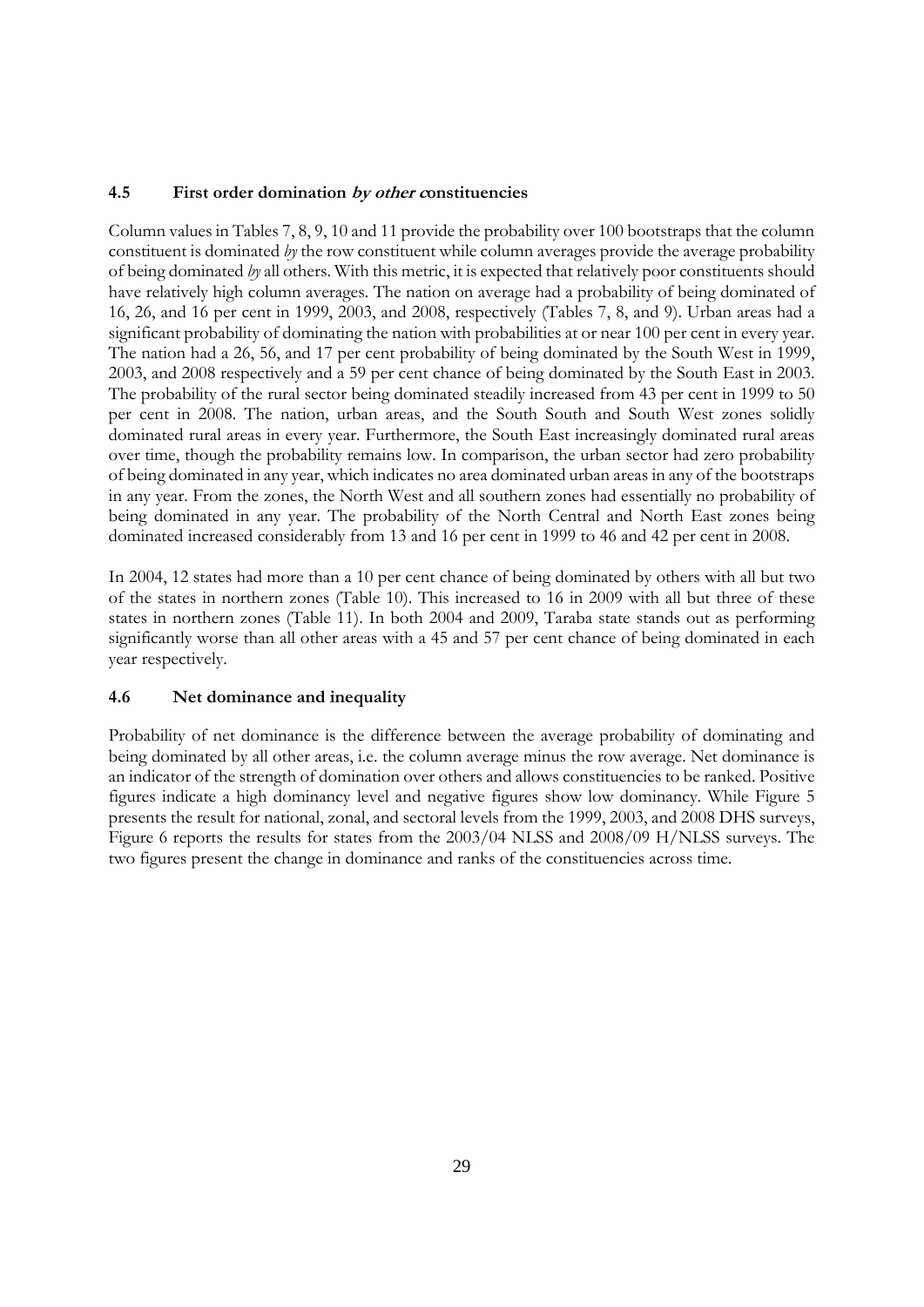|           | 1999                         |                          |               | 2003            |                               |                | 2008       |             |
|-----------|------------------------------|--------------------------|---------------|-----------------|-------------------------------|----------------|------------|-------------|
|           | Domination                   | Rank                     |               | Rank Domination | Rank                          |                | Domination | Rank        |
| Urban     | 0.59                         | 1 Urban<br><b>Urban</b>  |               | 0.42            | 1 Urban                       | <b>J</b> rban  | 0.59       | 1 Urban     |
| SW        | 0.19                         | 2SW<br>SE                | 2             | 0.39            | 2 SE-                         | SE             | 0.28       | 2 SE        |
| SE        | 0.00                         | $\Rightarrow$ sw<br>3 SE | 3             | 0.34            | 3 SW                          | SW             | 0.26       | 3 SW        |
| SS        | $-0.01$                      | SS<br>4 SS-              | 4             | 0.05            | 4 SS-                         | SS             | 0.13       | 4 SS        |
| National  | $-0.03$                      | 5 National<br><b>NW</b>  | 5             | 0.01            | 5 NW                          | NW <sub></sub> | 0.07       | 5 NW        |
| NC        | $-0.05$                      | 6N <sub>2</sub>          | National<br>6 | $-0.07$         | 6 National                    | National       | 0.05       | 6 National  |
| <b>NW</b> | $-0.10$                      | NC<br><b>7 NW</b>        | 7             | $-0.26$         | 7 <sub>N</sub> C <sub>m</sub> | NE             | $-0.42$    | <b>7 NE</b> |
| NE        | $-0.16$                      | NE<br>8 NE               | 8             | $-0.45$         | 8 NE                          | N <sub>C</sub> | $-0.46$    | 8 NC        |
| Rural     | $-0.43$                      | <b>Rural</b><br>9 Rural  | 9             | $-0.45$         | 9 Rurai                       | Rural          | $-0.50$    | 9 Rural     |
|           | Constant order in rank       |                          |               |                 |                               |                |            |             |
|           | Ascending order in rank      |                          |               |                 |                               |                |            |             |
|           | Descending order in rank $-$ |                          |               |                 |                               |                |            |             |
|           | $\sim$                       |                          |               | 1.00000000111   | $\sim$ $\sim$ $\sim$          |                |            |             |

Figure 5: Spatial FOD ranking and probability of net domination for national, sectoral, and zonal levels in 1999, 2003, and 2008

Source: Authors' calculations based on the 1999, 2003, and 2008 Nigeria DHS.

The national probability of net domination was -0.03, -.07, and 0.05 and ranked fifth, sixth, and sixth position within the nine constituencies in 1999, 2003, and 2008, respectively. In other words the nation had essentially equal probability of dominating and of being dominated. While the urban sector consistently maintained the highest ranking, the rural sector maintained the lowest ranking through the ten years. A significant change in rankings could be observed within the nine constituencies between 1999 and 2003, but between 2003 and 2008, the movement was not dramatic with North East moving up by one point to the seventh position and North Central falling in ranking to the eighth position in 2009 (Figure 5).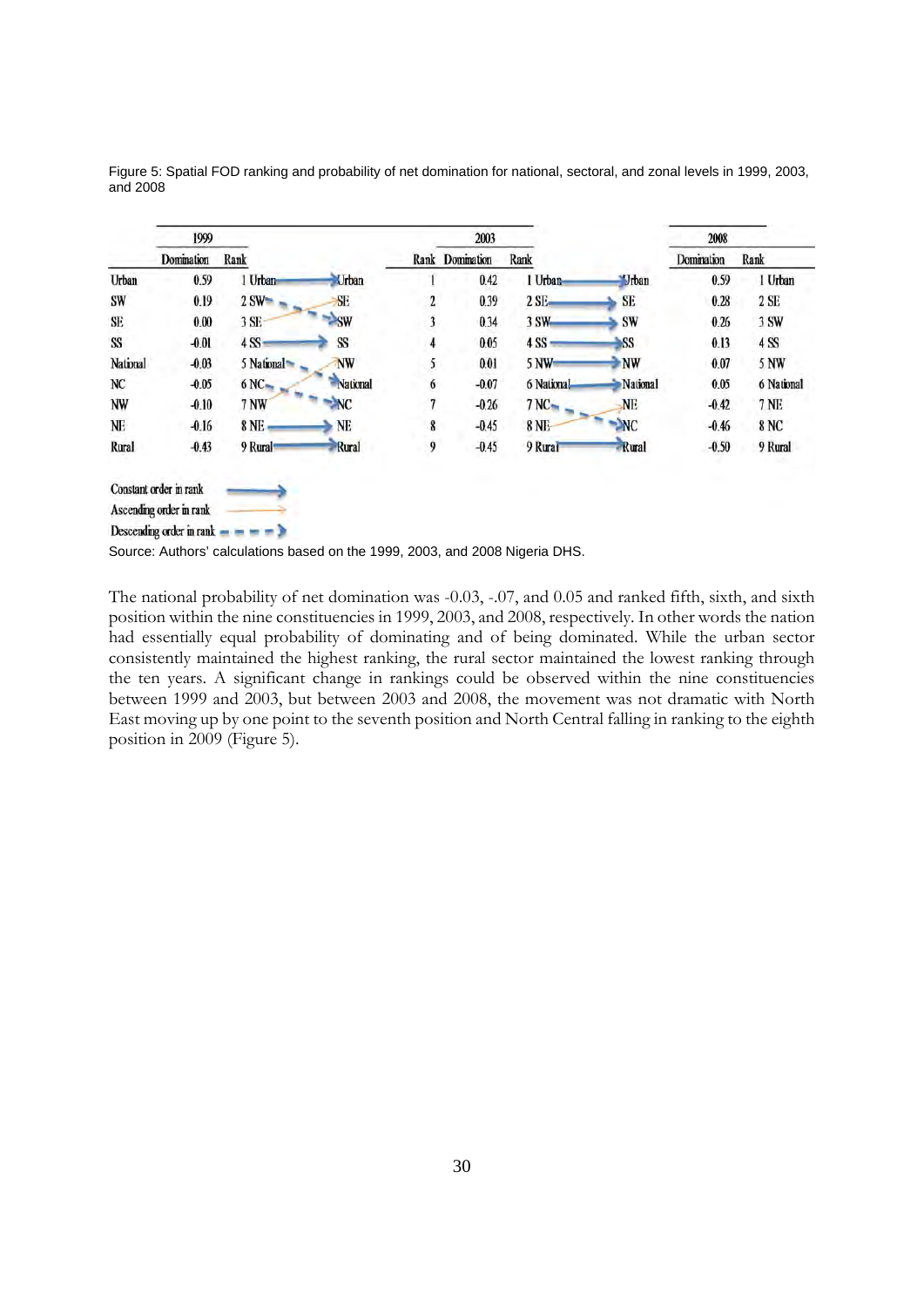| 2004       |                        |                    | 2010                    |                       |
|------------|------------------------|--------------------|-------------------------|-----------------------|
| Domination | Rank<br><b>State</b>   | State              |                         | <b>Rank Dominatio</b> |
| 0.73       | 1 Lagos.               | Lagos              | 1                       | 0.68                  |
| 0.26       | 2 Kaduna               | <b>Rivers</b>      | $\overline{\mathbf{z}}$ | 0.50                  |
| 0.24       | 3 Edo-                 | Ogun               | 3                       | 0.32                  |
| 0.21       | 4 Delta                | Anambra            | 4                       | 0.27                  |
| 0.20       | 5 Kwara                | Abia               | 5                       | 0.27                  |
| 0.20       | 6 Abia                 | Delta              | 6                       | 0.25                  |
| 0.18       | 7 Oyo                  | Edo                | $\overline{7}$          | 0.24                  |
| 0.13       | 8 Rivers               | Kaduna             | 8                       | 0.18                  |
| 0.06       | 9 Osun                 | Imo                | 9                       | 0.17                  |
| 0.06       | 10 Kano                | Osun               | 10                      | 0.16                  |
| 0.06       | 11 Ogun                | Ekiti              | 11                      | 0.16                  |
| 0.06       | 12 Ondo                | fct                | 12                      | 0.16                  |
| 0.04       | 13 Anambra             | Oyo                | 13                      | 0.14                  |
| 0.04       | 14 Ekiti-              | Ondo               | 14                      | 0.14                  |
| 0.04       | 15 Imo                 | Kwara              | 15                      | 0.05                  |
| 0.02       | 16 Sokoto              | Sokoto             | 16                      | 0.00                  |
| 0.00       | 17 Bayelsa             | <b>Jigawa</b>      | 17                      | 0.00                  |
| $-0.01$    | 18 Jigawa              | Yobe               | 18                      | $-0.01$               |
| $-0.02$    | 19 Yobe                | Kebbi              | 19                      | $-0.02$               |
| $-0.04$    | $20$ fct               | Katsina            | 20                      | $-0.04$               |
| $-0.04$    | 21 Bauchi              | Enugu              | 21                      | $-0.05$               |
| $-0.05$    | 22 Plateau             | Akwa Ibom          | 22                      | $-0.09$               |
| $-0.05$    | 23 Enugu               | bayelsa            | 23                      | $-0.10$               |
| $-0.07$    | 24 Akwa Ibom           | Kano               | 24                      | $-0.11$               |
| $-0.07$    | 25 Borno               | Ebonyi             | 25                      | $-0.12$               |
| $-0.09$    | 26 Zamfara             | <b>Borno</b>       | 26                      | $-0.15$               |
| $-0.10$    | 27 Ebonyi              | <b>Cross River</b> | 27                      | $-0.15$               |
| $-0.10$    | 28 Kogi                | Zamfara            | 28                      | $-0.15$               |
| $-0.10$    | 29 Niger               | Niger              | 29                      | $-0.16$               |
| $-0.10$    | <b>30 Cross Rivers</b> | <b>Bauchi</b>      | 30                      | $-0.20$               |
| $-0.14$    | 31 Katsina             | Kogi               | 31                      | $-0.23$               |
| $-0.18$    | 32 Benue-              | Nassarawa          | 32                      | $-0.25$               |
| $-0.20$    | 33 Nassarawa           | Plateau            | 33                      | $-0.26$               |
| $-0.23$    | 34 Kebbi               | <b>Benue</b>       | 34                      | $-0.28$               |
| $-0.24$    | 35 Gombe-              | <b>Sombe</b>       | 35                      | $-0.36$               |
| $-0.24$    | 36 Adamawa             | Adamawa            | 36                      | $-0.39$               |
|            | 37 Taraba              | Taraba             | 37                      | $-0.57$               |

Figure 6: Net dominance and ranks by state in 2004 and 2009

Source: Authors' calculations based on the 2003/04 NLSS and the 2008/09 HNLSS.

Descending order in rank  $\frac{1}{2}$  = =  $\frac{1}{2}$ 

The state rankings presented in Figure 6 show Lagos state to have the highest net dominance and ranking in 2003/04 and 2008/09 . States like Rivers, Ogun, and Anambra had a significant improvement in well-being and moved to second, third, and fourth highest ranks in 2009 from eighth, 11th and 13th position in 2004. However, states like Kaduna, Kano, and Niger lost their strength by 2009, indicating a relative loss in well-being.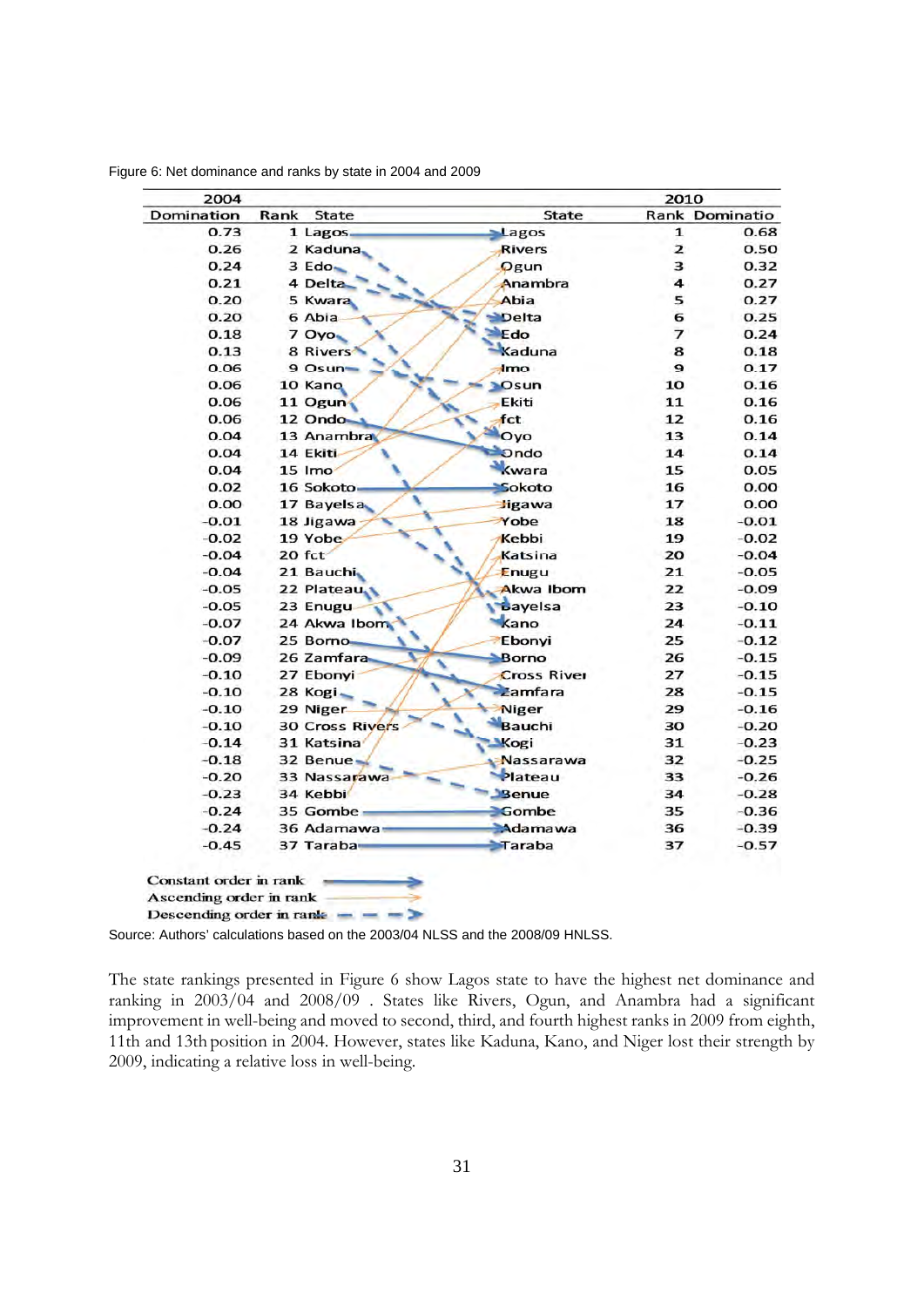#### **4.7 Temporal comparisons**

The net temporal domination score is the average of the three possible outcomes in comparing one year to another, i.e. the average that one year dominates (1), neither dominates nor is dominated by (0), or is dominated by (-1) another year over all bootstraps. Net domination scores for the nation, zones, and sectors are presented in Table 12. State results are presented as maps in Figure 7(c).

|           | 2003 FOD 1999 |             | 2008 FOD 1999 |             | 2008 FOD 2003 |             |
|-----------|---------------|-------------|---------------|-------------|---------------|-------------|
|           | Static        | <b>Boot</b> | Static        | <b>Boot</b> | <b>Static</b> | <b>Boot</b> |
| <b>NC</b> |               | $-0.04$     |               |             |               |             |
| <b>NE</b> |               | $-0.01$     |               |             |               |             |
| <b>NW</b> |               | 0.02        |               | 0.07        |               |             |
| National  |               | 0.01        |               | 0.15        |               |             |
| Rural     |               | 0.03        |               | 0.04        |               |             |
| SE.       | 1             | 0.36        |               | 0.38        |               | 0.05        |
| SS        | 1             | 0.4         | 1             | 0.6         |               | 0.24        |
| <b>SW</b> |               |             |               | 0.03        |               | 0.01        |
| Urban     | -1            | $-0.37$     |               |             | 1             | 0.45        |

Table 12: Temporal net FOD comparisons, DHS (probabilities)

Source: Authors' calculations based on the 1999, 2003, and 2008 Nigeria DHS.

Nationally, the temporal results show that 2003 dominated 1999 by a very low probability of 0.01; a slightly higher probability of 0.15 net domination can be observed between 2008 and 1999; and neither 2008 dominates 2003 nor 2003 dominates 2008. However, these are very low probabilities indicating little evidence of advancement over the years. Among the zones, North Central and North East experienced 1999 dominating 2003 while South East, South South and South West experienced positive probability of dominance between 2008 and 2003 with the highest chance in the South South (0.24). In the sectors, the urban sector displays some probability of decline between 1999 and 2003 but had a high probability of 2008 dominating 2003 with 0.45.

Figure 7 presents the spatial FOD index for the two years 2003 and 2009—panels (a) and (b)—and the temporal FOD index—panel (c). It should be noted that the FOD index levels in panels (a) and (b) are not comparable because they are respectively relative to the situations prevailing in 2004 and 2009 while the temporal FOD index (c) measures whether the 2009 welfare distribution dominates the welfare distribution of the same state in 2004, or whether 2009 is dominated by 2004.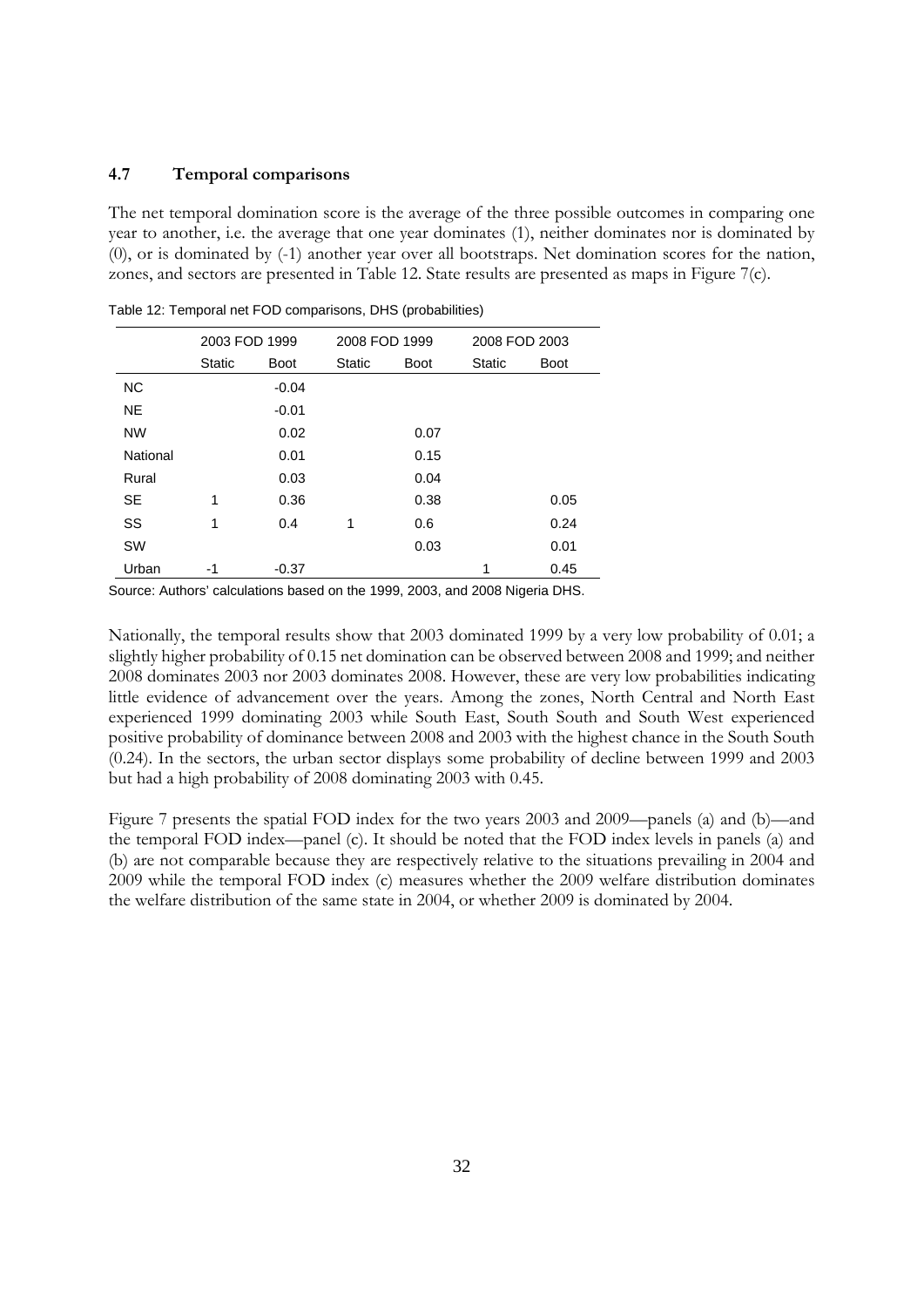

Source: Authors' calculations based on the 2003/04 NLSS and the 2008/09 HNLSS.

Therefore, for each state, the three possible results are: 0: neither 2009 FOD 2004 nor 2004 FOD 2009; 1: 2009 FOD 2004; and -1: 2004 FOD 2009. The map indicates that more than half of the states, mostly the northern states recorded regression over time and only Abuja had between a 29 per cent and a 45 per cent chance that 2008/09 FOD 2003/04.

#### **5 Concluding remarks**

This study set out to appraise non-monetary multidimensional poverty in Nigeria using the FOD approach, which is novel in the literature. While the theoretical underpinning of FOD has developed considerably and the method has been applied to child poverty in Vietnam and Mozambique by Arndt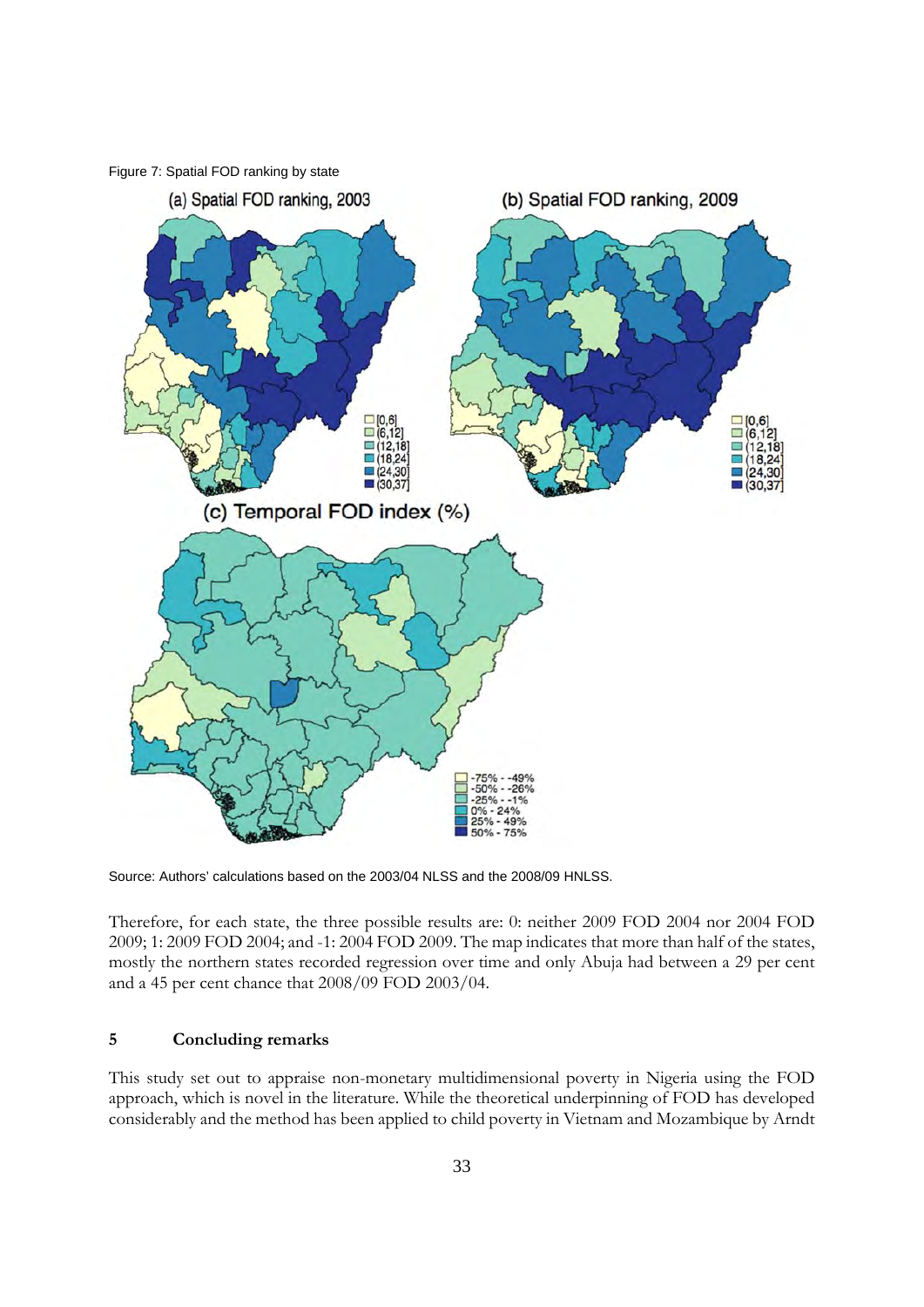et al. (2012), this is the first application of this methodology to non-monetary multidimensional poverty in Nigeria. As demonstrated by the different experimentations in this paper, the methodology is quite robust and lends credence to the general observation that the distribution of positive economic performance has not translated positively to improvements in welfare/poverty in the country. This is consistent with the observed lack of pro-poor growth observed by Ichoku et al. (2012).

The results indicate that Nigeria registered fewer gains in non-income poverty over the decade from 1999 to 2008. While there was a decrease in the percentage of the population experiencing acutedeprivation between 1999 and 2003, an increase was observed between 2003 and 2008, which resulted in a total decline of merely -0.25per cent between 1999 and 2008.

A cursory examination of the performance of the five indicators over the decade indicate that only sanitation recorded a substantial positive change; education had a negative change; and the rest had an improvement of less than 10 per cent. Furthermore, the results for states indicate that the country has not achieved broad-based progress across a number of welfare indicators for the majority of the states especially in indicators like water, education, and electricity that are directly accruable from public expenditure.

The spatial FOD comparisons indicate that regional inequalities remain profound with huge disparities among the states. We observed that most of the worst-ranked states are located in the northern zones of the country. The ten worst-ranked states in 2003/04 are Kogi, Niger, Cross Rivers, Katsina, Benue, Nassarawa, Kebbi, Gombe, Adamawa, and Taraba. In 2008/09, they were Zamfara, Niger, Bauchi, Kogi, Nassarawa, Plateau, Benue, Gombe, Adamawa, and Taraba. The worst states are similar to the states with more than 65 per cent poverty rates in 2012 (NBS2012).

The FOD temporal results indicate that the probability of experiencing welfare improvement between any two years was quite low and in some cases negative. South East, South South, South West and the urban sector were the only areas with positive probability of advancement between 1999 and 2008; however, the probabilities for South South and South West were virtually zero. Within states, there was evidence of regress in the majority of the states over time.

It is imperative that Nigeria finds a recipe for making growth inclusive while alleviating poverty in a larger part of the country, recognizing that poverty rates appear to be geographically concentrated in some states and rural areas.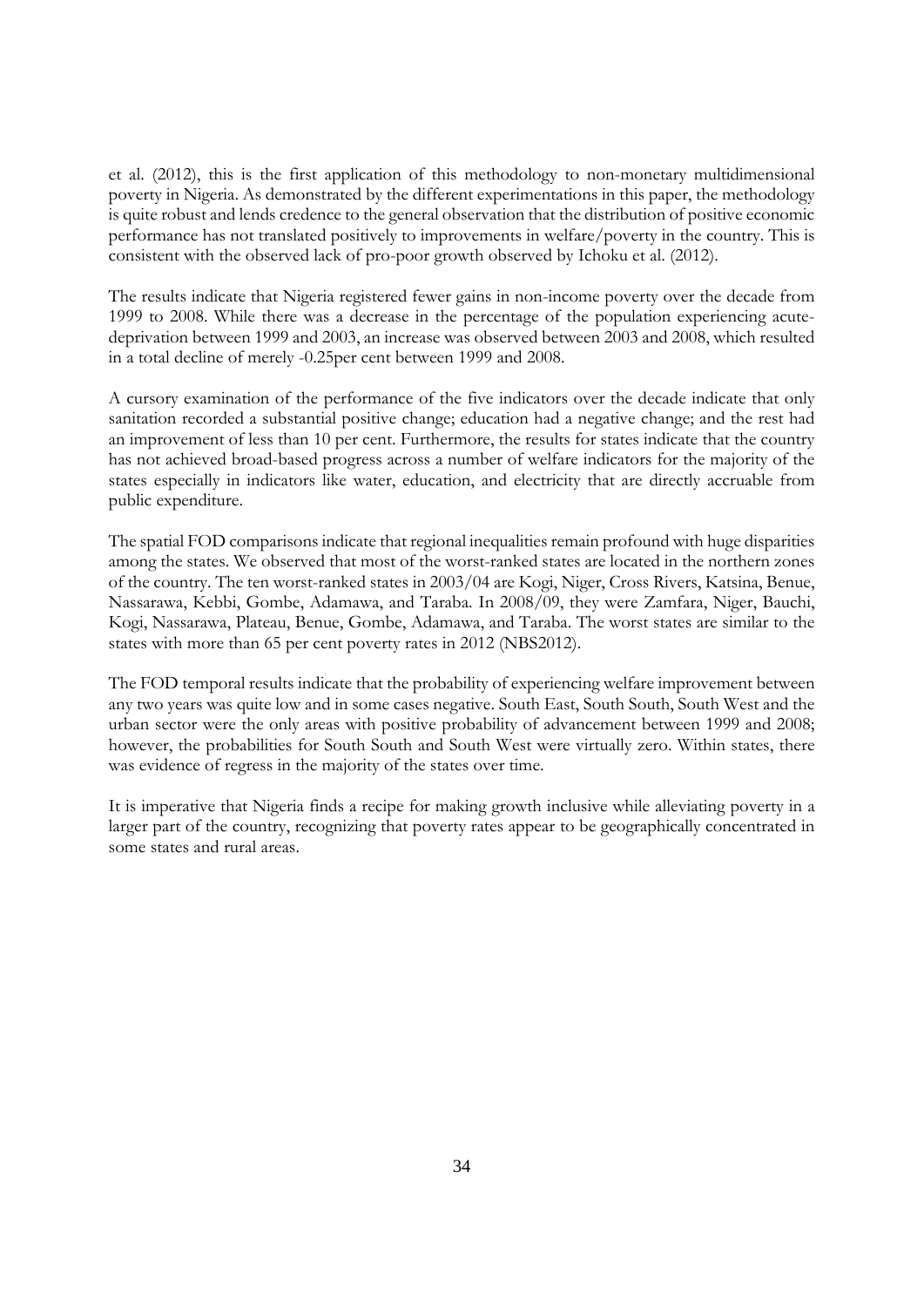# **Appendix**

|             | Welfare Indicator Combination |             |              |             |       |       | Urban |          |       |       | Rural |         |
|-------------|-------------------------------|-------------|--------------|-------------|-------|-------|-------|----------|-------|-------|-------|---------|
| Edu.        | Water                         | Floor       | Sanit.       | Elect.      | 1999  | 2003  | 2008  | Change   | 1999  | 2003  | 2008  | Change  |
| $\mathsf 0$ | $\mathsf 0$                   | $\pmb{0}$   | $\mathbf 0$  | $\pmb{0}$   | 0.18  | 1.30  | 0.36  | 0.18     | 4.64  | 2.99  | 4.42  | $-0.21$ |
| $\pmb{0}$   | $\boldsymbol{0}$              | $\mathbf 0$ | $\mathbf 0$  | 1           | 0.06  | 0.38  | 0.03  | $-0.03$  | 0.16  | 0.66  | 0.05  | $-0.11$ |
| $\pmb{0}$   | $\mathbf 0$                   | 0           | 1            | $\mathbf 0$ | 0.00  | 0.00  | 0.08  | 0.08     | 0.09  | 0.01  | 0.84  | 0.75    |
| 0           | $\boldsymbol{0}$              | 0           | $\mathbf{1}$ | 1           | 0.00  | 0.00  | 0.04  | 0.04     | 0.00  | 0.00  | 0.09  | 0.09    |
| $\pmb{0}$   | $\mathbf 0$                   | 1           | $\mathbf 0$  | $\mathbf 0$ | 0.15  | 0.68  | 0.11  | $-0.04$  | 1.06  | 0.93  | 1.09  | 0.03    |
| $\pmb{0}$   | $\mathbf 0$                   | 1           | $\mathbf 0$  | 1           | 0.39  | 0.71  | 0.23  | $-0.16$  | 0.28  | 0.50  | 0.13  | $-0.15$ |
| $\pmb{0}$   | $\pmb{0}$                     | 1           | 1            | 0           | 0.14  | 0.04  | 0.02  | $-0.12$  | 0.06  | 0.00  | 0.24  | 0.18    |
| $\pmb{0}$   | $\mathbf 0$                   | 1           | 1            | 1           | 0.05  | 0.11  | 0.20  | 0.15     | 0.03  | 0.07  | 0.10  | 0.07    |
| 0           | 1                             | 0           | $\mathbf 0$  | $\mathbf 0$ | 1.53  | 1.61  | 0.87  | $-0.67$  | 13.86 | 15.29 | 9.53  | $-4.33$ |
| $\pmb{0}$   | 1                             | $\mathsf 0$ | $\mathbf 0$  | 1           | 0.92  | 1.11  | 0.20  | $-0.72$  | 0.55  | 1.31  | 0.56  | 0.02    |
| $\pmb{0}$   | 1                             | $\mathsf 0$ | $\mathbf{1}$ | 0           | 0.15  | 0.00  | 0.55  | 0.40     | 0.73  | 0.05  | 5.53  | 4.80    |
| $\pmb{0}$   | 1                             | 0           | 1            | 1           | 0.11  | 0.02  | 0.89  | 0.78     | 0.03  | 0.00  | 0.94  | 0.91    |
| $\pmb{0}$   | $\mathbf{1}$                  | 1           | $\mathbf 0$  | $\mathbf 0$ | 1.48  | 1.53  | 0.72  | $-0.76$  | 2.82  | 3.18  | 2.22  | $-0.60$ |
| 0           | 1                             | 1           | $\mathbf 0$  | 1           | 3.25  | 3.22  | 1.30  | $-1.96$  | 0.54  | 1.73  | 0.74  | 0.20    |
| $\pmb{0}$   | 1                             | 1           | 1            | $\mathbf 0$ | 0.04  | 0.10  | 0.27  | 0.22     | 0.20  | 0.02  | 0.72  | 0.52    |
| 0           | 1                             | 1           | $\mathbf{1}$ | 1           | 0.61  | 0.30  | 1.27  | 0.65     | 0.02  | 0.15  | 0.38  | 0.35    |
| 1           | $\boldsymbol{0}$              | 0           | $\mathbf 0$  | 0           | 1.45  | 1.77  | 0.81  | $-0.64$  | 12.70 | 9.72  | 9.41  | $-3.29$ |
| 1           | $\mathbf 0$                   | 0           | $\mathbf 0$  | 1           | 0.28  | 1.06  | 0.31  | 0.03     | 0.85  | 2.04  | 0.69  | $-0.17$ |
| 1           | $\boldsymbol{0}$              | 0           | 1            | $\mathbf 0$ | 0.00  | 0.00  | 0.09  | 0.09     | 0.35  | 0.00  | 1.31  | 0.96    |
| 1           | $\boldsymbol{0}$              | $\mathbf 0$ | $\mathbf{1}$ | 1           | 0.18  | 0.07  | 0.25  | 0.08     | 0.00  | 0.13  | 0.17  | 0.17    |
| 1           | $\mathbf 0$                   | 1           | $\mathbf 0$  | 0           | 1.49  | 2.25  | 0.96  | $-0.54$  | 10.82 | 9.33  | 7.25  | $-3.58$ |
| 1           | $\boldsymbol{0}$              | 1           | $\mathbf 0$  | 1           | 2.60  | 7.83  | 3.51  | 0.91     | 7.22  | 7.86  | 3.16  | $-4.06$ |
| 1           | $\mathbf 0$                   | 1           | 1            | $\mathbf 0$ | 0.07  | 0.28  | 0.30  | 0.23     | 0.93  | 0.19  | 1.41  | 0.47    |
| 1           | $\mathbf 0$                   | 1           | $\mathbf{1}$ | 1           | 2.07  | 3.53  | 7.99  | 5.92     | 0.90  | 0.67  | 1.58  | 0.68    |
| 1           | 1                             | $\mathsf 0$ | $\mathbf 0$  | $\mathbf 0$ | 3.02  | 2.33  | 2.01  | $-1.01$  | 12.17 | 12.15 | 9.65  | $-2.52$ |
| 1           | 1                             | $\mathsf 0$ | $\mathbf 0$  | 1           | 3.36  | 2.49  | 1.38  | $-1.98$  | 2.50  | 2.87  | 1.67  | $-0.83$ |
| 1           | 1                             | 0           | 1            | 0           | 0.09  | 0.02  | 0.98  | 0.89     | 0.82  | 0.07  | 4.58  | 3.77    |
| 1           | 1                             | $\mathsf 0$ | 1            | 1           | 0.53  | 0.25  | 2.23  | 1.69     | 0.22  | 0.09  | 2.05  | 1.83    |
| 1           | 1                             | 1           | $\pmb{0}$    | $\mathbf 0$ | 4.39  | 3.71  | 4.40  | 0.01     | 9.65  | 11.06 | 9.11  | $-0.54$ |
| 1           | 1                             | 1           | $\pmb{0}$    | 1           | 34.76 | 35.57 | 22.19 | $-12.57$ | 10.62 | 11.00 | 10.14 | $-0.48$ |
| 1           | 1                             | 1           | $\mathbf 1$  | 0           | 0.53  | 0.51  | 2.93  | 2.40     | 1.10  | 0.54  | 2.92  | 1.82    |
| 1           | 1                             | 1           | 1            | 1           | 36.09 | 27.25 | 42.55 | 6.45     | 4.06  | 5.38  | 7.31  | 3.25    |

Appendix Table A1a: Population by combination of welfare indicators by urban and rural sector (%)

Source: Authors' calculations based on the 1999, 2003, and 2008 Nigeria DHS.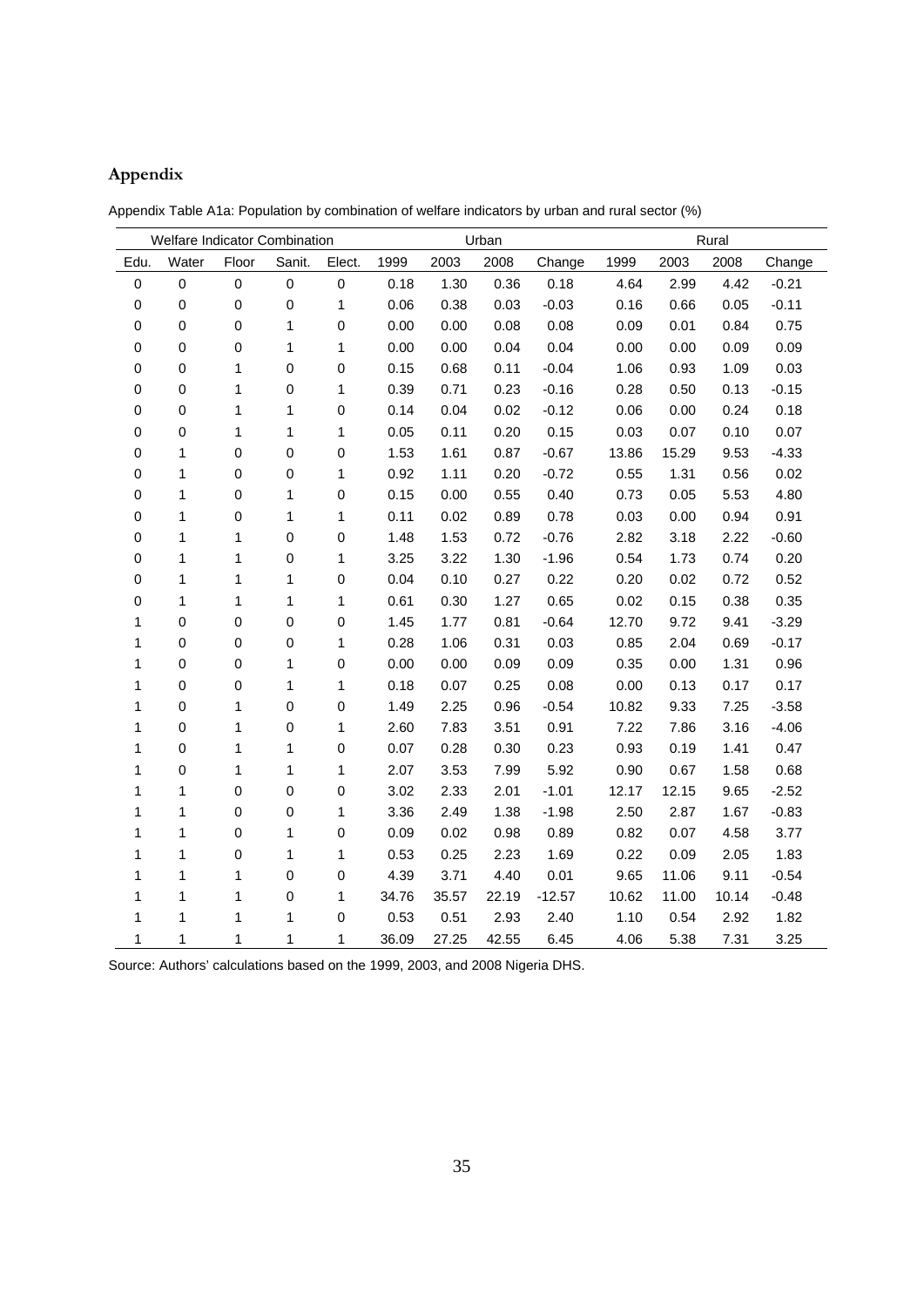|              | Welfare Indicator Combination |             |             |              |       |       | South East |          |       |       | South South |          |
|--------------|-------------------------------|-------------|-------------|--------------|-------|-------|------------|----------|-------|-------|-------------|----------|
| Edu.         | Water                         | Floor       | Sanit.      | Elect.       | 1999  | 2003  | 2008       | Change   | 1999  | 2003  | 2008        | Change   |
| $\pmb{0}$    | $\mathsf 0$                   | $\pmb{0}$   | $\mathbf 0$ | $\pmb{0}$    | 0.96  | 0.72  | 0.77       | $-0.19$  | 2.49  | 1.12  | 0.73        | $-1.76$  |
| $\pmb{0}$    | $\mathbf 0$                   | $\mathbf 0$ | $\pmb{0}$   | $\mathbf 1$  | 0.08  | 0.04  | 0.04       | $-0.04$  | 0.06  | 0.30  | 0.02        | $-0.04$  |
| $\mathbf 0$  | $\mathbf 0$                   | $\mathbf 0$ | 1           | $\pmb{0}$    | 0.00  | 0.00  | 0.13       | 0.13     | 0.06  | 0.00  | 0.05        | $-0.01$  |
| $\pmb{0}$    | $\pmb{0}$                     | 0           | 1           | 1            | 0.00  | 0.00  | 0.01       | 0.01     | 0.00  | 0.00  | 0.00        | 0.00     |
| $\pmb{0}$    | $\mathbf 0$                   | 1           | $\mathbf 0$ | $\pmb{0}$    | 0.63  | 0.53  | 0.34       | $-0.29$  | 0.26  | 0.44  | 0.33        | 0.07     |
| $\pmb{0}$    | $\mathbf 0$                   | 1           | $\mathbf 0$ | 1            | 0.28  | 0.13  | 0.18       | $-0.10$  | 0.16  | 0.07  | 0.13        | $-0.03$  |
| $\pmb{0}$    | $\pmb{0}$                     | 1           | 1           | $\mathbf 0$  | 0.00  | 0.00  | 0.04       | 0.04     | 0.02  | 0.01  | 0.03        | 0.01     |
| $\mathbf 0$  | $\mathbf 0$                   | 1           | 1           | $\mathbf 1$  | 0.00  | 0.03  | 0.25       | 0.25     | 0.00  | 0.00  | 0.03        | 0.03     |
| $\pmb{0}$    | 1                             | 0           | $\mathbf 0$ | $\pmb{0}$    | 1.60  | 0.99  | 0.60       | $-1.00$  | 0.25  | 0.55  | 0.42        | 0.18     |
| $\pmb{0}$    | 1                             | 0           | $\mathbf 0$ | 1            | 0.08  | 0.01  | 0.08       | 0.00     | 0.03  | 0.11  | 0.13        | 0.10     |
| $\pmb{0}$    | 1                             | 0           | 1           | $\pmb{0}$    | 0.16  | 0.00  | 0.17       | 0.01     | 0.00  | 0.01  | 0.01        | 0.01     |
| $\pmb{0}$    | 1                             | 0           | 1           | $\mathbf 1$  | 0.00  | 0.00  | 0.01       | 0.01     | 0.00  | 0.02  | 0.03        | 0.03     |
| $\pmb{0}$    | $\mathbf 1$                   | $\mathbf 1$ | $\pmb{0}$   | $\mathbf 0$  | 0.08  | 0.33  | 0.74       | 0.67     | 0.06  | 0.17  | 0.45        | 0.39     |
| $\pmb{0}$    | $\mathbf 1$                   | 1           | $\mathbf 0$ | 1            | 0.29  | 0.82  | 0.37       | 0.08     | 0.20  | 0.21  | 0.47        | 0.27     |
| $\pmb{0}$    | 1                             | 1           | 1           | $\mathbf 0$  | 0.05  | 0.02  | 0.22       | 0.17     | 0.03  | 0.02  | 0.06        | 0.03     |
| $\pmb{0}$    | 1                             | 1           | 1           | 1            | 0.02  | 0.15  | 0.29       | 0.27     | 0.03  | 0.15  | 0.15        | 0.11     |
| $\mathbf{1}$ | $\mathbf 0$                   | 0           | $\mathbf 0$ | $\pmb{0}$    | 10.80 | 4.94  | 4.08       | $-6.72$  | 19.40 | 10.53 | 8.48        | $-10.92$ |
| 1            | $\mathbf 0$                   | 0           | $\mathbf 0$ | $\mathbf{1}$ | 1.96  | 0.14  | 0.56       | $-1.39$  | 1.17  | 3.14  | 1.54        | 0.38     |
| 1            | $\mathbf 0$                   | 0           | 1           | $\pmb{0}$    | 0.17  | 0.00  | 0.36       | 0.18     | 0.58  | 0.00  | 0.82        | 0.24     |
| $\mathbf{1}$ | $\mathbf 0$                   | 0           | 1           | 1            | 0.00  | 0.00  | 0.21       | 0.21     | 0.00  | 0.09  | 0.16        | 0.16     |
| 1            | $\mathbf 0$                   | 1           | $\mathbf 0$ | $\pmb{0}$    | 21.36 | 7.89  | 4.92       | $-16.44$ | 16.79 | 14.68 | 9.81        | $-6.98$  |
| 1            | $\mathbf 0$                   | 1           | $\mathbf 0$ | 1            | 15.05 | 6.49  | 7.15       | $-7.89$  | 9.46  | 7.96  | 6.92        | $-2.54$  |
| $\mathbf{1}$ | $\mathbf 0$                   | 1           | 1           | $\mathbf 0$  | 0.56  | 0.00  | 1.51       | 0.95     | 1.24  | 0.67  | 1.24        | $-0.01$  |
| 1            | $\mathbf 0$                   | 1           | 1           | 1            | 3.68  | 5.36  | 8.63       | 4.95     | 1.26  | 1.38  | 2.62        | 1.36     |
| $\mathbf 1$  | 1                             | $\mathbf 0$ | $\pmb{0}$   | $\pmb{0}$    | 6.18  | 7.32  | 5.92       | $-0.26$  | 4.70  | 5.30  | 5.62        | 0.92     |
| 1            | 1                             | 0           | $\mathbf 0$ | 1            | 0.94  | 0.43  | 1.27       | 0.32     | 3.24  | 2.38  | 1.48        | $-1.76$  |
| 1            | 1                             | 0           | 1           | $\pmb{0}$    | 0.38  | 0.02  | 0.91       | 0.53     | 0.56  | 0.04  | 0.30        | $-0.26$  |
| 1            | 1                             | 0           | 1           | $\mathbf 1$  | 0.00  | 0.00  | 0.48       | 0.48     | 0.00  | 0.37  | 0.70        | 0.70     |
| 1            | 1                             | 1           | $\mathbf 0$ | $\mathbf 0$  | 11.32 | 10.72 | 11.04      | $-0.29$  | 4.17  | 9.20  | 9.42        | 5.24     |
| 1            | 1                             | 1           | $\mathbf 0$ | 1            | 9.77  | 21.45 | 17.69      | 7.92     | 16.33 | 15.49 | 18.76       | 2.42     |
| 1            | 1                             | 1           | 1           | $\mathbf 0$  | 1.72  | 0.53  | 3.85       | 2.13     | 0.96  | 1.38  | 5.31        | 4.35     |
| 1            | 1                             | 1           | 1           | 1            | 11.89 | 30.95 | 27.19      | 15.30    | 16.47 | 24.21 | 23.78       | 7.31     |

Appendix Table A1b: Population by combination of welfare indicators by zones (%)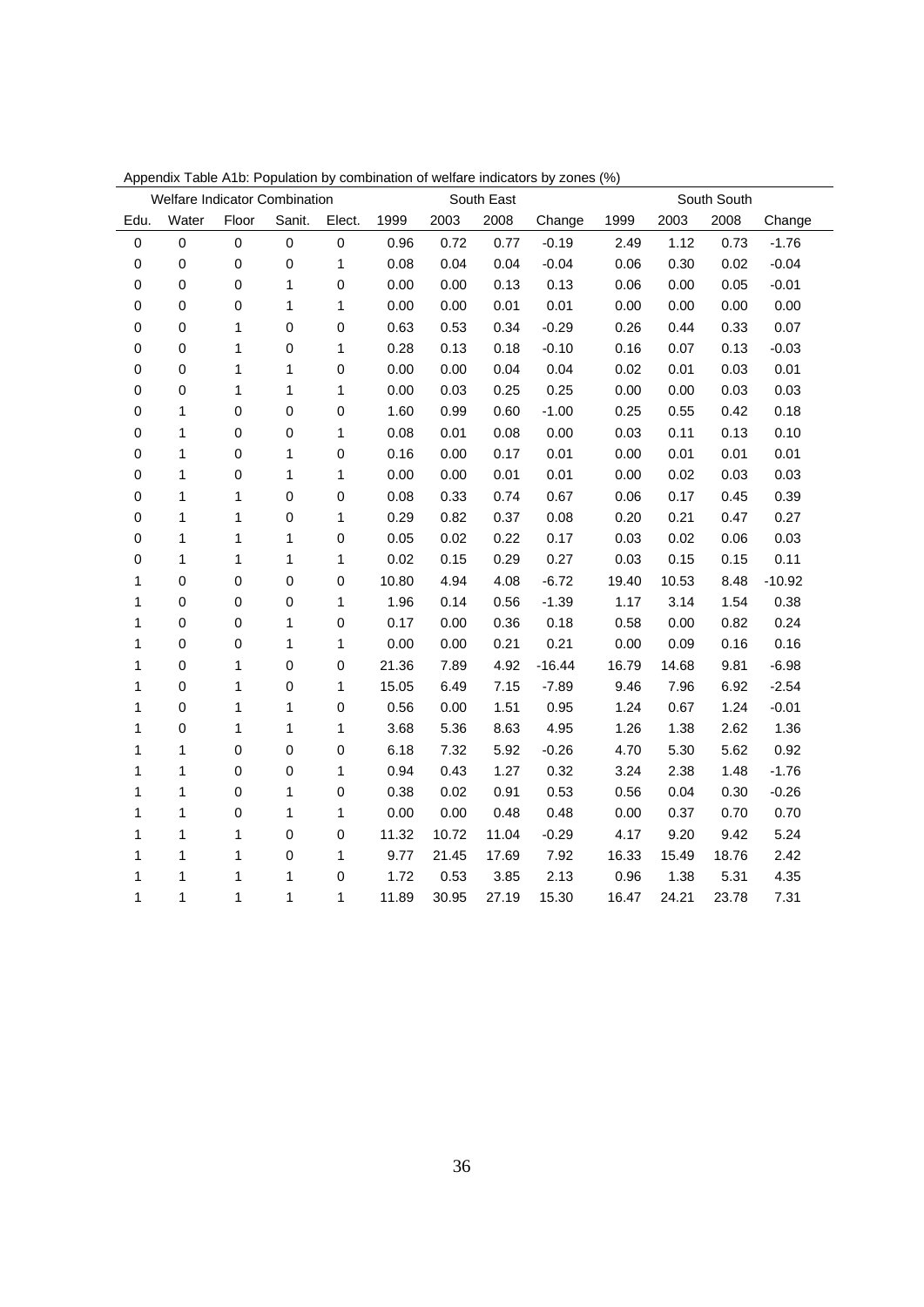|             | Welfare Indicator Combination |             |             |             |       |       | South West |         |       |       | North Central |          |
|-------------|-------------------------------|-------------|-------------|-------------|-------|-------|------------|---------|-------|-------|---------------|----------|
| Edu.        | Water                         | Floor       | Sanit.      | Elect.      | 1999  | 2003  | 2008       | Change  | 1999  | 2003  | 2008          | Change   |
| $\mathsf 0$ | $\mbox{O}$                    | $\mathbf 0$ | $\mathbf 0$ | $\mathbf 0$ | 2.43  | 2.19  | 2.41       | $-0.02$ | 3.00  | 2.31  | 5.13          | 2.13     |
| $\pmb{0}$   | $\mathbf 0$                   | $\mathbf 0$ | $\mathbf 0$ | 1           | 0.06  | 0.00  | 0.05       | $-0.01$ | 0.03  | 0.00  | 0.08          | 0.05     |
| 0           | $\mathbf 0$                   | 0           | 1           | $\pmb{0}$   | 0.00  | 0.05  | 0.04       | 0.04    | 0.15  | 0.00  | 0.23          | 0.08     |
| 0           | 0                             | 0           | 1           | 1           | 0.00  | 0.00  | 0.00       | 0.00    | 0.00  | 0.00  | 0.00          | 0.00     |
| 0           | 0                             | 1           | $\pmb{0}$   | $\mathbf 0$ | 0.43  | 0.35  | 1.26       | 0.84    | 1.94  | 1.45  | 1.52          | $-0.42$  |
| 0           | 0                             | 1           | 0           | 1           | 0.29  | 0.34  | 0.21       | $-0.08$ | 0.38  | 0.93  | 0.07          | $-0.31$  |
| 0           | 0                             | 1           | 1           | $\mathbf 0$ | 0.00  | 0.00  | 0.06       | 0.06    | 0.24  | 0.00  | 0.11          | $-0.13$  |
| $\mathbf 0$ | 0                             | 1           | 1           | 1           | 0.00  | 0.07  | 0.06       | 0.06    | 0.10  | 0.38  | 0.17          | 0.07     |
| 0           | 1                             | 0           | 0           | $\mathbf 0$ | 0.42  | 0.75  | 0.75       | 0.33    | 3.18  | 3.81  | 2.57          | $-0.61$  |
| 0           | 1                             | 0           | 0           | 1           | 0.10  | 0.07  | 0.11       | 0.02    | 0.08  | 0.15  | 0.20          | 0.13     |
| 0           | 1                             | 0           | 1           | $\pmb{0}$   | 0.00  | 0.00  | 0.00       | 0.00    | 0.73  | 0.00  | 1.53          | 0.80     |
| 0           | 1                             | 0           | 1           | 1           | 0.00  | 0.00  | 0.00       | 0.00    | 0.00  | 0.00  | 0.45          | 0.45     |
| $\mathbf 0$ | 1                             | 1           | $\mathbf 0$ | $\mathbf 0$ | 0.38  | 0.45  | 1.01       | 0.63    | 2.33  | 0.93  | 1.53          | $-0.80$  |
| 0           | 1                             | 1           | 0           | 1           | 1.02  | 1.93  | 0.95       | $-0.06$ | 0.47  | 1.35  | 0.54          | 0.07     |
| 0           | 1                             | 1           | 1           | $\mathbf 0$ | 0.05  | 0.01  | 0.05       | 0.00    | 0.50  | 0.00  | 0.41          | $-0.09$  |
| 0           | 1                             | 1           | 1           | 1           | 0.44  | 0.06  | 0.64       | 0.20    | 0.36  | 0.40  | 0.54          | 0.18     |
| 1           | 0                             | 0           | 0           | $\pmb{0}$   | 11.95 | 5.71  | 7.13       | $-4.81$ | 6.61  | 11.42 | 12.13         | 5.52     |
| 1           | 0                             | 0           | 0           | $\mathbf 1$ | 0.21  | 0.46  | 0.17       | $-0.05$ | 0.85  | 3.10  | 0.36          | $-0.48$  |
| 1           | 0                             | 0           | 1           | $\mathbf 0$ | 0.11  | 0.00  | 0.08       | $-0.03$ | 0.24  | 0.00  | 1.29          | 1.05     |
| 1           | 0                             | 0           | 1           | 1           | 0.07  | 0.00  | 0.04       | $-0.03$ | 0.02  | 0.00  | 0.13          | 0.11     |
| 1           | 0                             | 1           | $\mathbf 0$ | $\pmb{0}$   | 4.96  | 3.42  | 4.77       | $-0.19$ | 7.73  | 12.36 | 10.40         | 2.66     |
| 1           | 0                             | 1           | $\mathbf 0$ | 1           | 3.15  | 6.03  | 3.31       | 0.16    | 8.93  | 16.17 | 2.43          | $-6.50$  |
| 1           | 0                             | 1           | 1           | $\mathbf 0$ | 0.35  | 0.04  | 0.41       | 0.06    | 1.88  | 0.17  | 2.87          | 1.00     |
| 1           | 0                             | 1           | 1           | $\mathbf 1$ | 1.41  | 5.11  | 7.51       | 6.10    | 1.61  | 0.97  | 2.63          | 1.03     |
| 1           | 1                             | 0           | 0           | $\mathbf 0$ | 4.73  | 2.99  | 2.34       | $-2.40$ | 7.43  | 7.91  | 9.43          | 2.00     |
| 1           | 1                             | 0           | $\mathbf 0$ | 1           | 2.02  | 0.34  | 0.67       | $-1.35$ | 2.63  | 1.61  | 0.95          | $-1.69$  |
| 1           | 1                             | $\mathbf 0$ | 1           | $\pmb{0}$   | 0.09  | 0.00  | 0.10       | 0.02    | 0.86  | 0.28  | 2.20          | 1.34     |
| 1           | 1                             | 0           | 1           | 1           | 0.51  | 0.00  | 0.16       | $-0.35$ | 0.34  | 0.08  | 0.87          | 0.53     |
| 1           | 1                             | 1           | $\mathbf 0$ | $\mathbf 0$ | 6.16  | 3.12  | 6.57       | 0.41    | 10.52 | 10.96 | 11.87         | 1.34     |
| 1           | 1                             | 1           | $\pmb{0}$   | 1           | 27.20 | 40.45 | 21.82      | $-5.38$ | 25.26 | 15.40 | 8.16          | $-17.10$ |
| 1           | 1                             | 1           | 1           | $\mathbf 0$ | 0.65  | 0.20  | 1.84       | 1.18    | 1.72  | 1.17  | 4.52          | 2.79     |
| 1           | 1                             | 1           | 1           | 1           | 30.84 | 25.86 | 35.47      | 4.63    | 9.90  | 6.70  | 14.69         | 4.79     |

Appendix Table A1b: Population by combination of welfare indicators by zones (%), (cont.)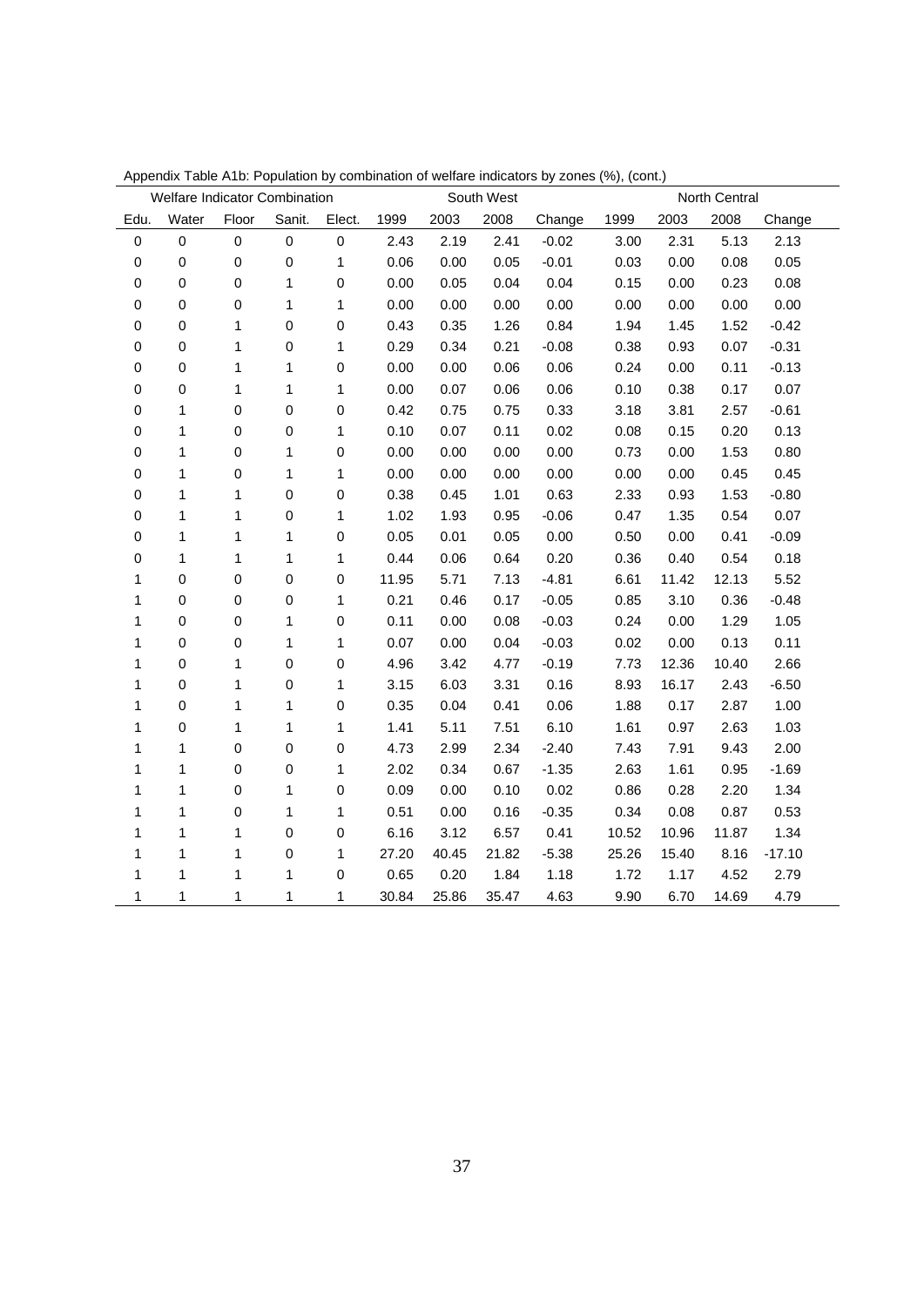|             | Welfare Indicator Combination |             |                  |                  |       |       | North East |         |       |       | North West |          |
|-------------|-------------------------------|-------------|------------------|------------------|-------|-------|------------|---------|-------|-------|------------|----------|
| Edu.        | Water                         | Floor       | Sanit.           | Elect.           | 1999  | 2003  | 2008       | Change  | 1999  | 2003  | 2008       | Change   |
| $\mathbf 0$ | $\mathbf 0$                   | $\mathbf 0$ | $\mathbf 0$      | $\mathsf 0$      | 5.47  | 4.84  | 8.27       | 2.81    | 4.88  | 2.18  | 2.09       | $-2.80$  |
| $\pmb{0}$   | $\mathbf 0$                   | $\pmb{0}$   | $\mathbf 0$      | $\mathbf{1}$     | 0.31  | 0.82  | 0.09       | $-0.22$ | 0.24  | 1.25  | 0.02       | $-0.22$  |
| 0           | $\boldsymbol{0}$              | 0           | 1                | $\pmb{0}$        | 0.19  | 0.00  | 0.67       | 0.48    | 0.01  | 0.00  | 1.68       | 1.67     |
| 0           | $\mathbf 0$                   | 0           | 1                | $\mathbf{1}$     | 0.00  | 0.00  | 0.06       | 0.06    | 0.00  | 0.00  | 0.23       | 0.23     |
| 0           | $\mathbf 0$                   | 1           | $\boldsymbol{0}$ | $\boldsymbol{0}$ | 0.81  | 1.15  | 0.58       | $-0.23$ | 0.68  | 0.84  | 0.51       | $-0.17$  |
| 0           | $\boldsymbol{0}$              | 1           | 0                | 1                | 0.09  | 0.61  | 0.27       | 0.17    | 0.55  | 0.86  | 0.15       | $-0.41$  |
| 0           | $\mathbf 0$                   | 1           | 1                | $\mathbf 0$      | 0.03  | 0.00  | 0.16       | 0.13    | 0.16  | 0.05  | 0.42       | 0.26     |
| 0           | $\boldsymbol{0}$              | 1           | 1                | 1                | 0.00  | 0.01  | 0.17       | 0.17    | 0.07  | 0.04  | 0.14       | 0.08     |
| 0           | 1                             | 0           | 0                | $\mathbf 0$      | 26.83 | 22.41 | 19.00      | $-7.83$ | 26.16 | 19.63 | 13.34      | $-12.82$ |
| 0           | 1                             | 0           | $\pmb{0}$        | 1                | 0.91  | 2.57  | 0.75       | $-0.16$ | 2.16  | 2.47  | 1.01       | $-1.14$  |
| 0           | 1                             | 0           | 1                | $\mathbf 0$      | 0.52  | 0.00  | 6.13       | 5.61    | 1.51  | 0.11  | 10.88      | 9.37     |
| 0           | 1                             | 0           | 1                | 1                | 0.00  | 0.00  | 0.99       | 0.99    | 0.22  | 0.01  | 2.78       | 2.56     |
| 0           | 1                             | 1           | $\mathbf 0$      | $\mathbf 0$      | 3.08  | 3.18  | 2.09       | $-0.99$ | 6.67  | 6.27  | 3.35       | $-3.32$  |
| 0           | 1                             | 1           | $\mathbf 0$      | 1                | 1.62  | 2.10  | 1.14       | $-0.48$ | 3.40  | 4.59  | 1.50       | $-1.90$  |
| 0           | 1                             | 1           | $\mathbf{1}$     | $\mathbf 0$      | 0.00  | 0.00  | 1.07       | 1.07    | 0.22  | 0.14  | 1.25       | 1.03     |
| 0           | 1                             | 1           | $\mathbf{1}$     | $\mathbf{1}$     | 0.00  | 0.23  | 0.64       | 0.64    | 0.18  | 0.18  | 1.24       | 1.06     |
| 1           | $\boldsymbol{0}$              | 0           | $\pmb{0}$        | $\pmb{0}$        | 8.81  | 9.10  | 9.74       | 0.93    | 1.70  | 2.15  | 1.43       | $-0.27$  |
| 1           | 0                             | 0           | 0                | 1                | 0.19  | 2.33  | 1.16       | 0.97    | 0.30  | 0.59  | 0.12       | $-0.17$  |
| 1           | $\mathbf 0$                   | 0           | 1                | $\boldsymbol{0}$ | 0.44  | 0.00  | 1.40       | 0.96    | 0.05  | 0.00  | 1.36       | 1.31     |
| 1           | $\mathbf 0$                   | 0           | 1                | 1                | 0.31  | 0.11  | 0.27       | $-0.04$ | 0.00  | 0.26  | 0.33       | 0.33     |
| 1           | $\mathbf 0$                   | 1           | $\mathbf 0$      | $\mathbf 0$      | 4.18  | 5.68  | 2.44       | $-1.75$ | 0.59  | 1.25  | 1.49       | 0.89     |
| 1           | $\mathbf 0$                   | 1           | $\mathbf 0$      | 1                | 2.11  | 5.19  | 1.36       | $-0.75$ | 0.94  | 6.12  | 0.93       | $-0.01$  |
| 1           | $\mathbf 0$                   | 1           | $\mathbf{1}$     | $\mathbf 0$      | 0.04  | 0.36  | 0.54       | 0.50    | 0.00  | 0.00  | 0.41       | 0.41     |
| 1           | $\boldsymbol{0}$              | 1           | 1                | 1                | 0.34  | 0.94  | 0.87       | 0.53    | 0.22  | 0.12  | 1.21       | 0.99     |
| 1           | 1                             | 0           | $\boldsymbol{0}$ | $\boldsymbol{0}$ | 19.25 | 12.58 | 12.15      | $-7.10$ | 14.79 | 11.93 | 8.26       | $-6.54$  |
| 1           | 1                             | 0           | 0                | 1                | 3.29  | 5.84  | 1.94       | $-1.34$ | 3.56  | 3.12  | 2.63       | $-0.94$  |
| 1           | 1                             | 0           | 1                | $\mathbf 0$      | 0.86  | 0.00  | 4.13       | 3.28    | 0.82  | 0.00  | 9.06       | 8.24     |
| 1           | 1                             | 0           | 1                | 1                | 0.15  | 0.04  | 2.40       | 2.25    | 0.60  | 0.21  | 5.67       | 5.07     |
| 1           | 1                             | 1           | 0                | $\mathbf 0$      | 5.84  | 6.29  | 5.46       | $-0.38$ | 10.68 | 10.25 | 4.35       | $-6.33$  |
| 1           | 1                             | 1           | $\mathbf 0$      | 1                | 6.53  | 9.72  | 8.30       | 1.77    | 14.60 | 20.70 | 10.46      | $-4.15$  |
| 1           | 1                             | 1           | 1                | $\boldsymbol{0}$ | 0.59  | 0.00  | 1.48       | 0.89    | 0.37  | 0.16  | 1.86       | 1.49     |
| 1           | 1                             | 1           | 1                | 1                | 7.23  | 3.89  | 4.28       | $-2.94$ | 3.65  | 4.52  | 9.83       | 6.18     |

Appendix Table A1b: population by combination of welfare indicators by zones (%), (cont.)

Source: Authors' calculations based on the 1999, 2003, and 2008 Nigeria DHS.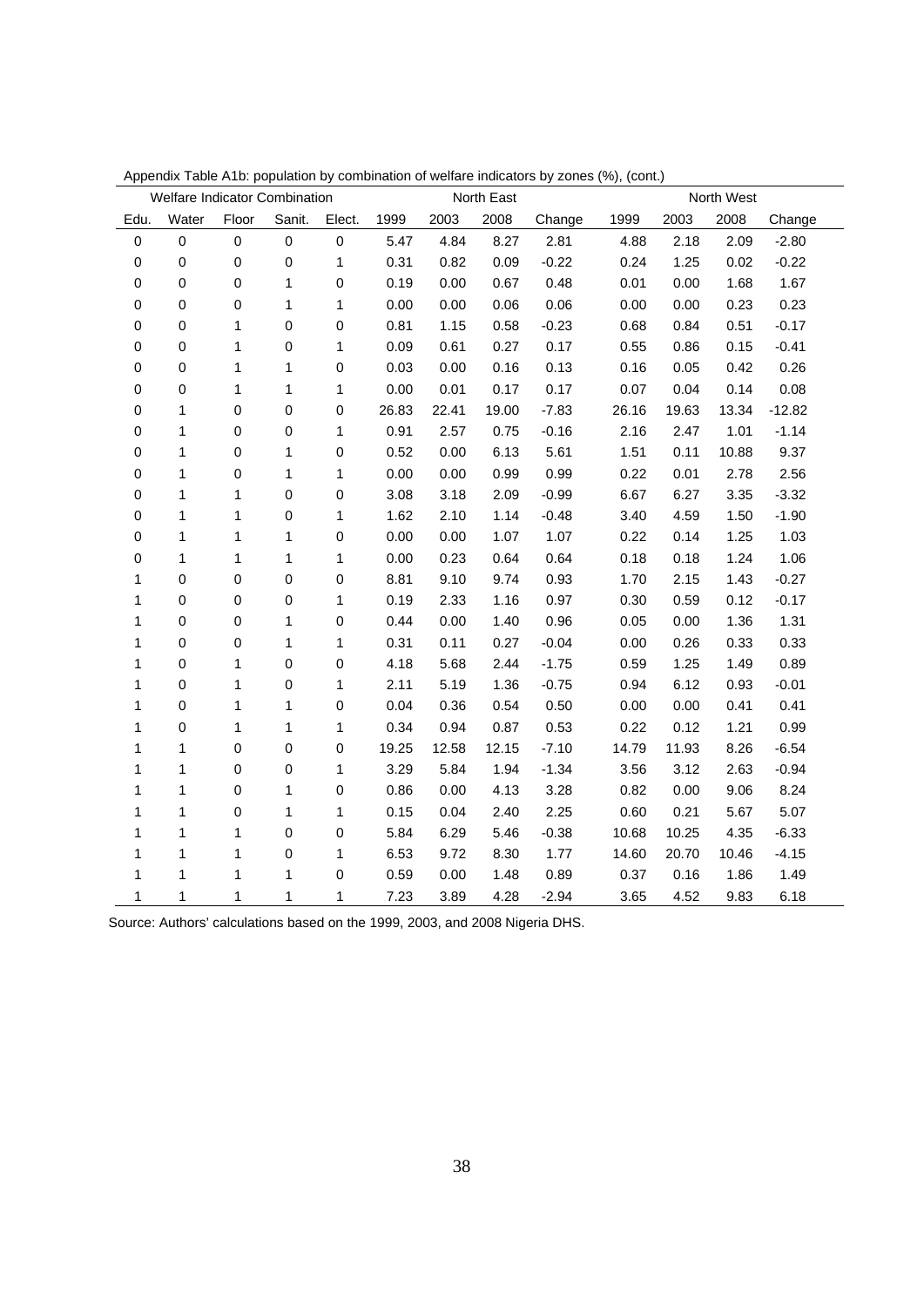|                     | Water |       |         |       | Sanitation |         |       | Electricity |         |
|---------------------|-------|-------|---------|-------|------------|---------|-------|-------------|---------|
|                     | 2004  | 2009  | Change  | 2004  | 2009       | Change  | 2004  | 2009        | Change  |
| Abia                | 73.25 | 75.32 | 0.03    | 42.61 | 51.12      | 0.20    | 60.60 | 31.82       | $-0.47$ |
| Adamawa             | 68.19 | 61.19 | $-0.10$ | 12.25 | 6.48       | $-0.47$ | 25.13 | 16.49       | $-0.34$ |
| Akwalbom            | 59.97 | 69.02 | 0.15    | 5.39  | 14.45      | 1.68    | 27.35 | 17.87       | $-0.35$ |
| Anambra             | 53.75 | 66.16 | 0.23    | 16.12 | 50.98      | 2.16    | 68.98 | 61.03       | $-0.12$ |
| Bauchi              | 91.21 | 79.25 | $-0.13$ | 5.22  | 4.26       | $-0.18$ | 27.21 | 19.62       | $-0.28$ |
| Bayelsa             | 27.59 | 34.89 | 0.26    | 85.62 | 17.12      | $-0.80$ | 13.52 | 25.34       | 0.87    |
| <b>Benue</b>        | 56.82 | 40.03 | $-0.30$ | 14.57 | 8.15       | $-0.44$ | 23.72 | 9.38        | $-0.60$ |
| Borno               | 77.36 | 79.87 | 0.03    | 8.55  | 9.79       | 0.15    | 37.23 | 13.18       | $-0.65$ |
| <b>Cross Rivers</b> | 48.34 | 30.39 | $-0.37$ | 12.32 | 12.97      | 0.05    | 29.68 | 21.85       | $-0.26$ |
| Delta               | 82.40 | 81.39 | $-0.01$ | 26.39 | 40.47      | 0.53    | 60.42 | 59.31       | $-0.02$ |
| Ebonyi              | 62.25 | 51.91 | $-0.17$ | 17.82 | 6.85       | $-0.62$ | 15.05 | 5.40        | $-0.64$ |
| Edo                 | 77.14 | 73.80 | $-0.04$ | 28.69 | 44.03      | 0.53    | 79.50 | 72.93       | $-0.08$ |
| Ekiti               | 81.40 | 77.01 | $-0.05$ | 8.29  | 23.18      | 1.80    | 47.67 | 53.43       | 0.12    |
| Enugu               | 40.96 | 41.01 | 0.00    | 19.79 | 26.25      | 0.33    | 40.81 | 37.25       | $-0.09$ |
| <b>FTC</b>          | 59.62 | 62.04 | 0.04    | 37.14 | 54.26      | 0.46    | 59.79 | 68.00       | 0.14    |
| Gombe               | 57.67 | 64.18 | 0.11    | 3.72  | 6.92       | 0.86    | 39.64 | 26.52       | $-0.33$ |
| Imo                 | 60.75 | 80.41 | 0.32    | 15.56 | 26.44      | 0.70    | 40.08 | 19.04       | $-0.52$ |
| Jigawa              | 98.31 | 98.30 | 0.00    | 1.51  | 15.36      | 9.15    | 4.76  | 13.74       | 1.89    |
| Kaduna              | 96.91 | 86.37 | $-0.11$ | 18.50 | 27.32      | 0.48    | 60.76 | 30.62       | $-0.50$ |
| Kano                | 85.66 | 76.91 | $-0.10$ | 5.62  | 21.73      | 2.87    | 57.90 | 26.38       | $-0.54$ |
| Katsina             | 85.08 | 86.28 | 0.01    | 4.03  | 9.89       | 1.45    | 29.02 | 17.22       | $-0.41$ |
| Kebbi               | 85.61 | 88.27 | 0.03    | 1.82  | 12.08      | 5.65    | 8.63  | 23.79       | 1.76    |
| Kogi                | 50.44 | 35.99 | $-0.29$ | 8.30  | 13.47      | 0.62    | 39.15 | 31.69       | $-0.19$ |
| Kwara               | 90.88 | 80.79 | $-0.11$ | 24.13 | 24.82      | 0.03    | 78.27 | 54.00       | $-0.31$ |
| Lagos               | 92.83 | 81.07 | $-0.13$ | 60.66 | 70.14      | 0.16    | 96.68 | 88.87       | $-0.08$ |
| Nassarawa           | 60.39 | 59.75 | $-0.01$ | 6.55  | 9.12       | 0.39    | 30.81 | 15.98       | $-0.48$ |
| Niger               | 84.26 | 72.26 | $-0.14$ | 11.18 | 14.59      | 0.30    | 44.18 | 24.88       | $-0.44$ |
| Ogun                | 79.21 | 85.54 | 0.08    | 16.23 | 37.21      | 1.29    | 72.70 | 65.06       | $-0.11$ |
| Ondo                | 70.85 | 69.23 | $-0.02$ | 25.75 | 23.20      | $-0.10$ | 56.09 | 34.75       | $-0.38$ |
| Osun                | 85.97 | 77.63 | $-0.10$ | 9.17  | 20.53      | 1.24    | 67.10 | 52.72       | $-0.21$ |
| Oyo                 | 89.38 | 84.61 | $-0.05$ | 26.49 | 21.50      | $-0.19$ | 76.74 | 41.49       | $-0.46$ |
| Plateau             | 74.18 | 59.27 | $-0.20$ | 21.05 | 11.86      | $-0.44$ | 26.81 | 14.15       | $-0.47$ |
| Rivers              | 81.27 | 88.89 | 0.09    | 44.92 | 35.33      | $-0.21$ | 29.34 | 35.44       | 0.21    |
| Sokoto              | 99.12 | 98.37 | $-0.01$ | 3.47  | 22.54      | 5.50    | 24.26 | 19.11       | $-0.21$ |
| Taraba              | 54.27 | 38.86 | $-0.28$ | 4.84  | 6.07       | 0.25    | 8.92  | 7.27        | $-0.18$ |
| Yobe                | 95.60 | 88.73 | $-0.07$ | 2.18  | 8.46       | 2.88    | 23.57 | 17.91       | $-0.24$ |
| Zamfara             | 88.40 | 81.11 | $-0.08$ | 4.98  | 16.97      | 2.41    | 21.47 | 7.16        | $-0.67$ |

Appendix Table A2: Households not deprived by welfare indicator by state and year (%)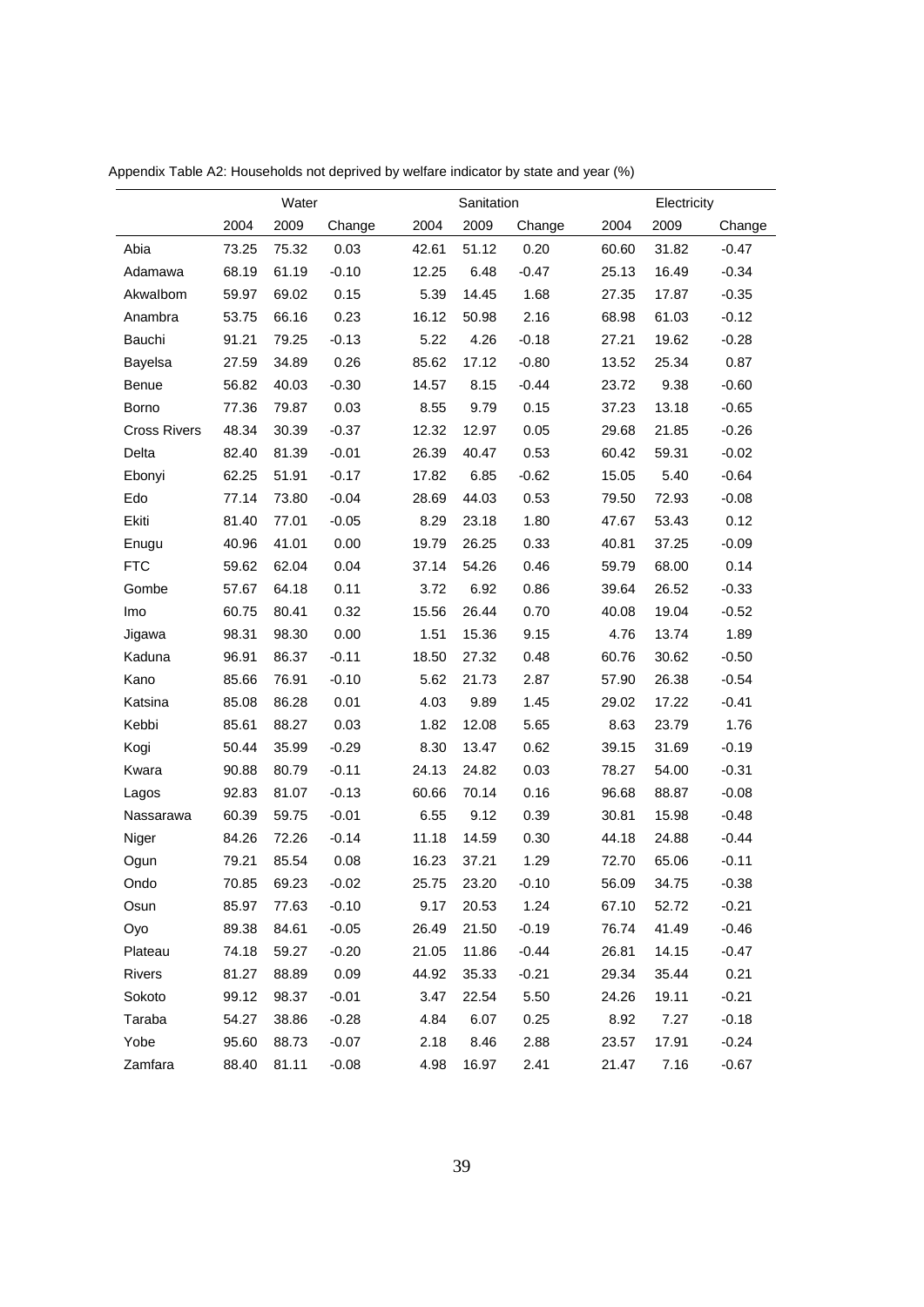|                     |       | Shelter |         |       | Education |         |
|---------------------|-------|---------|---------|-------|-----------|---------|
|                     | 2004  | 2009    | Change  | 2004  | 2009      | Change  |
| Abia                | 94.79 | 89.61   | $-0.05$ | 97.47 | 96.15     | $-0.01$ |
| Adamawa             | 45.30 | 42.23   | $-0.07$ | 81.13 | 70.75     | $-0.13$ |
| Akwalbom            | 73.65 | 70.27   | $-0.05$ | 96.62 | 88.93     | $-0.08$ |
| Anambra             | 94.05 | 92.79   | $-0.01$ | 97.19 | 96.52     | $-0.01$ |
| Bauchi              | 49.16 | 37.63   | $-0.23$ | 62.14 | 52.55     | $-0.15$ |
| Bayelsa             | 71.63 | 78.44   | 0.10    | 94.00 | 95.22     | 0.01    |
| <b>Benue</b>        | 56.55 | 47.79   | $-0.15$ | 91.54 | 91.82     | 0.00    |
| Borno               | 71.72 | 37.06   | $-0.48$ | 55.85 | 45.97     | $-0.18$ |
| <b>Cross Rivers</b> | 62.07 | 60.17   | $-0.03$ | 95.99 | 94.99     | $-0.01$ |
| Delta               | 91.56 | 87.46   | $-0.04$ | 95.81 | 90.73     | $-0.05$ |
| Ebonyi              | 44.32 | 30.05   | $-0.32$ | 95.25 | 95.85     | 0.01    |
| Edo                 | 90.10 | 81.04   | $-0.10$ | 97.92 | 95.01     | $-0.03$ |
| Ekiti               | 88.59 | 87.02   | $-0.02$ | 93.38 | 92.29     | $-0.01$ |
| Enugu               | 85.43 | 83.00   | $-0.03$ | 97.05 | 93.14     | $-0.04$ |
| <b>FTC</b>          | 80.22 | 90.29   | 0.13    | 88.52 | 94.26     | 0.06    |
| Gombe               | 48.96 | 36.87   | $-0.25$ | 65.12 | 60.49     | $-0.07$ |
| Imo                 | 95.85 | 92.19   | $-0.04$ | 95.87 | 95.86     | 0.00    |
| Jigawa              | 25.98 | 20.94   | $-0.19$ | 54.59 | 52.44     | $-0.04$ |
| Kaduna              | 78.45 | 65.64   | $-0.16$ | 88.06 | 75.81     | $-0.14$ |
| Kano                | 65.81 | 41.66   | $-0.37$ | 90.01 | 66.14     | $-0.27$ |
| Katsina             | 47.16 | 35.66   | $-0.24$ | 73.61 | 46.96     | $-0.36$ |
| Kebbi               | 24.03 | 27.83   | 0.16    | 45.60 | 41.45     | $-0.09$ |
| Kogi                | 81.14 | 72.84   | $-0.10$ | 94.30 | 90.69     | $-0.04$ |
| Kwara               | 89.98 | 74.55   | $-0.17$ | 89.65 | 80.16     | $-0.11$ |
| Lagos               | 98.23 | 98.64   | 0.00    | 98.07 | 97.97     | 0.00    |
| Nassarawa           | 66.69 | 73.31   | 0.10    | 87.65 | 86.51     | $-0.01$ |
| Niger               | 62.91 | 73.94   | 0.18    | 54.58 | 64.87     | 0.19    |
| Ogun                | 89.59 | 92.26   | 0.03    | 90.52 | 90.39     | 0.00    |
| Ondo                | 89.55 | 85.73   | $-0.04$ | 93.86 | 94.18     | 0.00    |
| Osun                | 86.10 | 84.08   | $-0.02$ | 88.96 | 91.95     | 0.03    |
| Oyo                 | 90.04 | 81.93   | $-0.09$ | 91.44 | 86.09     | $-0.06$ |
| Plateau             | 49.43 | 62.36   | 0.26    | 91.83 | 90.03     | $-0.02$ |
| <b>Rivers</b>       | 89.85 | 86.27   | $-0.04$ | 97.19 | 97.38     | 0.00    |
| Sokoto              | 30.51 | 22.86   | $-0.25$ | 55.44 | 36.74     | $-0.34$ |
| Taraba              | 42.58 | 36.63   | $-0.14$ | 82.73 | 64.89     | $-0.22$ |
| Yobe                | 34.90 | 29.42   | $-0.16$ | 48.84 | 46.09     | $-0.06$ |
| Zamfara             | 41.05 | 46.30   | 0.13    | 63.49 | 35.59     | $-0.44$ |

Appendix Table A2: Households not deprived by welfare indicator by state and year (%), (cont.)

Source: Authors' calculations based on the 2003/04 NLSS and the 2008/09 HNLSS.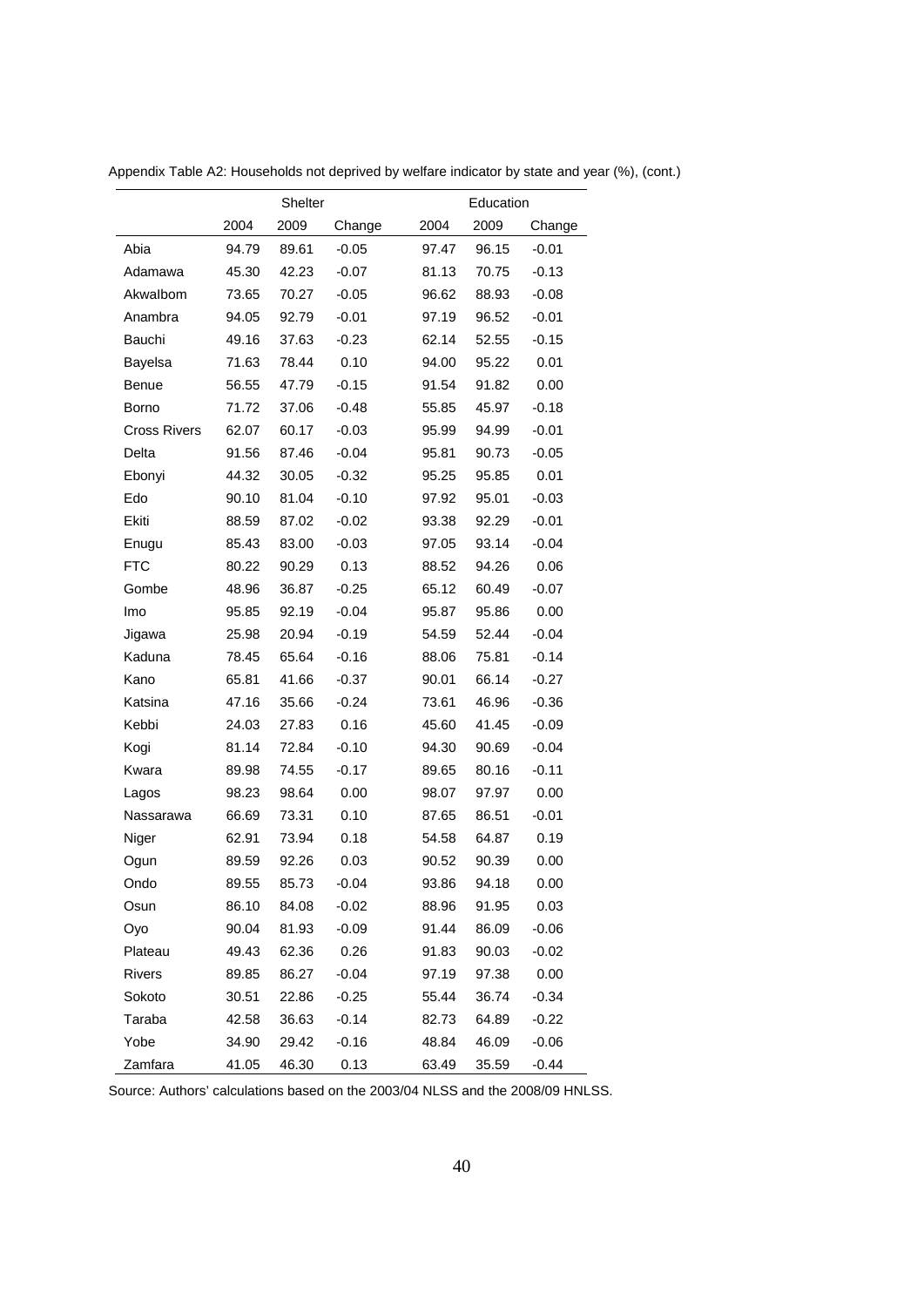| Area      | National | Rural | Urban | <b>NC</b> | <b>NE</b> | <b>NW</b> | <b>SE</b> | SS   | SW   | Avg. |
|-----------|----------|-------|-------|-----------|-----------|-----------|-----------|------|------|------|
| National  |          | 1     |       |           |           |           |           |      |      | 0.13 |
| Rural     |          |       |       |           |           |           |           |      |      | 0.00 |
| Urban     | 1        | 1     |       | 1         | 1         | 1         |           |      |      | 0.63 |
| <b>NC</b> |          | 1     |       |           |           |           |           |      |      | 0.13 |
| <b>NE</b> |          |       |       |           |           |           |           |      |      | 0.00 |
| <b>NW</b> |          |       |       |           |           |           |           |      |      | 0.00 |
| <b>SE</b> |          |       |       |           |           |           |           |      |      | 0.00 |
| SS        |          |       |       |           |           |           |           |      |      | 0.00 |
| SW        |          | 1     |       |           |           |           |           |      |      | 0.13 |
| Average   | 0.13     | 0.50  | 0.00  | 0.13      | 0.13      | 0.13      | 0.00      | 0.00 | 0.00 | 0.11 |

Appendix Table A3a: 1999 DHS static spatial FOD comparisons

Source: Authors' calculations based on the 1999 Nigeria DHS.

| Appendix Table A3b: 2003 DHS static spatial FOD comparisons |  |  |
|-------------------------------------------------------------|--|--|
|-------------------------------------------------------------|--|--|

| Area      | National | Rural | Urban | <b>NC</b> | <b>NE</b> | <b>NW</b> | <b>SE</b> | SS   | <b>SW</b> | Avg. |
|-----------|----------|-------|-------|-----------|-----------|-----------|-----------|------|-----------|------|
| National  |          | 1     |       |           | 1         |           |           |      |           | 0.25 |
| Rural     |          |       |       |           |           |           |           |      |           | 0.00 |
| Urban     | 1        | 1     |       | 1         | 1         |           |           |      |           | 0.50 |
| <b>NC</b> |          |       |       |           |           |           |           |      |           | 0.00 |
| <b>NE</b> |          |       |       |           |           |           |           |      |           | 0.00 |
| <b>NW</b> |          |       |       |           |           |           |           |      |           | 0.00 |
| <b>SE</b> | 1        | 1     |       | 1         | 1         |           |           |      |           | 0.50 |
| SS        |          |       |       |           |           |           |           |      |           | 0.00 |
| SW        | 1        | 1     |       | 1         | 1         |           |           |      |           | 0.50 |
| Average   | 0.38     | 0.50  | 0.00  | 0.38      | 0.50      | 0.00      | 0.00      | 0.00 | 0.00      | 0.19 |

Source: Authors' calculations based on the, 2003 Nigeria DHS.

| Appendix Table A3c: 2008 DHS static spatial FOD comparisons |  |  |
|-------------------------------------------------------------|--|--|
|-------------------------------------------------------------|--|--|

| Area      | National | Rural | Urban | <b>NC</b> | <b>NE</b> | <b>NW</b> | <b>SE</b> | SS   | <b>SW</b> | Avg. |
|-----------|----------|-------|-------|-----------|-----------|-----------|-----------|------|-----------|------|
| National  |          | 1     |       |           | 1         |           |           |      |           | 0.25 |
| Rural     |          |       |       |           |           |           |           |      |           | 0.00 |
| Urban     |          | 1     |       | 1         | 1         |           |           |      | 1         | 0.63 |
| <b>NC</b> |          |       |       |           |           |           |           |      |           | 0.00 |
| <b>NE</b> |          |       |       |           |           |           |           |      |           | 0.00 |
| <b>NW</b> |          |       |       |           | 1         |           |           |      |           | 0.13 |
| <b>SE</b> |          | 1     |       | 1         |           |           |           |      |           | 0.25 |
| SS        |          |       |       | 1         |           |           |           |      |           | 0.13 |
| SW        |          | 4     |       | 1         | 1         |           |           |      |           | 0.38 |
| Average   | 0.13     | 0.50  | 0.00  | 0.50      | 0.50      | 0.00      | 0.00      | 0.00 | 0.13      | 0.19 |

Source: Authors' calculations based on the 2008 Nigeria DHS.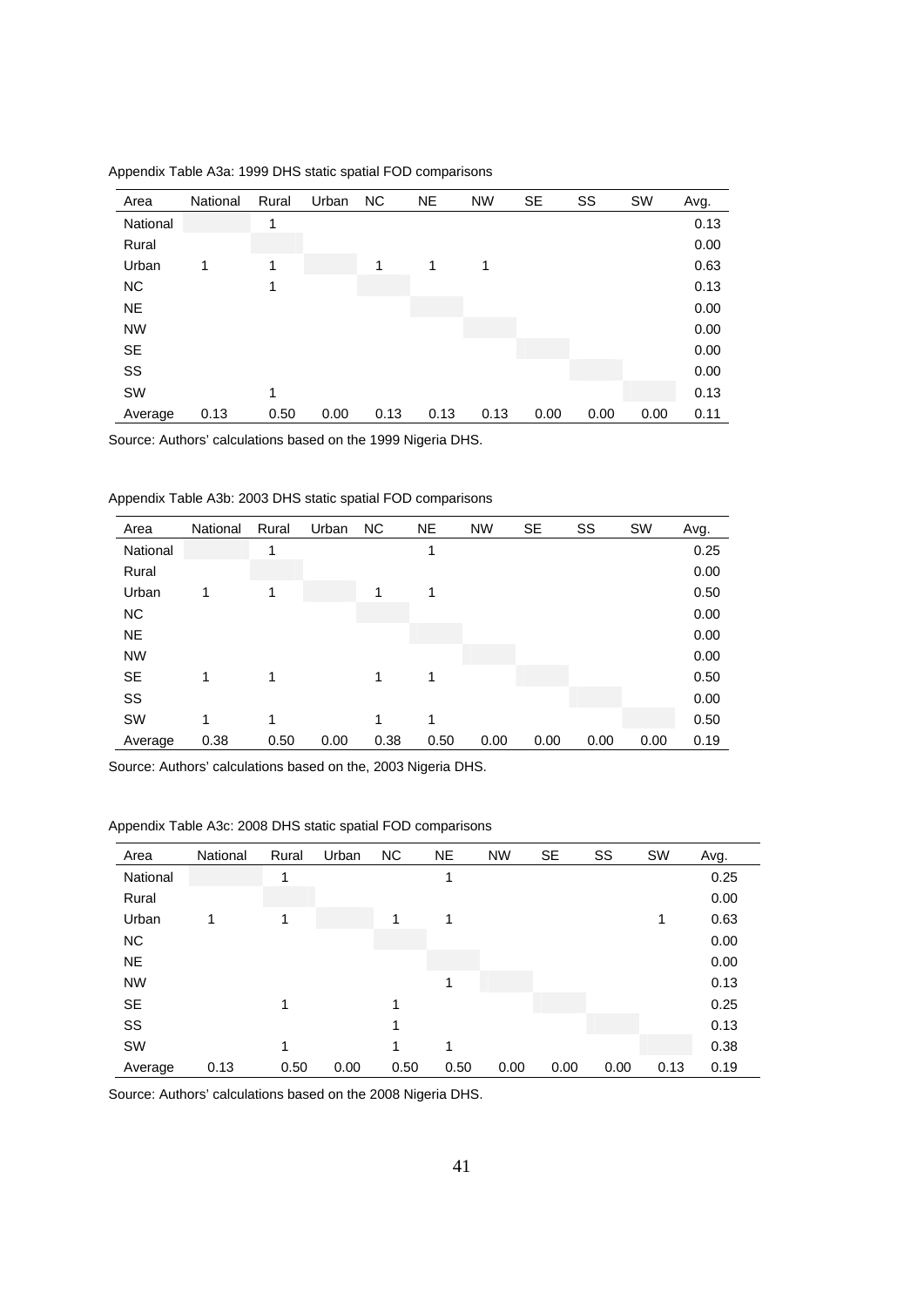| State                         | Abia        | Adamawa      | Akwa_lbom    | Anambra      | <b>Bauchi</b> | Bayelsa | Benue        | Borno        | Cross_Rive<br>$\mathbf{r}$ | Delta | Ebonyi       | Edo          | Ekiti        | Enugu        | FCT          | Gombe        | $\mathsf{I}^\mathsf{o}$ | Jigawa | Kaduna |
|-------------------------------|-------------|--------------|--------------|--------------|---------------|---------|--------------|--------------|----------------------------|-------|--------------|--------------|--------------|--------------|--------------|--------------|-------------------------|--------|--------|
| Abia                          |             | $\mathbf{1}$ | $\mathbf{1}$ |              |               |         | $\mathbf{1}$ |              | $\mathbf{1}$               |       | $\mathbf{1}$ |              |              |              | $\mathbf 1$  |              |                         |        |        |
| Adamawa<br>Akwalbom           |             |              |              |              |               |         |              |              |                            |       |              |              |              |              |              |              |                         |        |        |
| Anambra                       |             |              |              |              |               |         |              |              |                            |       |              |              |              |              |              |              |                         |        |        |
| Bauchi                        |             |              |              |              |               |         |              |              |                            |       |              |              |              |              |              |              |                         |        |        |
| Bayelsa                       |             |              |              |              |               |         |              |              |                            |       |              |              |              |              |              |              |                         |        |        |
| Benue<br>Borno                |             |              |              |              |               |         |              |              |                            |       |              |              |              |              |              |              |                         |        |        |
| Cross                         |             |              |              |              |               |         |              |              |                            |       |              |              |              |              |              |              |                         |        |        |
| Rivers                        |             |              |              |              |               |         |              |              |                            |       |              |              |              |              |              |              |                         |        |        |
| Delta                         |             | $\mathbf{1}$ |              |              |               |         | 1            |              |                            |       |              |              |              |              |              | $\mathbf{1}$ |                         |        |        |
| Ebonyi                        |             |              |              |              |               |         |              |              |                            |       |              |              |              |              |              |              |                         |        |        |
| $\operatorname{\mathsf{Edo}}$ |             | $\mathbf{1}$ | $\mathbf{1}$ |              |               |         | $\mathbf{1}$ |              | $\mathbf{1}$               |       | 1            |              |              | $\mathbf{1}$ |              | 1            |                         |        |        |
| Ekiti                         |             |              |              |              |               |         |              |              |                            |       |              |              |              |              |              | $\mathbf{1}$ |                         |        |        |
| Enugu<br>FCT                  |             |              |              |              |               |         |              |              |                            |       |              |              |              |              |              |              |                         |        |        |
| Gombe                         |             |              |              |              |               |         |              |              |                            |       |              |              |              |              |              |              |                         |        |        |
| Imo                           |             |              |              |              |               |         |              |              |                            |       |              |              |              |              |              |              |                         |        |        |
| Jigawa                        |             |              |              |              |               |         |              |              |                            |       |              |              |              |              |              |              |                         |        |        |
| Kaduna                        |             | $\mathbf{1}$ |              |              | $\mathbf{1}$  |         |              | $\mathbf{1}$ |                            |       |              |              |              |              |              | $\mathbf 1$  |                         |        |        |
| Kano                          |             |              |              |              |               |         |              |              |                            |       |              |              |              |              |              | $\mathbf 1$  |                         |        |        |
| Katsina                       |             |              |              |              |               |         |              |              |                            |       |              |              |              |              |              |              |                         |        |        |
| Kebbi                         |             |              |              |              |               |         |              |              |                            |       |              |              |              |              |              |              |                         |        |        |
| Kogi                          |             |              |              |              |               |         |              |              |                            |       |              |              |              |              |              |              |                         |        |        |
| Kwara                         |             | 1            |              |              |               |         |              | 1            |                            |       |              |              |              |              |              | 1            |                         |        |        |
| Lagos                         | $\mathbf 1$ | $\mathbf{1}$ | $\mathbf{1}$ | $\mathbf{1}$ | $\mathbf{1}$  |         | $\mathbf{1}$ | $\mathbf{1}$ | 1                          |       | $\mathbf{1}$ | $\mathbf{1}$ | $\mathbf{1}$ | $\mathbf{1}$ | $\mathbf{1}$ | $\mathbf{1}$ | $\mathbf{1}$            |        |        |

Appendix Table A4a: 2003/04 NLSS static spatial FOD comparisons by state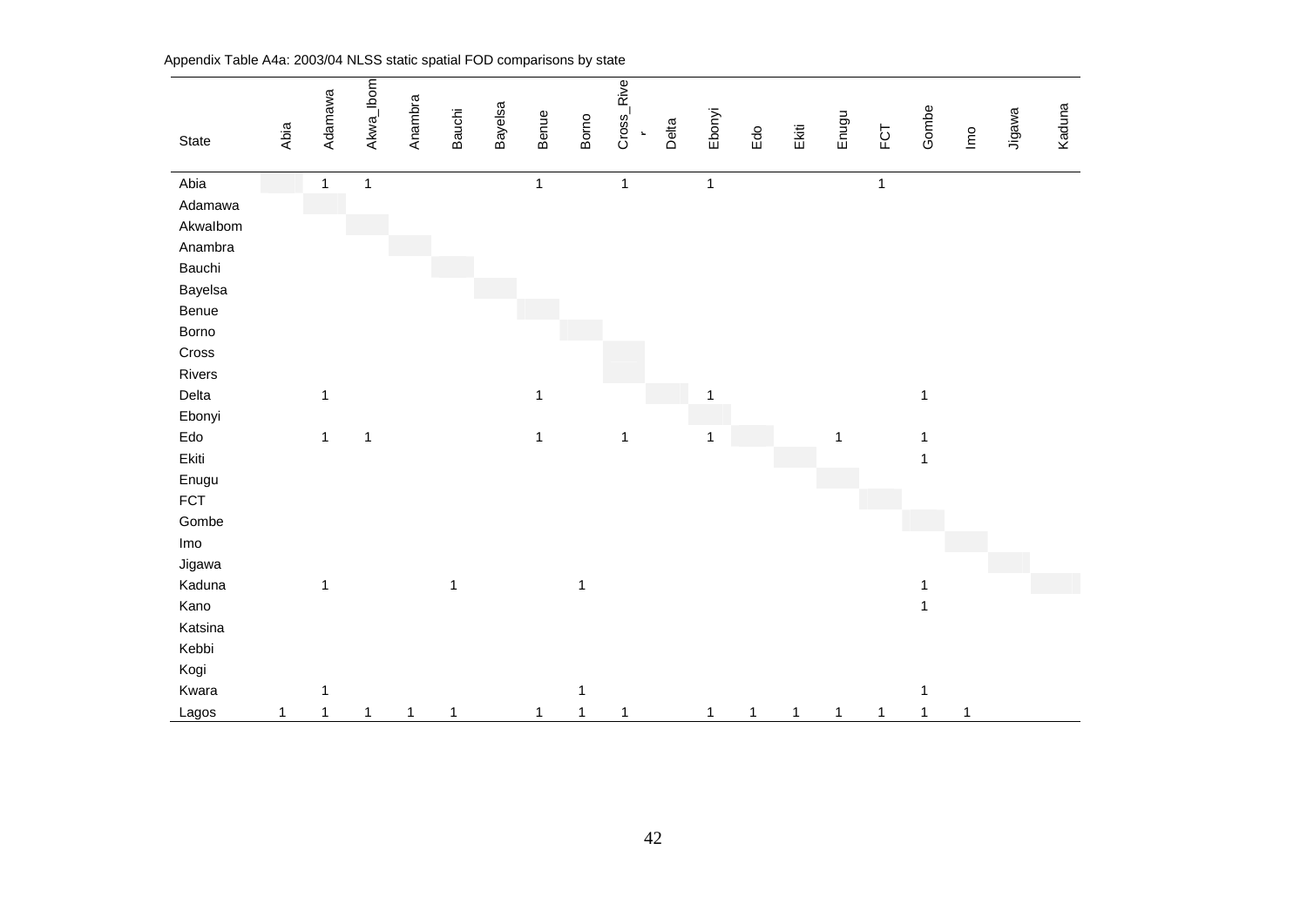| Nassarawa |      |      |      |      |      |      |      |      |      |      |      |      |      |      |      |      |      |      |      |
|-----------|------|------|------|------|------|------|------|------|------|------|------|------|------|------|------|------|------|------|------|
| Niger     |      |      |      |      |      |      |      |      |      |      |      |      |      |      |      |      |      |      |      |
| Ogun      |      |      |      |      |      |      |      |      |      |      |      |      |      |      |      |      |      |      |      |
| Ondo      |      |      |      |      |      |      | 1    |      |      |      |      |      |      |      |      |      |      |      |      |
| Osun      |      |      |      |      |      |      |      |      |      |      |      |      |      |      |      |      |      |      |      |
| Oyo       |      |      |      |      |      |      |      |      |      |      |      |      |      |      |      |      |      |      |      |
| Plateau   |      |      |      |      |      |      |      |      |      |      |      |      |      |      |      |      |      |      |      |
| Rivers    |      |      |      |      |      |      | 1    |      |      |      | 1    |      |      |      |      |      |      |      |      |
| Sokoto    |      |      |      |      |      |      |      |      |      |      |      |      |      |      |      |      |      |      |      |
| Taraba    |      |      |      |      |      |      |      |      |      |      |      |      |      |      |      |      |      |      |      |
| Yobe      |      |      |      |      |      |      |      |      |      |      |      |      |      |      |      |      |      |      |      |
| Zamfara   |      |      |      |      |      |      |      |      |      |      |      |      |      |      |      |      |      |      |      |
| Average   | 0.03 | 0.28 | 0.08 | 0.03 | 0.06 | 0.00 | 0.17 | 0.08 | 0.08 | 0.00 | 0.14 | 0.03 | 0.03 | 0.06 | 0.06 | 0.28 | 0.03 | 0.03 | 0.00 |
|           |      |      |      |      |      |      |      |      |      |      |      |      |      |      |      |      |      |      |      |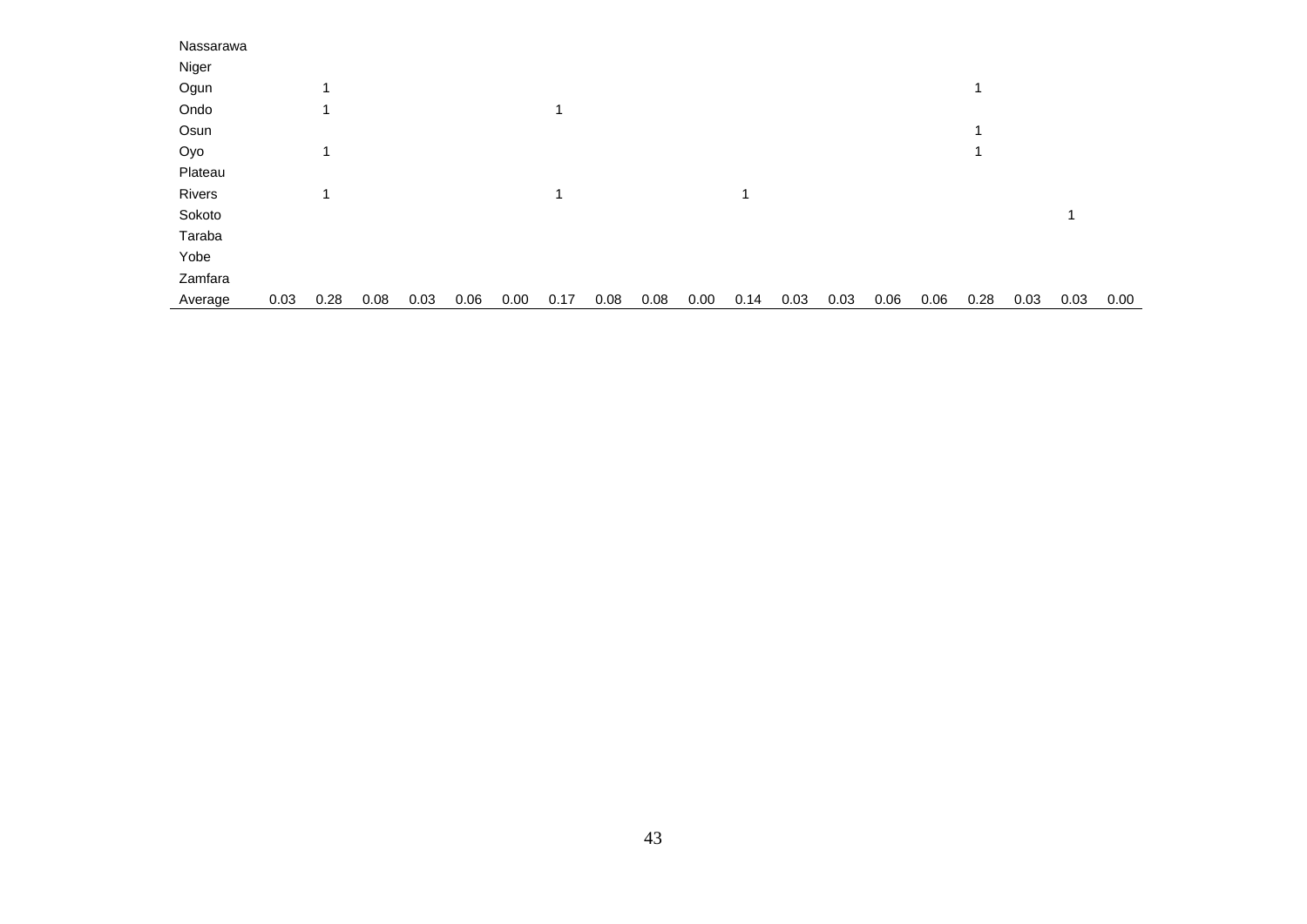| State        | Kano | Katsina      | Kebbi        | Kogi         | Kwara        | Lagos | Nassarawa    | Niger        | Ogun         | Ondo | Osun         | Oyo          | Plateau     | Rivers | Sokoto | Taraba       | Yobe         | <b>Zamfara</b> | Avg.     |
|--------------|------|--------------|--------------|--------------|--------------|-------|--------------|--------------|--------------|------|--------------|--------------|-------------|--------|--------|--------------|--------------|----------------|----------|
|              |      |              |              |              |              |       |              |              |              |      |              |              |             |        |        |              |              |                |          |
| Abia         |      |              |              | $\mathbf{1}$ |              |       | $\mathbf{1}$ |              |              |      |              |              |             |        |        | $\mathbf{1}$ |              |                | 0.25     |
| Adamawa      |      |              |              |              |              |       |              |              |              |      |              |              |             |        |        |              |              |                | $0.00\,$ |
| Akwa_Ibom    |      |              |              |              |              |       |              |              |              |      |              |              |             |        |        | $\mathbf{1}$ |              |                | 0.03     |
| Anambra      |      |              |              | 1            |              |       |              |              |              |      |              |              |             |        |        |              |              |                | 0.03     |
| Bauchi       |      |              | $\mathbf{1}$ |              |              |       |              |              |              |      |              |              |             |        |        |              |              |                | 0.03     |
| Bayelsa      |      |              |              |              |              |       |              |              |              |      |              |              |             |        |        |              |              |                | 0.00     |
| Benue        |      |              |              |              |              |       |              |              |              |      |              |              |             |        |        | $\mathbf{1}$ |              |                | 0.03     |
| Borno        |      |              |              |              |              |       |              |              |              |      |              |              |             |        |        |              |              |                | 0.00     |
| Cross_Rivers |      |              |              |              |              |       |              |              |              |      |              |              |             |        |        |              |              |                | 0.00     |
| Delta        |      |              |              | 1            |              |       | 1            |              |              |      |              |              | $\mathbf 1$ |        |        | 1            |              |                | 0.22     |
| Ebonyi       |      |              |              |              |              |       |              |              |              |      |              |              |             |        |        | 1            |              |                | 0.03     |
| Edo          |      |              |              | 1            |              |       | 1            |              |              |      |              |              |             |        |        |              |              |                | 0.28     |
| Ekiti        |      |              |              |              |              |       | 1            |              |              |      |              |              |             |        |        | 1            |              |                | 0.08     |
| Enugu        |      |              |              |              |              |       |              |              |              |      |              |              |             |        |        |              |              |                | 0.00     |
| <b>FCT</b>   |      |              |              |              |              |       |              |              |              |      |              |              |             |        |        |              |              |                | 0.00     |
| Gombe        |      |              |              |              |              |       |              |              |              |      |              |              |             |        |        |              |              |                | 0.00     |
| Imo          |      |              |              |              |              |       |              |              |              |      |              |              |             |        |        | 1            |              |                | 0.03     |
| Jigawa       |      |              |              |              |              |       |              |              |              |      |              |              |             |        |        |              |              |                | 0.00     |
| Kaduna       |      | 1            | $\mathbf{1}$ |              |              |       |              | $\mathbf{1}$ |              |      |              |              |             |        |        | $\mathbf{1}$ | $\mathbf{1}$ | 1              | 0.28     |
| Kano         |      |              |              |              |              |       |              |              |              |      |              |              |             |        |        | $\mathbf{1}$ |              |                | 0.08     |
| Katsina      |      |              |              |              |              |       |              |              |              |      |              |              |             |        |        |              |              |                | 0.00     |
| Kebbi        |      |              |              |              |              |       |              |              |              |      |              |              |             |        |        |              |              |                | 0.00     |
| Kogi         |      |              |              |              |              |       |              |              |              |      |              |              |             |        |        |              |              |                | 0.00     |
| Kwara        |      | $\mathbf 1$  | 1            |              |              |       | 1            | 1            |              |      |              |              |             |        |        | 1            |              | 1              | 0.25     |
| Lagos        |      | $\mathbf{1}$ | 1            | 1            | $\mathbf{1}$ |       | $\mathbf{1}$ | 1            | $\mathbf{1}$ | 1    | $\mathbf{1}$ | $\mathbf{1}$ | 1           |        |        | 1            |              | 1              | 0.78     |

Appendix Table A4a: 2003/04 NLSS static spatial FOD comparisons by state, (cont.)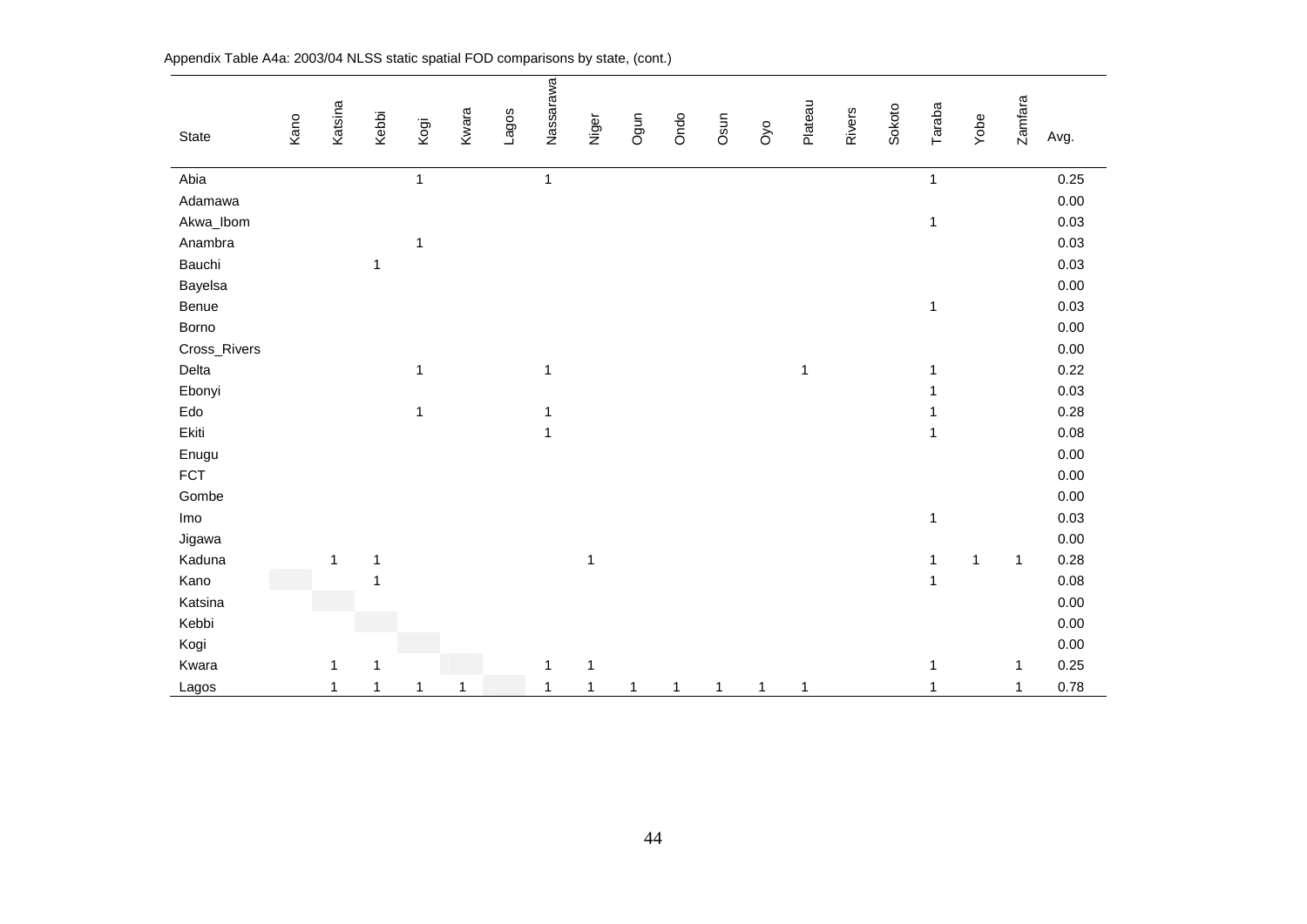| Taraba            |  |  |  |  |  |  |  |  |  | 0.00         |
|-------------------|--|--|--|--|--|--|--|--|--|--------------|
| Sokoto            |  |  |  |  |  |  |  |  |  | 0.11<br>0.06 |
| Plateau<br>Rivers |  |  |  |  |  |  |  |  |  | 0.03         |
| Oyo               |  |  |  |  |  |  |  |  |  | 0.19         |
| Osun              |  |  |  |  |  |  |  |  |  | 0.14         |
| Ondo              |  |  |  |  |  |  |  |  |  | 0.11         |
| Ogun              |  |  |  |  |  |  |  |  |  | 0.08         |
| Niger             |  |  |  |  |  |  |  |  |  | 0.00         |
| Nassarawa         |  |  |  |  |  |  |  |  |  | 0.03         |

Source: Authors' calculations based on the 2003/04 NLSS.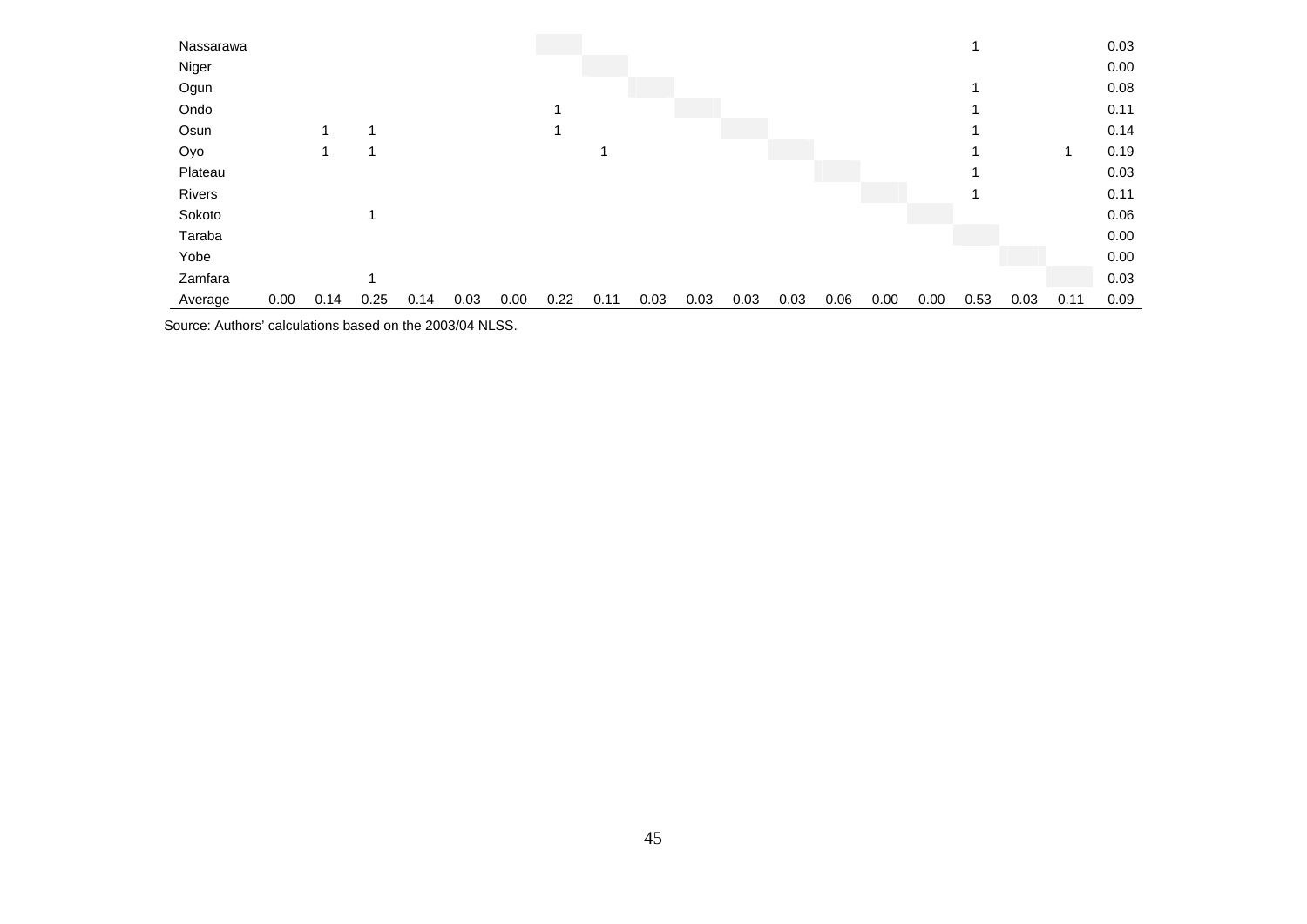| State               | Abia         | Adamawa      | Akwa_lbom    | Anambra     | <b>Bauchi</b> | Bayelsa      | Benue        | Borno        | Rive<br>Cross_<br>$\mathbf{r}$ | Delta | Ebonyi       | Edo         | Ekiti        | Enugu        | FCT | Gombe        | $\underline{\mathsf{P}}$ | Jigawa | Kaduna |
|---------------------|--------------|--------------|--------------|-------------|---------------|--------------|--------------|--------------|--------------------------------|-------|--------------|-------------|--------------|--------------|-----|--------------|--------------------------|--------|--------|
| Abia                |              | $\mathbf{1}$ | $\mathbf{1}$ |             |               | $\mathbf{1}$ | $\mathbf{1}$ |              | $\mathbf{1}$                   |       | $\mathbf{1}$ |             |              |              |     | $\mathbf{1}$ |                          |        |        |
| Adamawa             |              |              |              |             |               |              |              |              |                                |       |              |             |              |              |     |              |                          |        |        |
| Akwa_Ibom           |              |              |              |             |               |              |              |              |                                |       |              |             |              |              |     |              |                          |        |        |
| Anambra             |              | $\mathbf{1}$ |              |             |               | 1            | $\mathbf{1}$ |              | $\mathbf{1}$                   |       | 1            |             |              | $\mathbf{1}$ |     | 1            |                          |        |        |
| Bauchi              |              |              |              |             |               |              |              |              |                                |       |              |             |              |              |     |              |                          |        |        |
| Bayelsa             |              |              |              |             |               |              |              |              | $\mathbf{1}$                   |       |              |             |              |              |     |              |                          |        |        |
| Benue               |              |              |              |             |               |              |              |              |                                |       |              |             |              |              |     |              |                          |        |        |
| Borno               |              |              |              |             |               |              |              |              |                                |       |              |             |              |              |     |              |                          |        |        |
| Cross_Rivers        |              |              |              |             |               |              |              |              |                                |       |              |             |              |              |     |              |                          |        |        |
| Delta               |              | $\mathbf{1}$ |              |             | 1             |              |              | $\mathbf{1}$ |                                |       |              |             |              |              |     | 1            |                          |        |        |
| Ebonyi              |              |              |              |             |               |              |              |              |                                |       |              |             |              |              |     |              |                          |        |        |
| Edo                 |              | 1            | $\mathbf{1}$ |             |               |              |              |              | 1                              |       |              |             |              |              |     |              |                          |        |        |
| Ekiti               |              | 1            |              |             |               |              |              |              |                                |       |              |             |              |              |     |              |                          |        |        |
| Enugu<br><b>FCT</b> |              |              |              |             |               |              |              |              |                                |       |              |             |              |              |     |              |                          |        |        |
| Gombe               |              | $\mathbf{1}$ |              |             |               |              |              |              |                                |       |              |             |              |              |     |              |                          |        |        |
| Imo                 |              | $\mathbf{1}$ | 1            |             |               |              | 1            |              |                                |       | $\mathbf{1}$ |             |              |              |     |              |                          |        |        |
| Jigawa              |              |              |              |             |               |              |              |              |                                |       |              |             |              |              |     |              |                          |        |        |
| Kaduna              |              | $\mathbf{1}$ |              |             | 1             |              |              | 1            |                                |       |              |             |              |              |     |              |                          |        |        |
| Kano                |              |              |              |             |               |              |              |              |                                |       |              |             |              |              |     | 1            |                          |        |        |
| Katsina             |              |              |              |             |               |              |              |              |                                |       |              |             |              |              |     |              |                          |        |        |
| Kebbi               |              |              |              |             |               |              |              |              |                                |       |              |             |              |              |     |              |                          |        |        |
| Kogi                |              |              |              |             |               |              |              |              |                                |       |              |             |              |              |     |              |                          |        |        |
| Kwara               |              | 1            |              |             |               |              |              |              |                                |       |              |             |              |              |     | 1            |                          |        |        |
| Lagos               | $\mathbf{1}$ | 1            | $\mathbf{1}$ | $\mathbf 1$ | 1             | $\mathbf{1}$ | $\mathbf{1}$ | $\mathbf 1$  | 1                              |       | $\mathbf{1}$ | $\mathbf 1$ | $\mathbf{1}$ | 1            | 1   | 1            | 1                        |        |        |

Appendix Table A4b: 2008/09 NLSS static spatial FOD comparisons by state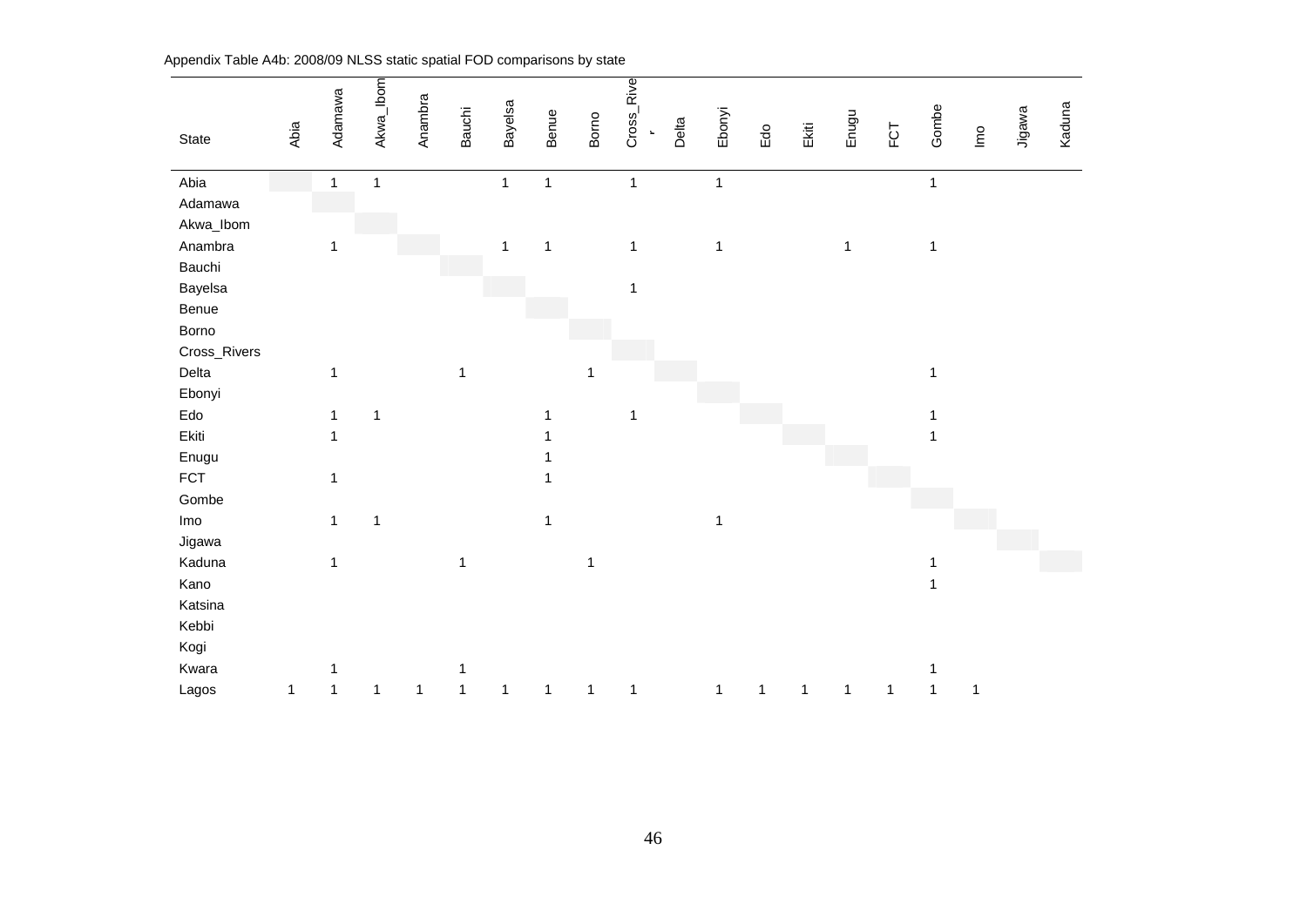| 0.03 |
|------|
|      |

Source: Authors' calculations based on the 2008/09 HNLS.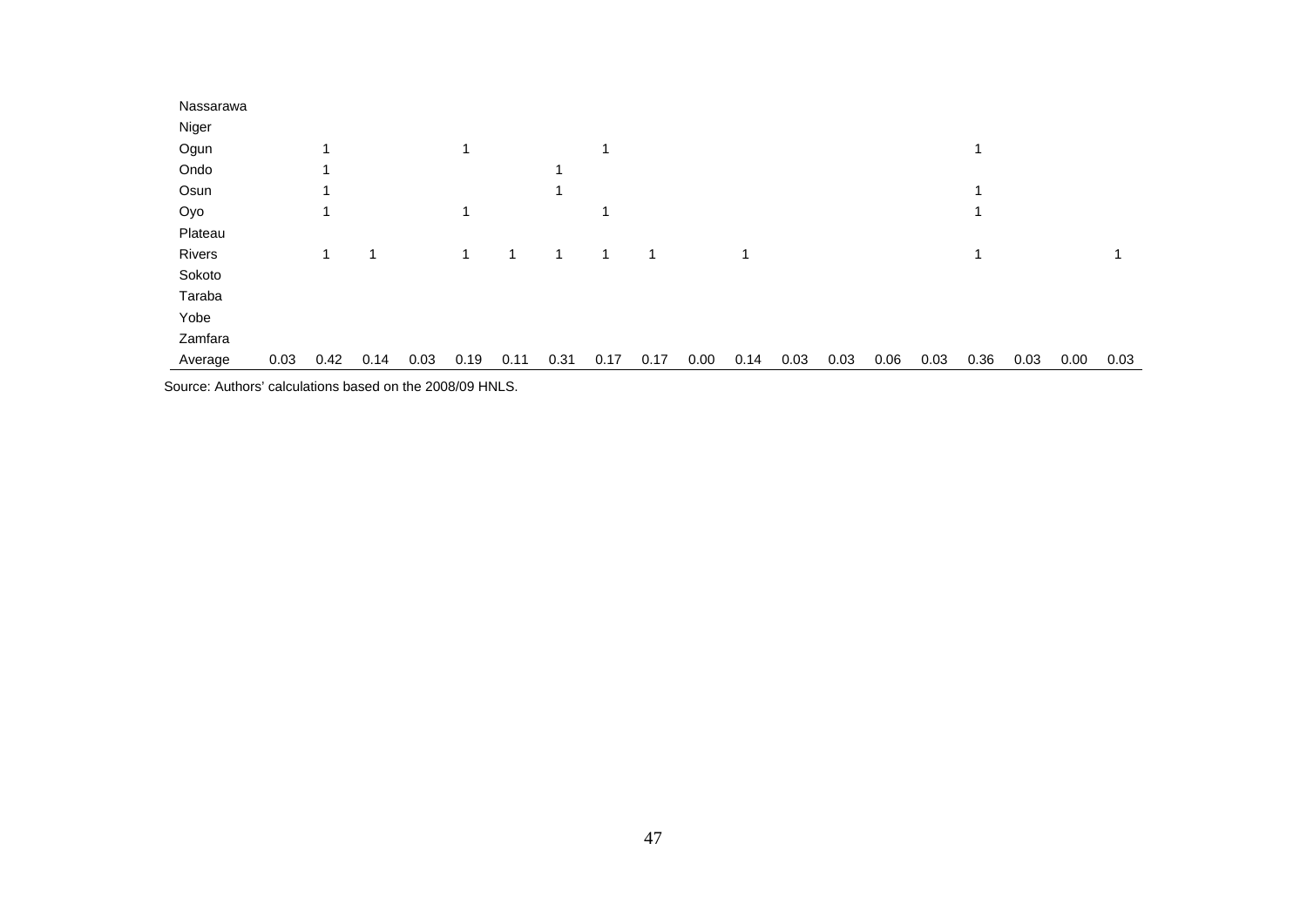| State        | Kano         | Katsina | Kebbi | Kogi         | Kwara        | Lagos | Nassaraw<br>$\mathfrak{a}$ | Niger        | Ogun | Ondo         | Osun         | O <sub>v</sub> o | Plateau      | Rivers | Sokoto | Taraba       | Yobe | Zamfara      | Avg. |
|--------------|--------------|---------|-------|--------------|--------------|-------|----------------------------|--------------|------|--------------|--------------|------------------|--------------|--------|--------|--------------|------|--------------|------|
| Abia         |              |         |       | $\mathbf{1}$ |              |       | $\mathbf{1}$               | $\mathbf{1}$ |      |              |              |                  | $\mathbf{1}$ |        |        | $\mathbf{1}$ |      |              | 0.33 |
| Adamawa      |              |         |       |              |              |       |                            |              |      |              |              |                  |              |        |        | 1            |      |              | 0.03 |
| Akwa_lbom    |              |         |       |              |              |       |                            |              |      |              |              |                  |              |        |        |              |      |              | 0.03 |
| Anambra      |              |         |       | 1            |              |       | 1                          |              |      |              |              |                  | $\mathbf 1$  |        |        | 1            |      |              | 0.31 |
| Bauchi       |              |         |       |              |              |       |                            |              |      |              |              |                  |              |        |        |              |      |              | 0.00 |
| Bayelsa      |              |         |       |              |              |       |                            |              |      |              |              |                  |              |        |        |              |      |              | 0.03 |
| Benue        |              |         |       |              |              |       |                            |              |      |              |              |                  |              |        |        |              |      |              | 0.00 |
| Borno        |              |         |       |              |              |       |                            |              |      |              |              |                  |              |        |        |              |      |              | 0.00 |
| Cross_Rivers |              |         |       |              |              |       |                            |              |      |              |              |                  |              |        |        |              |      |              | 0.00 |
| Delta        | $\mathbf{1}$ |         |       | $\mathbf{1}$ | $\mathbf{1}$ |       | $\mathbf{1}$               | $\mathbf{1}$ |      |              |              |                  | $\mathbf 1$  |        |        | $\mathbf{1}$ |      |              | 0.31 |
| Ebonyi       |              |         |       |              |              |       |                            |              |      |              |              |                  |              |        |        |              |      |              | 0.00 |
| Edo          |              |         |       | $\mathbf{1}$ |              |       | 1                          |              |      |              |              |                  | 1            |        |        | 1            |      |              | 0.25 |
| Ekiti        |              |         |       | 1            |              |       | 1                          |              |      |              |              |                  | 1            |        |        | 1            |      |              | 0.19 |
| Enugu        |              |         |       |              |              |       |                            |              |      |              |              |                  |              |        |        |              |      |              | 0.06 |
| <b>FCT</b>   |              |         |       | 1            |              |       | 1                          |              |      |              |              |                  | 1            |        |        | 1            |      |              | 0.17 |
| Gombe        |              |         |       |              |              |       |                            |              |      |              |              |                  |              |        |        |              |      |              | 0.00 |
| Imo          |              |         |       |              |              |       | 1                          |              |      |              |              |                  | 1            |        |        | $\mathbf{1}$ |      |              | 0.19 |
| Jigawa       |              |         |       |              |              |       |                            |              |      |              |              |                  |              |        |        |              |      |              | 0.00 |
| Kaduna       | 1            |         |       |              |              |       |                            |              |      |              |              |                  |              |        |        | 1            |      | 1            | 0.19 |
| Kano         |              |         |       |              |              |       |                            |              |      |              |              |                  |              |        |        | $\mathbf{1}$ |      |              | 0.06 |
| Katsina      |              |         |       |              |              |       |                            |              |      |              |              |                  |              |        |        |              |      |              | 0.00 |
| Kebbi        |              |         |       |              |              |       |                            |              |      |              |              |                  |              |        |        |              |      |              | 0.00 |
| Kogi         |              |         |       |              |              |       |                            |              |      |              |              |                  |              |        |        |              |      |              | 0.00 |
| Kwara        |              |         |       |              |              |       |                            |              |      |              |              |                  |              |        |        | 1            |      |              | 0.11 |
| Lagos        | 1            |         |       | 1            | $\mathbf{1}$ |       | 1                          | $\mathbf{1}$ |      | $\mathbf{1}$ | $\mathbf{1}$ |                  | 1            |        |        | 1            |      | $\mathbf{1}$ | 0.72 |

Appendix Table A4b: 2008/09 NLSS static spatial FOD comparisons by state, (cont.)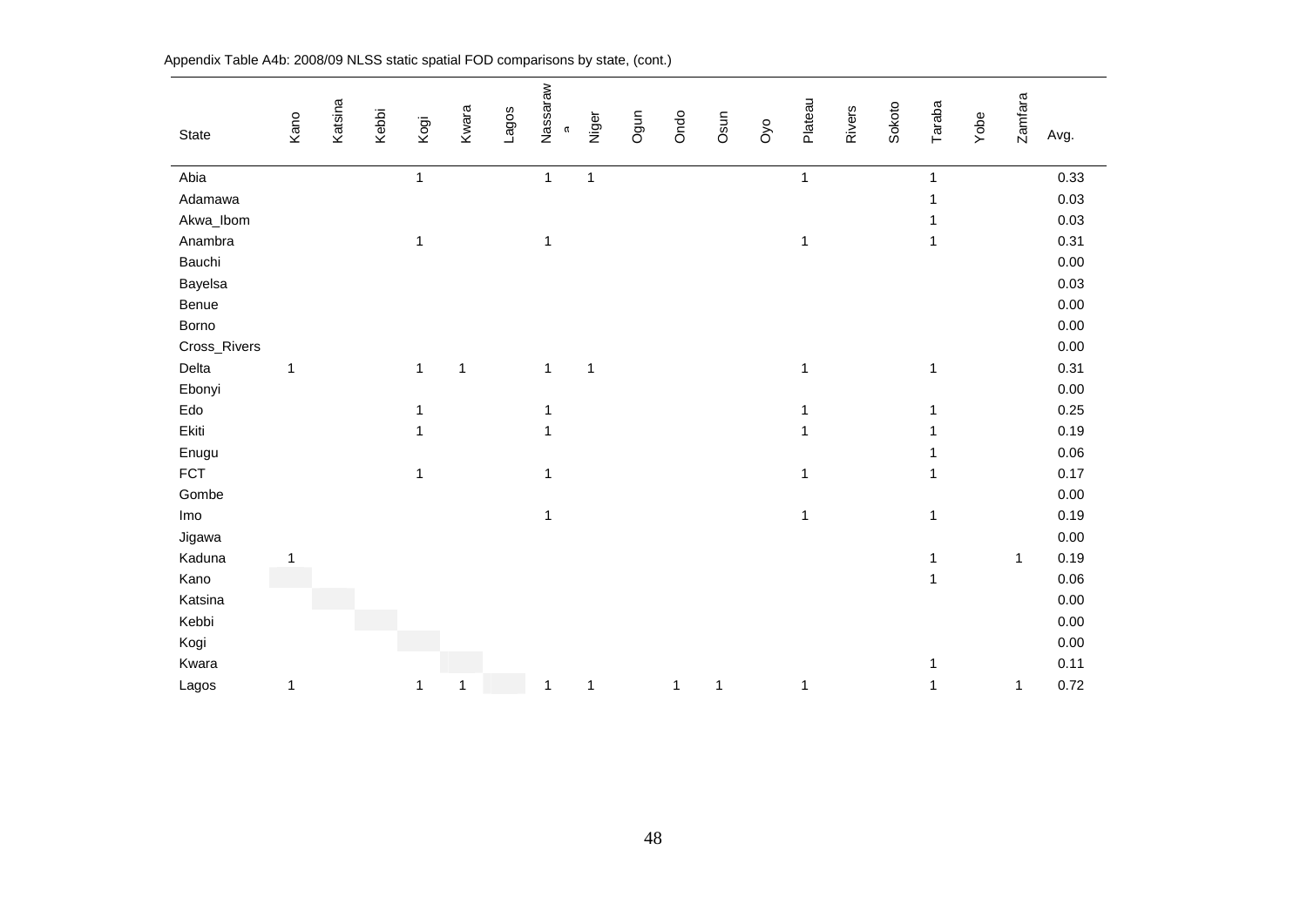| Niger                                                                                                                           |      |      |      | 0.00 |
|---------------------------------------------------------------------------------------------------------------------------------|------|------|------|------|
| Ogun                                                                                                                            |      |      |      | 0.33 |
| Ondo                                                                                                                            |      |      |      | 0.17 |
| Osun                                                                                                                            |      |      |      | 0.19 |
| Oyo                                                                                                                             |      |      |      | 0.19 |
| Plateau                                                                                                                         |      |      |      | 0.03 |
| Rivers<br>1<br>٠<br>-1                                                                                                          |      |      |      | 0.53 |
| Sokoto                                                                                                                          |      |      |      | 0.00 |
| Taraba                                                                                                                          |      |      |      | 0.00 |
| Yobe                                                                                                                            |      |      |      | 0.00 |
| Zamfara                                                                                                                         |      |      |      | 0.00 |
| 0.03<br>0.08<br>0.00<br>0.33<br>0.03<br>0.03<br>0.33<br>0.03<br>0.28<br>0.17<br>0.00<br>0.03<br>0.00<br>0.00<br>0.14<br>Average | 0.58 | 0.00 | 0.14 | 0.12 |

Source: Authors' calculations based on the 2008/09 HNLS.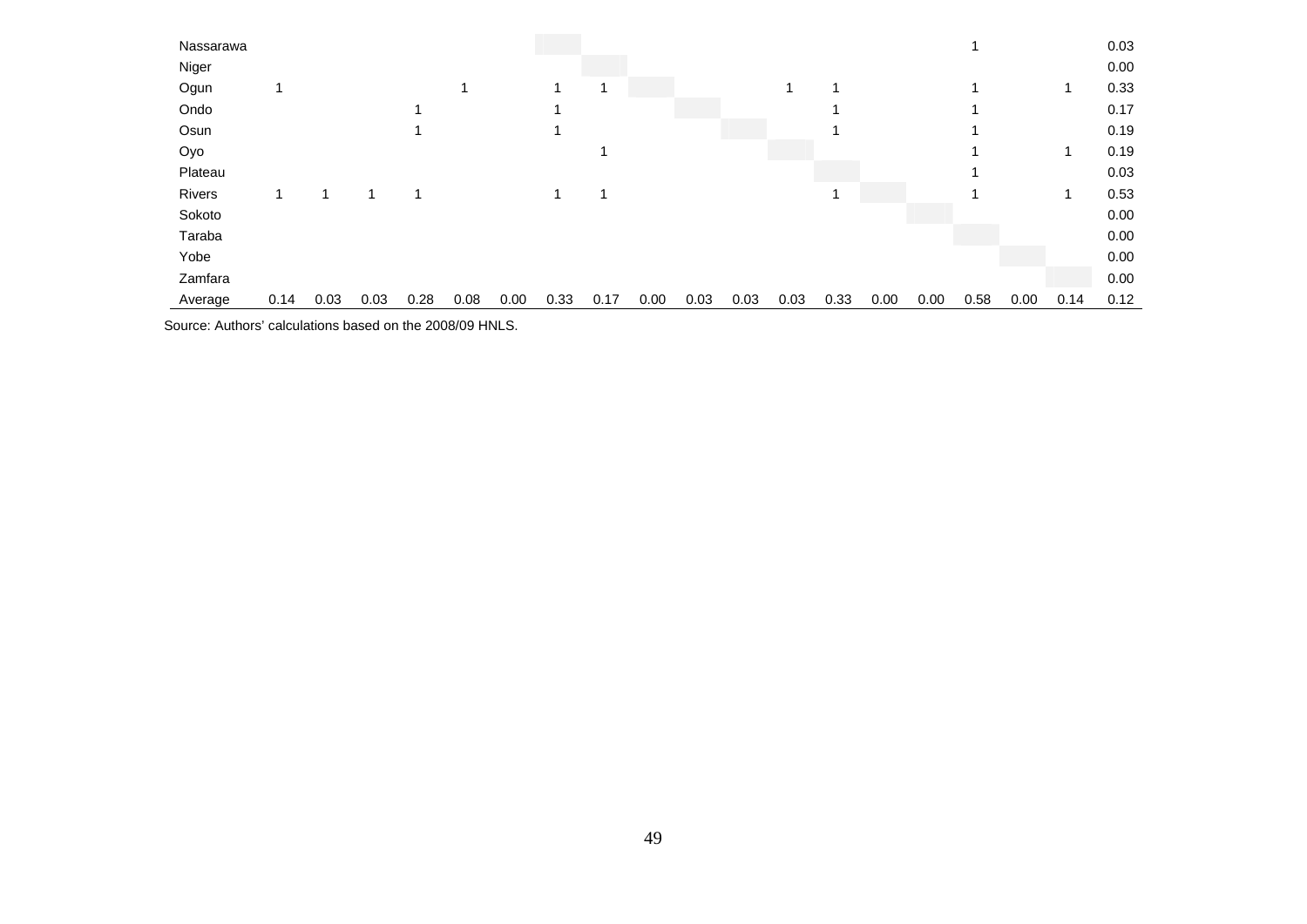#### **References**

- Adetola, A., and P. Olufemi (2012). 'Determinants of Child Poverty in Rural Nigeria: A Multidimensional Approach'. *Global Journal of Human Social Science Arts & Humanities*, 12(12): 38-52.
- African Development Bank (2012). 'Poverty is on the Retreat in Africa'. *African Economic and Financial Brief,* 3(9): 1-7.
- Ajakaiye O, and A. Jerome (2011). 'The Role of Institutions in the Transformation of the Nigerian Economy'. Nigerian Economy 52nd Annual Conference of the Nigerian Economic Society. Ota, Nigeria: Covenant University, 13-15 September 2011.
- Ajakaiye, O., and A. Jerome (2014). 'Economic Development: The Experience of sub-Saharan Africa'. In B. Currie-Alder, R. Kanbur, D. Malone, and R. Medhora (eds), *International Development: Ideas, Experience, and Prospects*. Oxford: Oxford University Press.
- Akinlo, A.E. (2012). 'How Important is Oil in Nigeria's Economic Growth?'. *Journal of Sustainable Development,* 5(4): 165-79.
- Alkire, S. (2008). 'The Capability Approach to the Quality of Life'. Background report prepared for the Commission on the Measurement of Economic Performance and Social Progress, Paris. Available at http://www. stiglitz-sen-fitoussi. fr/documents/capability\_approach. pdf (http://bit. ly/qHedut)
- Alkire, S., and J. Foster (2007). 'Counting and Multidimensional Poverty Measurement'. Working Paper 7. Oxford: Oxford University, Oxford Poverty & Human Development Initiative.
- Alkire, S., and J. Foster (2011). 'Counting and Multidimensional Poverty Measurement'. *Journal of Public Economics,* 95(7-8): 476-87.
- Anderson, G., I. Crawford, and A. Liecester (2005). 'Statistical Tests for Multidimensional Poverty Analysis'. International Conference on the Many Dimensions of Poverty. Brazilia, Brazil: Carlton Hotel, 29-31 August 2005.
- Arndt C., R. Distante, M.A. Hussain, L.P. Østerdal, P. Huong, and M. Ibraimo (2012). 'Ordinal Welfare Comparisons with Multiple Discrete Indicators: A First Order Dominance Approach and Application to Child Poverty'. *World Development*, 40(11): 2290-301.
- Atkinson, A.B. (2003). 'Multidimensional Deprivation: Contrasting Social Welfare and Counting Approaches'. *Journal of Economic Inequality*, 1(1): 51–65.
- Atkinson, A.B., and F. Bourguignon (1982). 'The Comparison of Multi-Dimensioned Distributions of Economic Status'. *The Review of Economic Studies* 49(2): 183-201.
- Atkinson, A.B., and F. Bourguignon (1987). 'Income Distribution and Differences in Need'. In G.R. Feiwek (ed.), *Arrow and the Foundations of the Theory of Economic Policy*. London: Harvester Wheatsheaf.
- Basu, K., and J.E. Foster (1998). 'On Measuring Literacy'. *The Economic Journal*, 108(451): 1733-49.
- Batana, Y.M. (2008). 'Multidimensional Measurement of Poverty in sub-Saharan Africa'. Working Paper 13. Oxford: Oxford University, Oxford Poverty & Human Development Initiative.
- Batana, Y.M., and J.-Y. Duclos (2010). 'Comparing Multidimensional Poverty with Qualitative Indicators of Well-being'. CIRPEE Working Paper 10-04. Montreal: Centre Interuniversitaire sur le Risque, les Politiques Economiques et l'Emploi.
- Bourguignon, F., and S. Chakravarty (2003). 'The Measurement of Multidimensional Poverty'. *Journal of Economic Inequality,* 1(1): 25-49.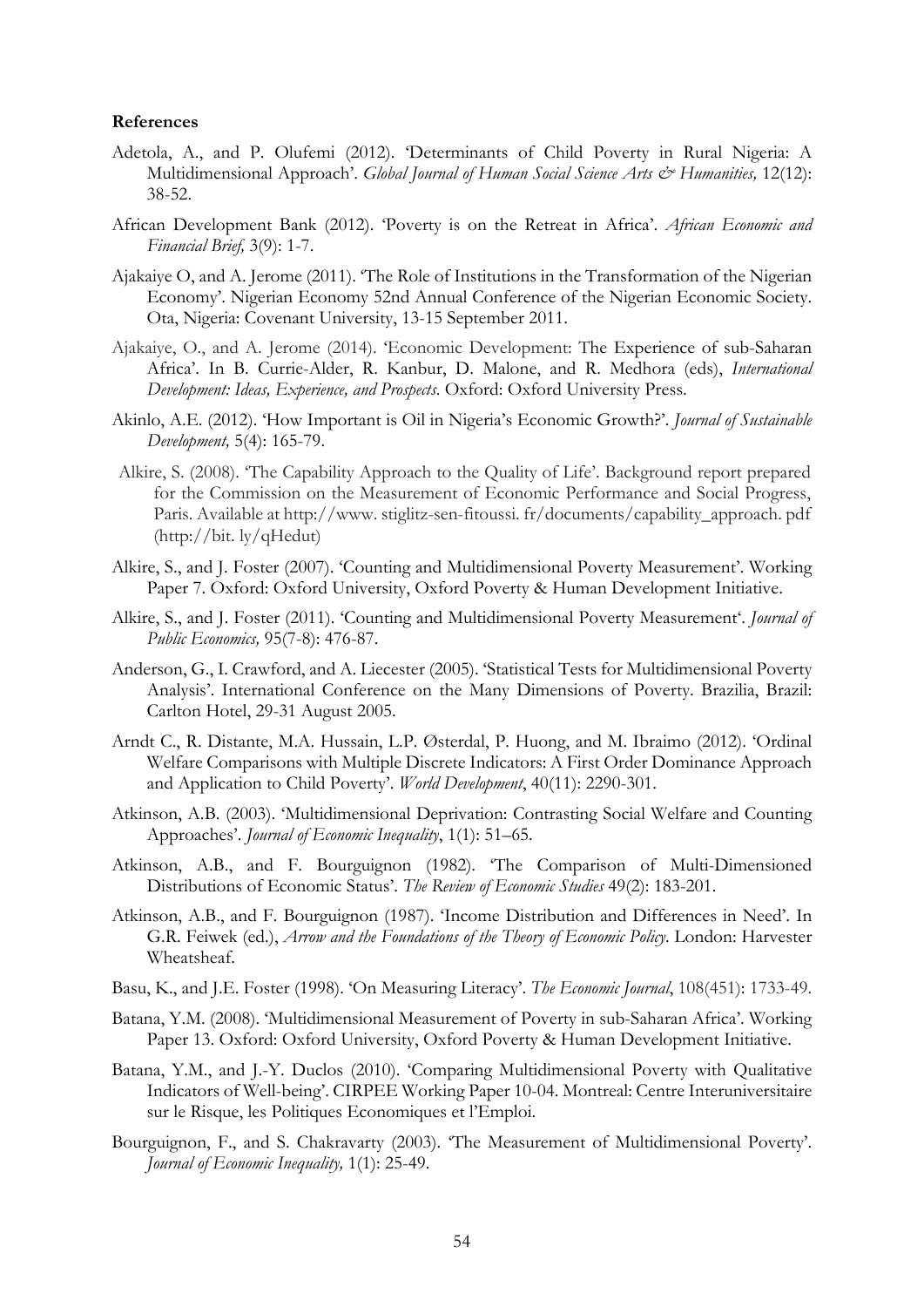- Cerioli, A., and S. Zani (1990). 'A Fuzzy Approach to the Measurement of Poverty'. In C. Dagum, and M. Zenga (eds), *Income and Wealth Inequality and Poverty.* Berlin: Springer Verlag.
- Central Bank of Nigeria (2012). *Statistical Bulletin,* Volume 23, December 2012. Abuja: Central Bank of Nigeria.
- Cheli, B., and A. Lemmi (1994). 'A Totally Fuzzy and Relative Approach to the Multidimensional Analysis of Poverty'. *Economic Notes*, 24(1): 115–34.
- Chiappero-Martinetti, E. (2006). 'Capability Approach and Fuzzy Set Theory: Description, Aggregation and Inference Issues'. In A. Lemmi, and G. Betti (eds), *Fuzzy Set Approach to Multidimensional Poverty Measurement*. New York: Springer Verlag.
- Di Tommaso, M.L. (2007). 'Children Capabilities: A Structural Equation Model for India'. *The Journal of Socio-Economic*, 36(3): 436–50.
- Drud, A. (2008). *CONOPT*. Bagsvaerd: ARKI Consulting and Development A/S.
- Deutsch, J., and J. Silber (2005). 'Measuring Multidimensional Poverty: An Empirical Comparison of Various Approaches'. *Review of Income and Wealth, International Association for Research in Income and Wealth,* 51(1): 145-174.
- Ferreira F., and M. Lugo (2012). 'Multidimensional Poverty Analysis: Looking for a Middle Ground'. Policy Paper 45. Bonn: Institute for the Study of Labour.
- Foster, J., J. Greer, and E. Thorbecke (1984). 'A Class of Decomposable Poverty Measures'. *Econometrica,* 52(3): 761-66.
- Fosu, A. (2011). 'Growth, Inequality, and Poverty Reduction in Developing Countries: Recent Global Evidence'. Working Paper 2011-07. Oxford: Centre for the Study of African Economies.
- Grant, S. (1995). 'A Strong (Ross) Characterization of Multivariate Risk Aversion'. *Theory and Decision*, 28: 131-152.
- Ichoku, H.E., C. Agu, and J.E. Ataguba (2012). 'What Do We Know about Pro-Poor Growth and Regional Poverty in Nigeria?'. *International Journal of Economic Sciences and Applied Research*, 5(3): 147-72.
- International Monetary Fund (2013). '*Nigeria: 2012 Article IV Consultation*'. Country Report 13/116. Washington, DC: IMF.
- Kamae, T., U. Krengel, and G.L. O'Brien (1977). 'Stochastic Inequalities on Partially Ordered Spaces'. *The Annals of Probability*, 5: 899-912.
- Katsouris, C. and A. Sayne (2013). *Nigeria's Criminal Crude: International Options to Combat the Export of Stolen Oil.* London: Chatham House.
- Klasen, S. (2000). 'Measuring Poverty and Deprivation in South Africa'. *Review of Income and Wealth*, 46(1): 33–58.
- Krishnakumar, J., and P. Ballon (2008). 'Estimating Basic Capabilities: A Structural Equation Model Applied to Bolivia'. *World Development*, 36(6): 992-1010.
- Lehmann, E.L. (1955). 'Ordered Families of Distributions'. *The Annals of Mathematical Statistics*, 26: 399-419.
- Layte, R., B. Nolan, and C.T. Whelan (2001). 'Reassessing Income and Deprivation Approaches to the Measurement of Poverty in the Republic of Ireland'. *Economic and Social Review*, 32(3): 239-61.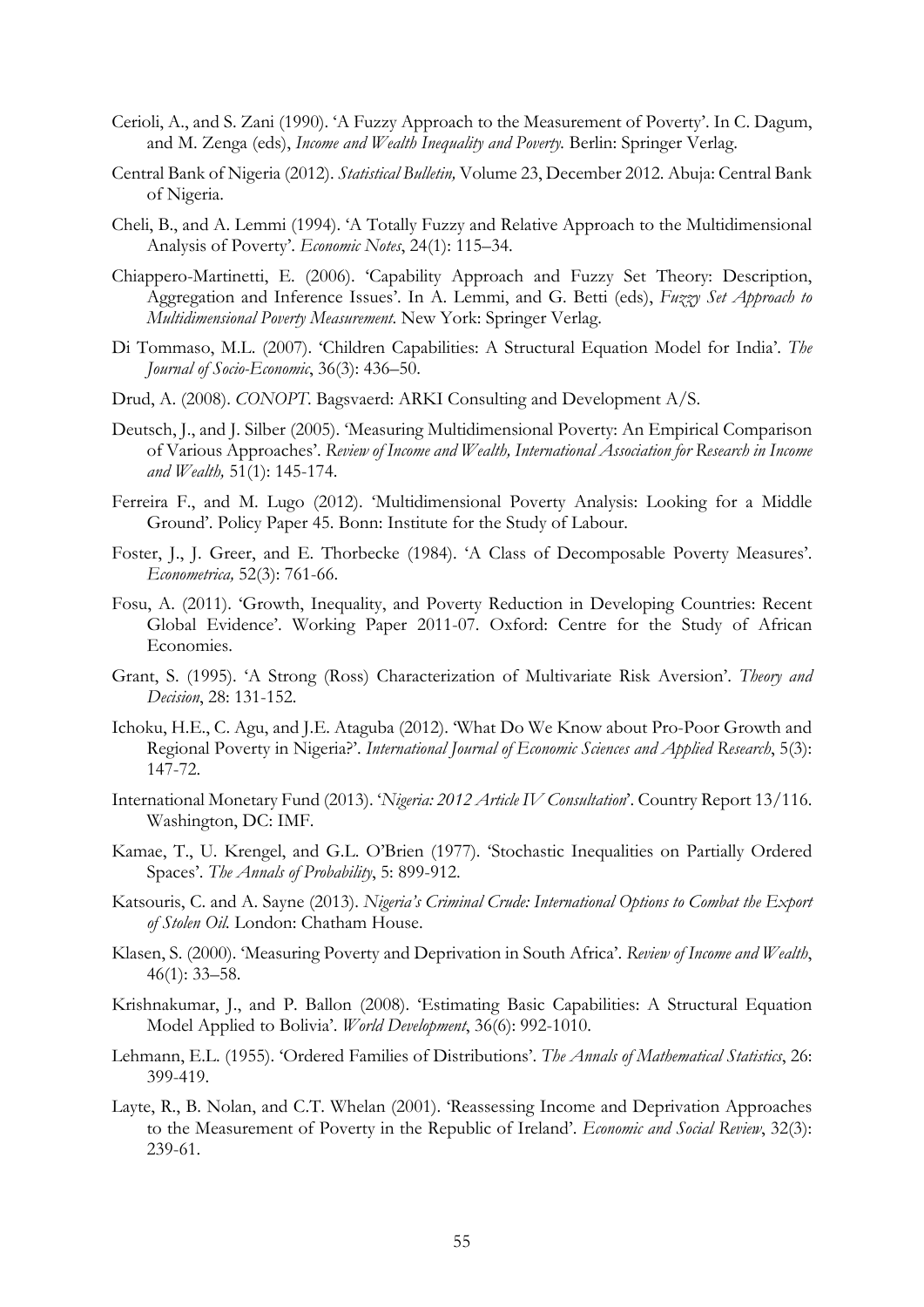- Levhari, D., J. Paroush, and B. Peleg (1975). 'Efficiency Analysis for Multivariate Distributions'. *Review of Economic Studies*, 42: 87-91.
- Lovell, C.A.K., S. Richardson, P. Travers, and L. Wood (1994). 'Resources and Functionings: A New View of Inequality in Australia'. In W. Eichhorn (ed.), *Models and Measurement of Welfare and Inequality*. Heidelberg: Springer Verlag.
- Lustig, N. (2011). 'Multidimensional Indices of Achievements and Poverty: What do We Gain and What Do We Lose? An Introduction to the JOEI Forum on Multidimensional Poverty'. *Journal of Economic Inequality*, 9(2): 227-34.
- Maasoumi, E. (1993). 'A Compendium to Information Theory in Economics and Econometrics'. *Econometric Reviews*, 12(2):137-81.
- Maasoumi, E., and M.A. Lugo (2008). 'The Information Basis of Multivariate Poverty Assessments'. In N. Kakwani, and J. Silber (eds), *Quantitative Approaches to Multidimensional Poverty Measurement*. New York: Palgrave MacMillan.
- Mehta, A.K. (2005). 'Multidimensional Poverty in India: District Level Estimates'. Working Paper 9. Manchester: Chronic Poverty Research Centre.
- National Bureau of Statistics (NBS) (2009). *Annual Abstract of Statistics*. Abuja, Nigeria: National Bureau of Statistics.
- NBS (2012). *Nigeria Poverty Profile 2010*. Abuja, Nigeria: National Bureau of Statistics.
- National Population Commission (NPC) (Nigeria) and ICF Macro (2009). 'Nigeria Demographic and Health Survey, 2008'. Abuja, Nigeria: National Population Commission (NPC) (Nigeria) and ICF Macro.
- National Population Commission (NPC) (Nigeria) and ORC Macro (1999). 'Nigeria Demographic and Health Survey, 1999'. Calverton, Maryland: National Population Commission and ORC Macro.
- National Population Commission (NPC) and ORC Macro (2004). 'Nigeria Demographic and Health Survey, 2003'. Calverton, Maryland: National Population Commission and ORC Macro.
- Østerdal, L.P. (2010). 'The Mass Transfer Approach to Multivariate Discrete First Oder Stochastic Dominance: Direct Proof and Implications'. *Journal of Mathematical Economics*, 46: 1222-1228.
- Oyekale, T.O., F.Y. Okunmadewa, B.T. Omonona, and O.A. Oni (2009). 'Fuzzy Set Approach to Multidimentional Poverty Decomposition in Rural Nigeria'. *Journal of Agricultural Economics*, 6(3-4): 7-44.
- Ravallion, M. (2011). 'On Multidimensional Indices of Poverty'. *Journal of Economic Inequality,* 9(2): 235-48.
- Sahn, D., and D. Stifel (2003). 'Exploring Alternative Measures of Welfare in the Absence of Expenditure Data'. *Review of Income and Wealth*, 49(4): 463–89.
- Sen, A.K. (1973). *On Economic Inequality*. Oxford: Clarendon Press.
- Sen, A.K. (2004). 'Dialogue: Capabilities, Lists and Public Reasons: Continuing the Conversation'. *Feminist Economics*, 10(3): 77-80.
- Sonne-Schmidt, C., F. Tarp, and L.P. Østerdal (2008). 'Ordinal Comparison of Multidimensional Deprivation: Theory and Application'. Discussion Paper 08-33. Copenhagen: University of Copenhagen, Department of Economics.